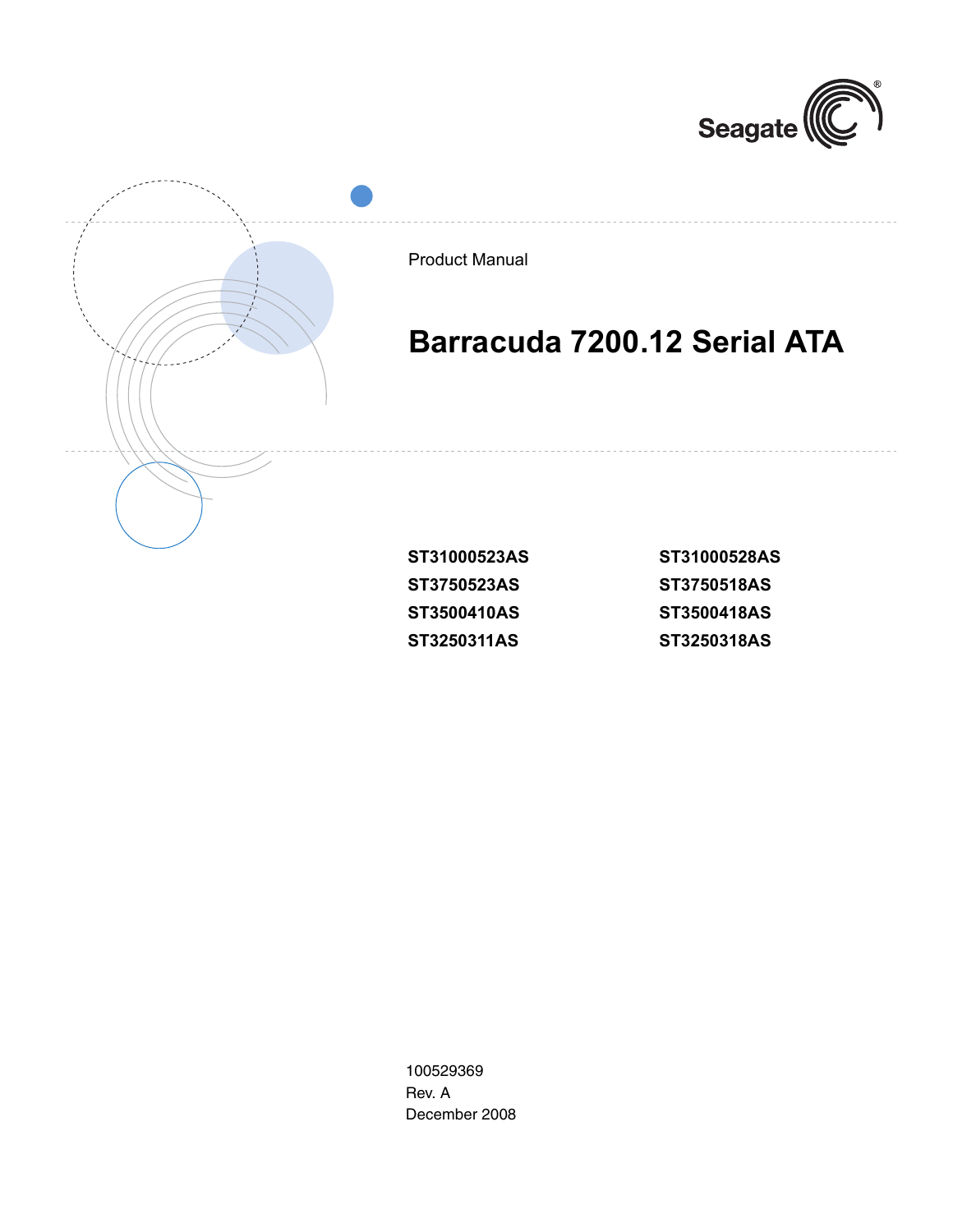## **Revision history**

**Revision Date Sheets affected or comments** Rev A 08/15/08 Initial release.

Copyright © 2008 Seagate Technology LLC. All rights reserved. Printed in U.S.A.

Publication number: 100529369, Rev. A, December 2008

Seagate, Seagate Technology and the Wave logo are registered trademarks of Seagate Technology LLC in the United States and/or other countries. Barracuda, SeaTools and SeaTDD are either trademarks or registered trademarks of Seagate Technology LLC or one of its affiliated companies in the United States and/or other countries. All other trademarks or registered trademarks are the property of their respective owners.

When referring to hard drive capacity, one gigabyte, or GB, equals one billion bytes and one terabyte, or TB, equals one trillion bytes. Your computer's operating system may use a different standard of measurement and report a lower capacity. In addition, some of the listed capacity is used for formatting and other functions, and thus will not be available for data storage. Seagate reserves the right to change, without notice, product offerings or specifications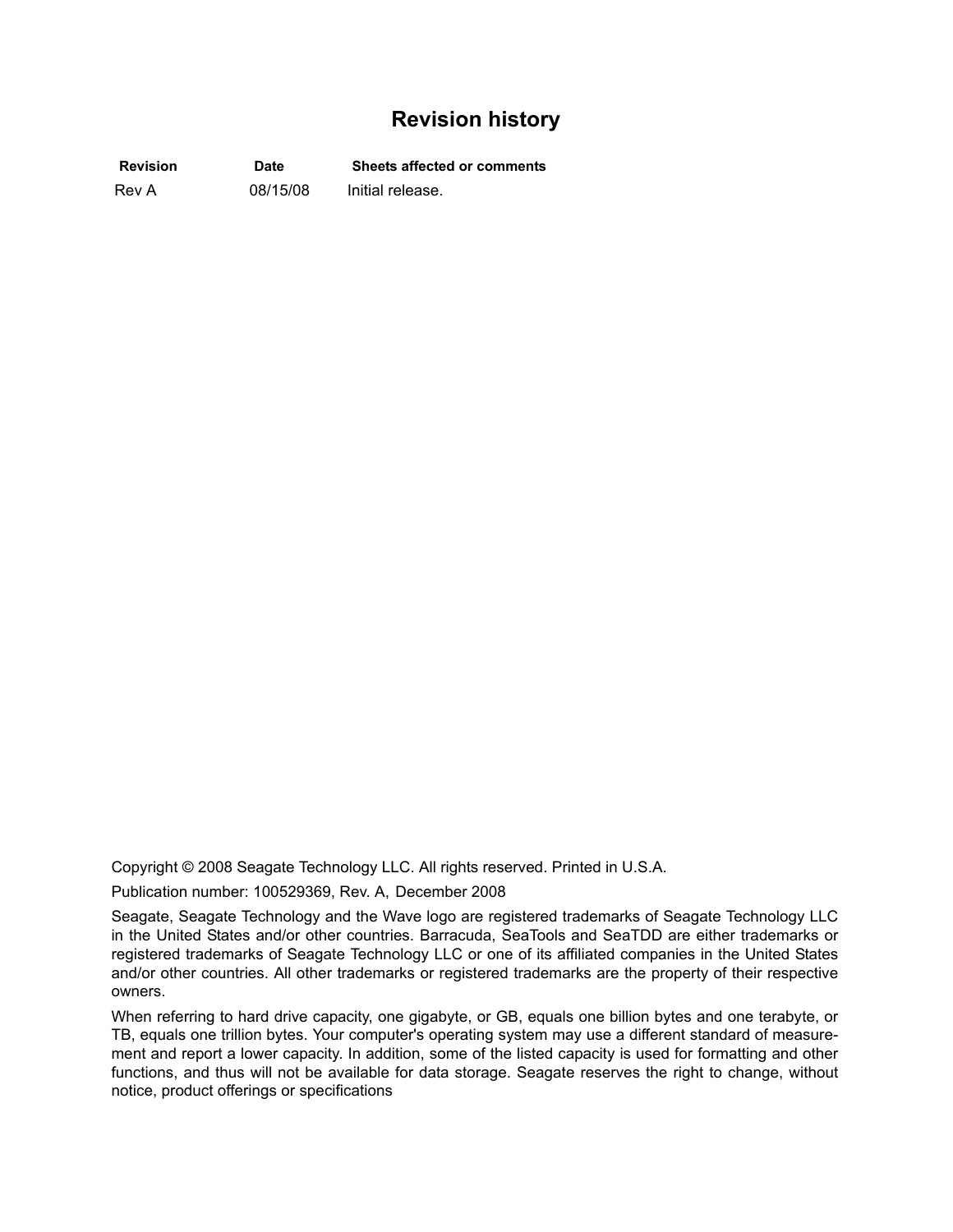| 1.0 |      |                                                                                  |  |
|-----|------|----------------------------------------------------------------------------------|--|
|     | 1.1  |                                                                                  |  |
| 2.0 |      |                                                                                  |  |
|     | 2.1  |                                                                                  |  |
|     |      | 2.1.1                                                                            |  |
|     | 2.2  |                                                                                  |  |
|     | 2.3  |                                                                                  |  |
|     | 2.4  |                                                                                  |  |
|     | 2.5  |                                                                                  |  |
|     | 2.6  |                                                                                  |  |
|     | 2.7  |                                                                                  |  |
|     |      | 2.7.1                                                                            |  |
|     |      | 2.7.2                                                                            |  |
|     |      | 2.7.3                                                                            |  |
|     |      | 2.7.4                                                                            |  |
|     | 2.8  |                                                                                  |  |
|     |      | 2.8.1                                                                            |  |
|     |      | 2.8.2                                                                            |  |
|     |      | 2.8.3                                                                            |  |
|     |      | 2.8.4                                                                            |  |
|     |      | 2.8.5                                                                            |  |
|     |      | 2.8.6                                                                            |  |
|     | 2.9  |                                                                                  |  |
|     |      | 2.9.1                                                                            |  |
|     | 2.10 |                                                                                  |  |
|     | 2.11 |                                                                                  |  |
|     |      | 2.11.1<br>Annualized Failure Rate (AFR) and Mean Time Between Failures (MTBF) 18 |  |
|     | 2.12 |                                                                                  |  |
|     |      | 2.12.1                                                                           |  |
|     |      | 2.12.2                                                                           |  |
|     |      | 2.12.3                                                                           |  |
|     | 2.13 |                                                                                  |  |
|     |      | 2.13.1<br>European Union Restriction of Hazardous Substances (RoHS) Directive 20 |  |
|     |      | 2.13.2<br>China Restriction of Hazardous Substances (RoHS) Directive 20          |  |
|     | 2.14 |                                                                                  |  |
| 3.0 |      |                                                                                  |  |
|     | 3.1  |                                                                                  |  |
|     | 3.2  |                                                                                  |  |
|     | 3.3  |                                                                                  |  |
|     | 3.4  |                                                                                  |  |
| 4.0 |      |                                                                                  |  |
|     | 4.1  |                                                                                  |  |
|     | 4.2  |                                                                                  |  |
|     | 4.3  |                                                                                  |  |
|     |      | 4.3.1                                                                            |  |
|     |      | 4.3.2                                                                            |  |
|     |      | 4.3.3                                                                            |  |
| 5.0 |      |                                                                                  |  |
|     |      |                                                                                  |  |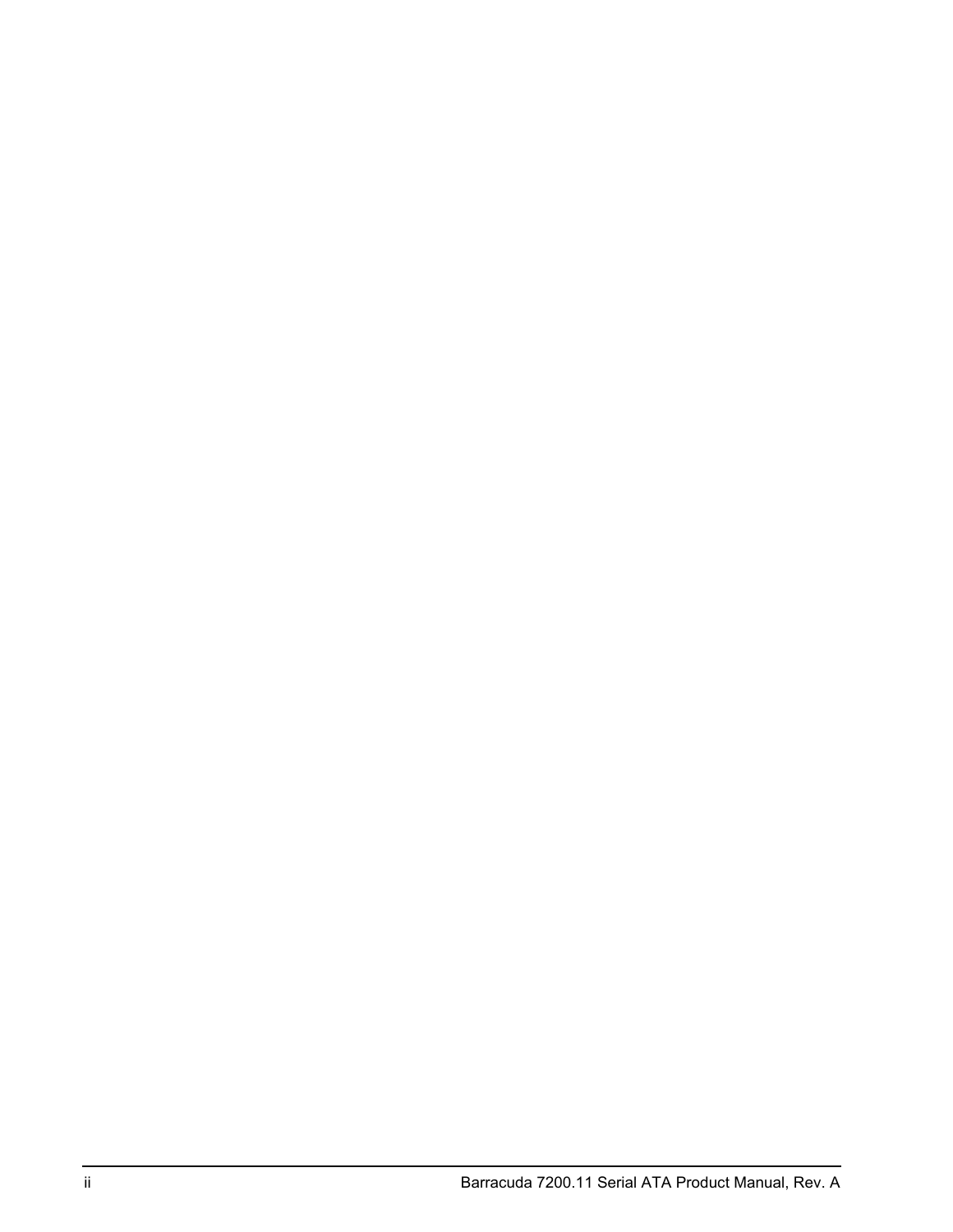# **List of Figures**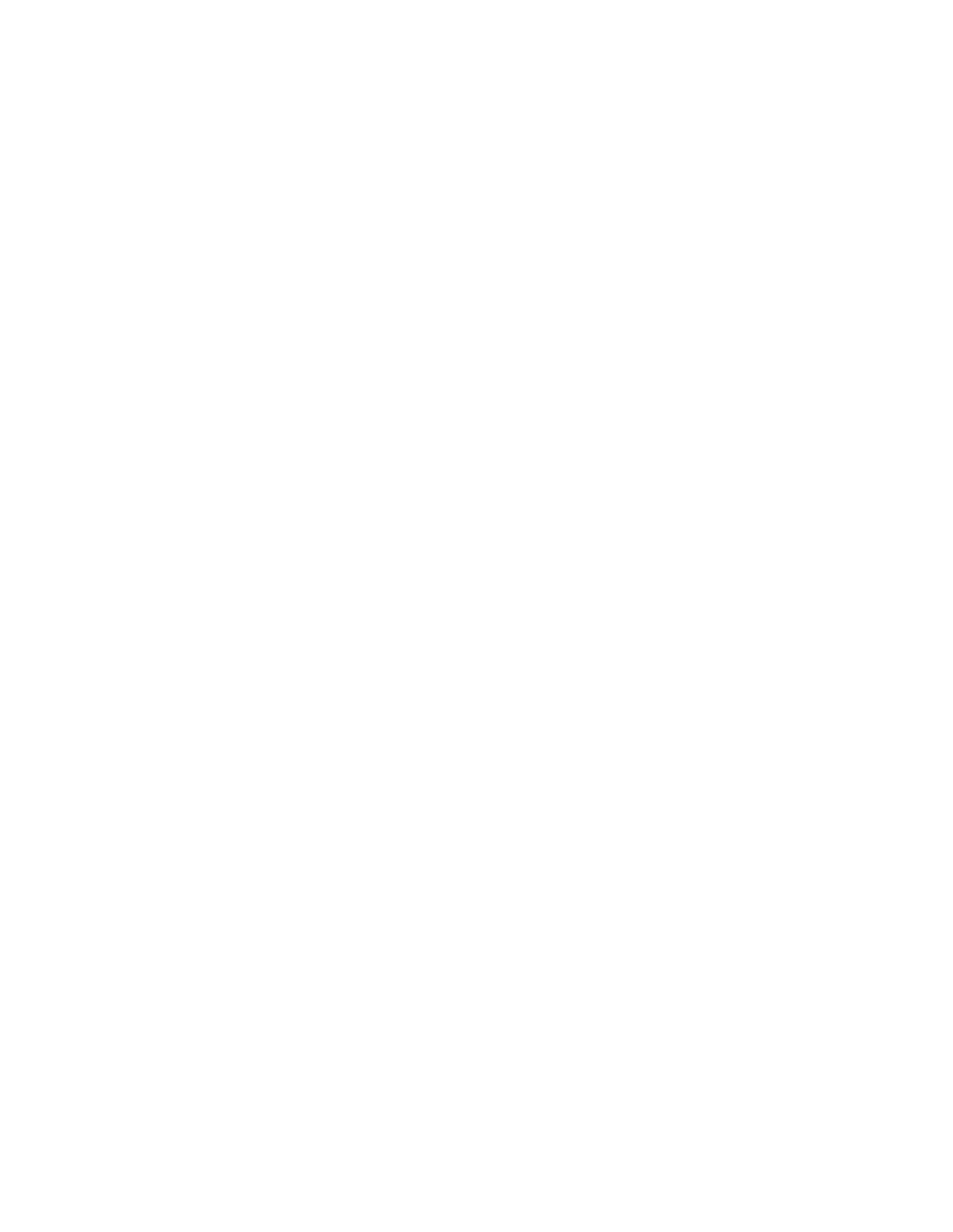# <span id="page-6-0"></span>**1.0 Introduction**

This manual describes the functional, mechanical and interface specifications for the following Seagate Barracuda® 7200.12 Serial ATA model drives:

| ST31000528AS | ST3750523AS | ST3500418AS | ST3250318AS |
|--------------|-------------|-------------|-------------|
| ST31000523AS | ST3750518AS | ST3500410AS | ST3250311AS |

<span id="page-6-5"></span>These drives provide the following key features:

- <span id="page-6-2"></span>• 7,200 RPM spindle speed.
- <span id="page-6-6"></span><span id="page-6-3"></span>• High instantaneous (burst) data-transfer rates (up to 300 Mbytes per second).
- <span id="page-6-1"></span>• Perpendicular recording, Tunneling Magnetoresistive (TMR) recording heads and EPRML technology, for increased areal density.
- <span id="page-6-4"></span>• State-of-the-art cache and on-the-fly error-correction algorithms.
- Native Command Queueing with command ordering to increase performance in demanding applications.
- Full-track multiple-sector transfer capability without local processor intervention.
- Quiet operation.
- Compliant with RoHS requirements in China and Europe.
- The following products conform to industry standards defined as Low Halogen: ST31000523AS, ST3750518AS, ST3500410AS and ST3250311AS
- SeaTools diagnostic software performs a drive self-test that eliminates unnecessary drive returns.
- Support for S.M.A.R.T. drive monitoring and reporting.
- Supports latching SATA cables and connectors.
- Worldwide Name (WWN) capability uniquely identifies the drive.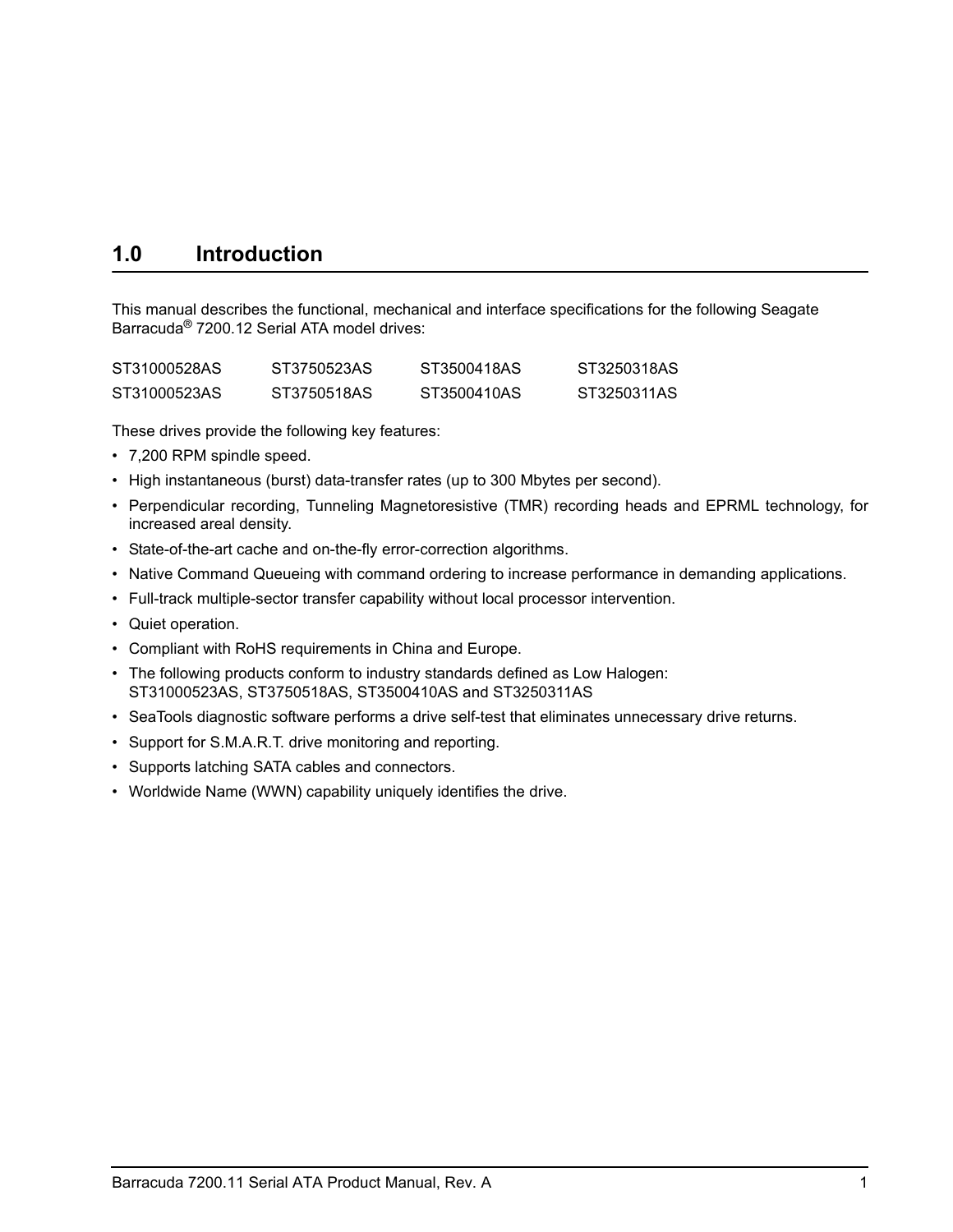## <span id="page-7-0"></span>**1.1 About the Serial ATA interface**

The Serial ATA interface provides several advantages over the traditional (parallel) ATA interface. The primary advantages include:

- Easy installation and configuration with true plug-and-play connectivity. It is not necessary to set any jumpers or other configuration options.
- Thinner and more flexible cabling for improved enclosure airflow and ease of installation.
- Scalability to higher performance levels.

In addition, Serial ATA makes the transition from parallel ATA easy by providing legacy software support. Serial ATA was designed to allow you to install a Serial ATA host adapter and Serial ATA disc drive in your current system and expect all of your existing applications to work as normal.

<span id="page-7-2"></span>The Serial ATA interface connects each disc drive in a point-to-point configuration with the Serial ATA host adapter. There is no master/slave relationship with Serial ATA devices like there is with parallel ATA. If two drives are attached on one Serial ATA host adapter, the host operating system views the two devices as if they were both "masters" on two separate ports. This essentially means both drives behave as if they are Device 0 (master) devices.

<span id="page-7-3"></span><span id="page-7-1"></span>**Note.** The host adapter may, optionally, emulate a master/slave environment to host software where two devices on separate Serial ATA ports are represented to host software as a Device 0 (master) and Device 1 (slave) accessed at the same set of host bus addresses. A host adapter that emulates a master/slave environment manages two sets of shadow registers. This is not a typical Serial ATA environment.

The Serial ATA host adapter and drive share the function of emulating parallel ATA device behavior to provide backward compatibility with existing host systems and software. The Command and Control Block registers, PIO and DMA data transfers, resets, and interrupts are all emulated.

The Serial ATA host adapter contains a set of registers that shadow the contents of the traditional device registers, referred to as the Shadow Register Block. All Serial ATA devices behave like Device 0 devices. For additional information about how Serial ATA emulates parallel ATA, refer to the "Serial ATA International Organization: Serial ATA Revision 2.6". The specification can be downloaded from www.sata-io.org.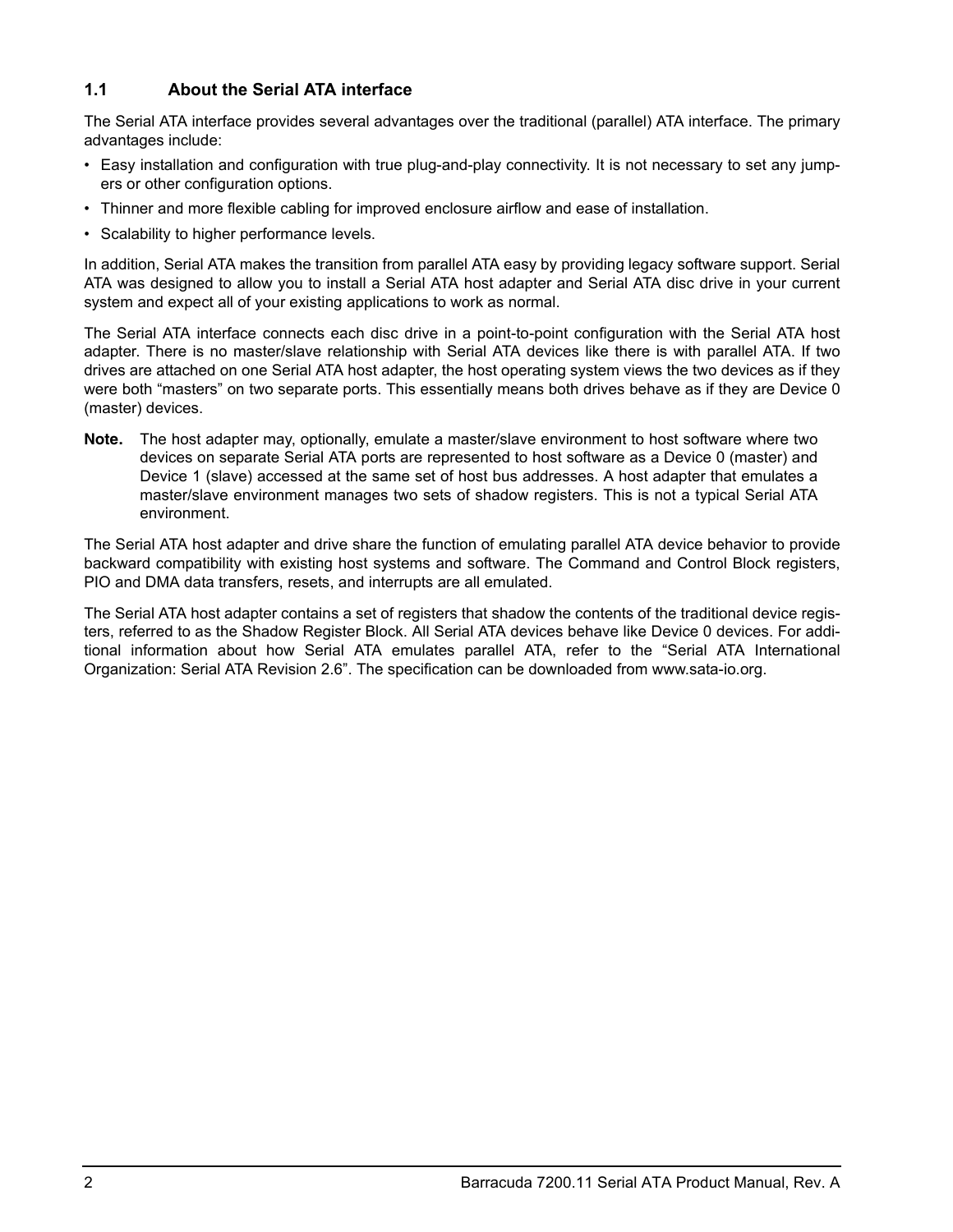# <span id="page-8-0"></span>**2.0 Drive specifications**

Unless otherwise noted, all specifications are measured under ambient conditions, at 25°C, and nominal power. For convenience, the phrases *the drive* and *this drive* are used throughout this manual to indicate the following drive models:

| ST31000528AS | ST3750523AS | ST3500418AS | ST3250318AS |
|--------------|-------------|-------------|-------------|
| ST31000523AS | ST3750518AS | ST3500410AS | ST3250311AS |

<span id="page-8-2"></span>Specification summary tables

<span id="page-8-1"></span>The specifications listed in the following tables are for quick reference. For details on specification measurement or definition, see the appropriate section of this manual.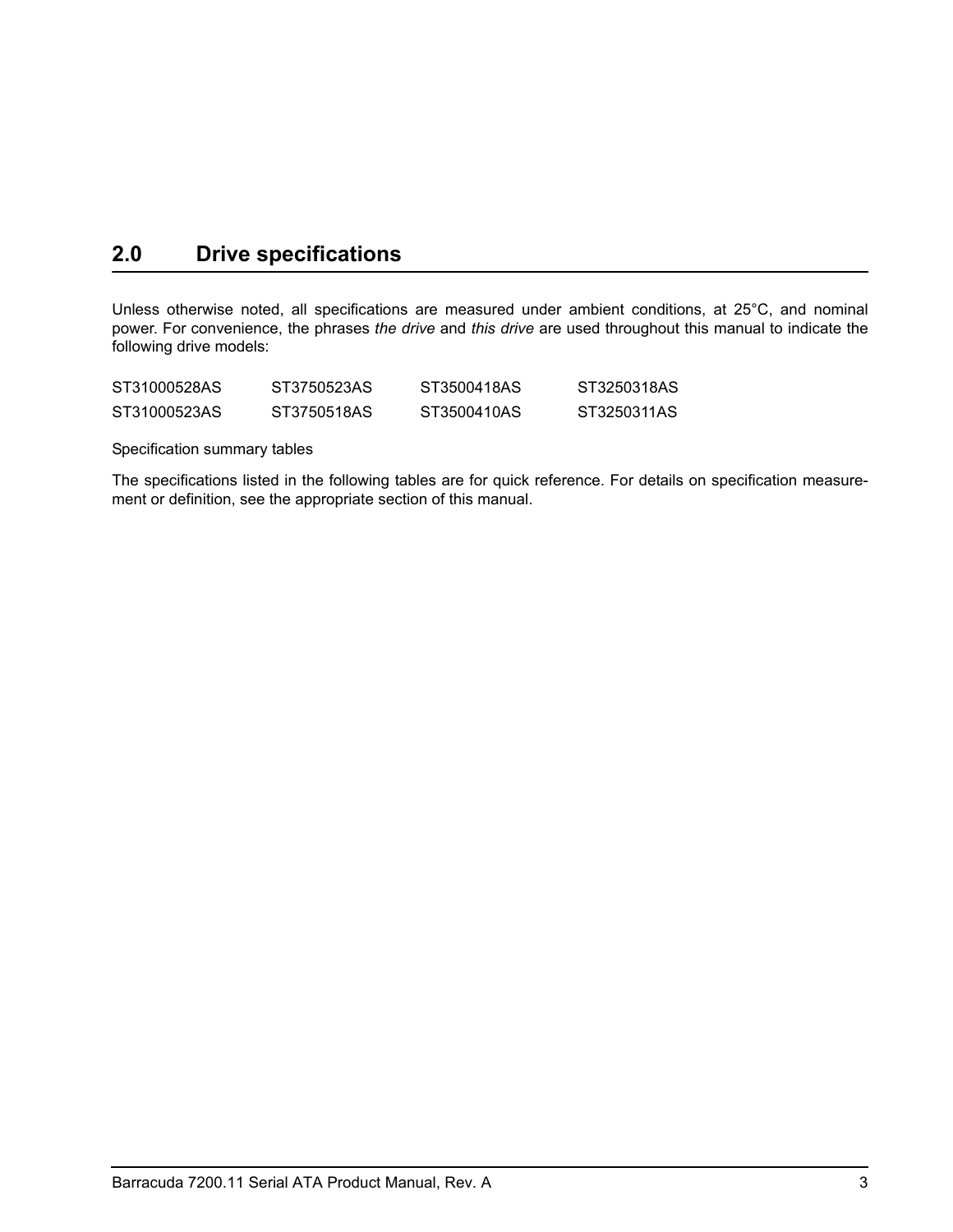## **Table 1: Drive specifications summary for 1000 and 750 Gbyte models**

| Drive specification                                   | ST31000528AS and ST31000523AS                                         | ST3750523AS and ST3750518AS |
|-------------------------------------------------------|-----------------------------------------------------------------------|-----------------------------|
| Formatted capacity (512 bytes/sector)*                | 1000 Gbytes                                                           | 750 Gbytes                  |
| Guaranteed sectors                                    | 1,953,525,168                                                         | 1,465,149,168               |
| Heads                                                 | 4                                                                     | 3                           |
| Discs                                                 | $\overline{c}$                                                        |                             |
| Bytes per sector                                      | 512                                                                   |                             |
| Default sectors per track                             | 63                                                                    |                             |
| Default read/write heads                              | 16                                                                    |                             |
| Default cylinders                                     | 16,383                                                                |                             |
| Recording density                                     | 1413 kbits/in max                                                     |                             |
| Track density                                         | 236 ktracks/in avg                                                    |                             |
| Areal density                                         | 329 Gbits/in <sup>2</sup> avg                                         |                             |
| Spindle speed                                         | 7,200 RPM                                                             |                             |
| Internal data transfer rate                           | 1695 Mbits/sec max                                                    |                             |
| Sustained data transfer rate OD                       | 160 Mbytes/sec max                                                    |                             |
| I/O data-transfer rate                                | 300 Mbytes/sec max                                                    |                             |
| ATA data-transfer modes supported                     | PIO modes 0-4<br>Multiword DMA modes 0-2<br>Ultra DMA modes 0-6       |                             |
| Cache buffer                                          | 32 Mbytes                                                             |                             |
| Height (max)                                          | 26.1 mm (1.028 inches)                                                |                             |
| Width (max)                                           | 101.6 mm (4.000 inches) +/- 0.010 inches                              |                             |
| Length (max)                                          | 146.99 mm (5.787 inches)                                              |                             |
| Weight (typical)                                      | 622 grams (1.371 lb.)                                                 |                             |
| Average latency                                       | 4.16 msec                                                             |                             |
| Power-on to ready                                     | $<$ 10.0 sec max                                                      |                             |
| Standby to ready                                      | $<$ 10.0 sec max                                                      |                             |
| Track-to-track seek time                              | <1.0 msec typical read;<br><1.2 msec typical write                    |                             |
| Average seek, read                                    | <8.5 msec typical                                                     |                             |
| Average seek, write                                   | <9.5 msec typical                                                     |                             |
| Startup current (typical) 12V (peak)                  | 2.8 amps                                                              |                             |
| Voltage tolerance (including noise)                   | 5V +10% / -7.5%<br>12V +10% / -7.5%                                   |                             |
| Ambient temperature                                   | 0° to 60°C (operating)<br>$-40^\circ$ to 70 $^\circ$ C (nonoperating) |                             |
| Temperature gradient                                  | 20°C per hour max (operating)<br>30°C per hour max (nonoperating)     |                             |
| Relative humidity                                     | 5% to 95% (operating)<br>5% to 95% (nonoperating)                     |                             |
| Relative humidity gradient                            | 30% per hour max                                                      |                             |
| Wet bulb temperature                                  | 37.7°C max (operating)<br>40.0°C max (nonoperating)                   |                             |
| Altitude, operating                                   | $-304.8$ m to 3,048 m<br>$(-1000$ ft. to $10,000+$ ft.)               |                             |
| Altitude, nonoperating<br>(below mean sea level, max) | -304.8 m to 12,192 m<br>$(-1000$ ft. to $40,000+$ ft.)                |                             |
| <b>Operational Shock</b>                              | 70 Gs max at 2 msec                                                   |                             |
| Non-Operational Shock                                 | 300 Gs max at 2 msec                                                  |                             |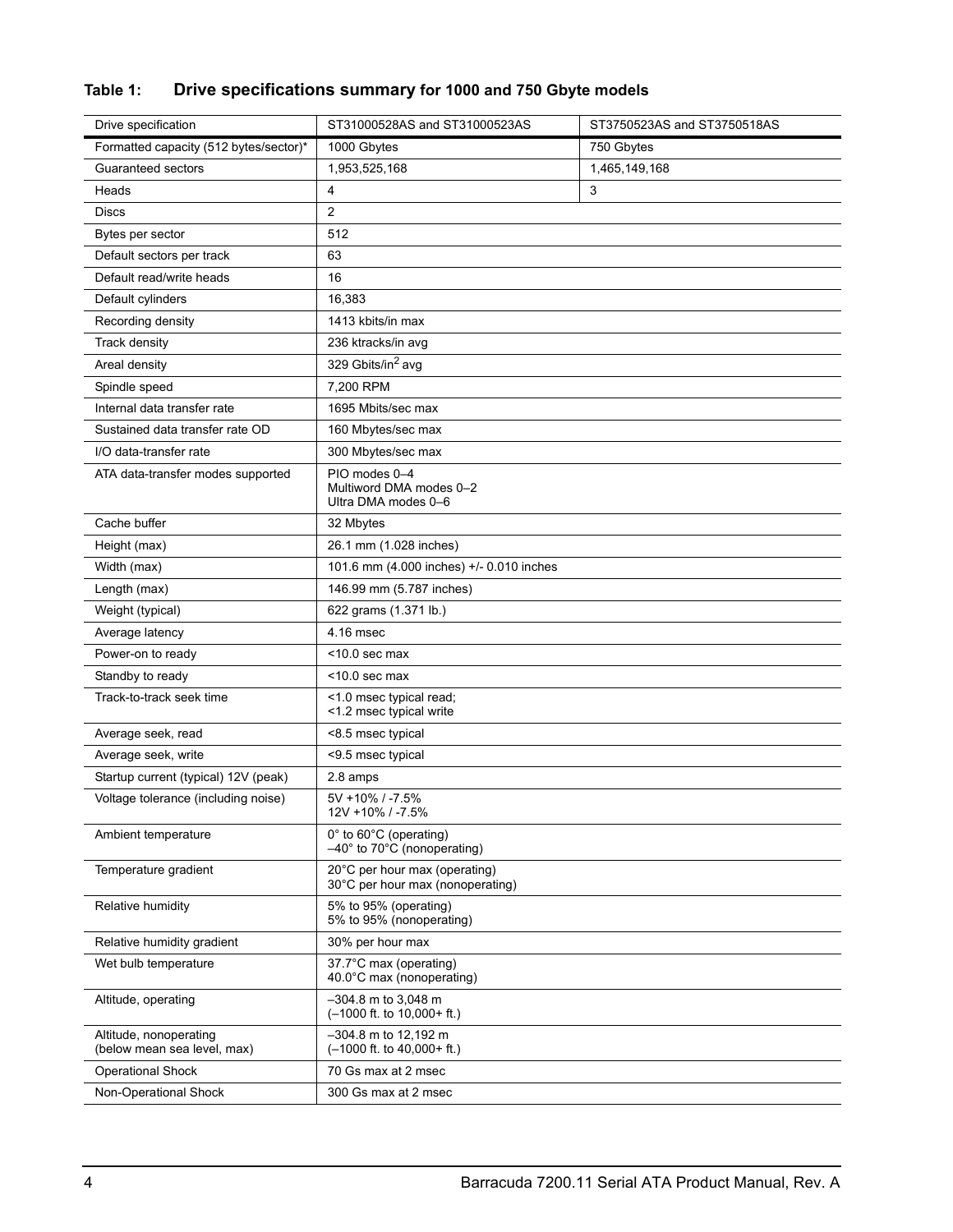| Drive specification                                                         | ST31000528AS and ST31000523AS                                                                                                                                                                                                                                                                                                                                                                                | ST3750523AS and ST3750518AS |  |
|-----------------------------------------------------------------------------|--------------------------------------------------------------------------------------------------------------------------------------------------------------------------------------------------------------------------------------------------------------------------------------------------------------------------------------------------------------------------------------------------------------|-----------------------------|--|
| Vibration, operating                                                        | 2-22 Hz: 0.25 Gs, Limited displacement<br>22-350 Hz: 0.50 Gs<br>350-500 Hz:: 0.25 Gs                                                                                                                                                                                                                                                                                                                         |                             |  |
| Vibration, nonoperating                                                     | 5-22 Hz: 2.0 Gs<br>22-350 Hz: 5.0 Gs<br>350-500 Hz:: 2.0 Gs                                                                                                                                                                                                                                                                                                                                                  |                             |  |
| Drive acoustics, sound power                                                |                                                                                                                                                                                                                                                                                                                                                                                                              |                             |  |
| Idle**                                                                      | 2.5 bels (typical)<br>2.7 bels (max)                                                                                                                                                                                                                                                                                                                                                                         |                             |  |
| Performance Seek                                                            | 3.0 bels (typical)<br>$3.2$ bels (max)                                                                                                                                                                                                                                                                                                                                                                       |                             |  |
| Quiet Seek                                                                  | 2.7 bels (typical)<br>2.9 bels (max)                                                                                                                                                                                                                                                                                                                                                                         |                             |  |
| Nonrecoverable read errors                                                  | 1 per $10^{14}$ bits read                                                                                                                                                                                                                                                                                                                                                                                    |                             |  |
| Annualized Failure Rate (AFR)                                               | 0.32%                                                                                                                                                                                                                                                                                                                                                                                                        |                             |  |
| Warranty                                                                    | To determine the warranty for a specific drive, use a web browser to access the following<br>web page: support.seagate.com/customer/warranty validation.jsp<br>From this page, click on the "Verify Your Warranty" link. You will be asked to provide the<br>drive serial number, model number (or part number) and country of purchase. The system<br>will display the warranty information for your drive. |                             |  |
| Contact start-stop cycles                                                   | 50,000 at 25°C, 50% rel. humidity                                                                                                                                                                                                                                                                                                                                                                            |                             |  |
| Supports Hotplug operation per the<br>Serial ATA Revision 2.5 specification | Yes                                                                                                                                                                                                                                                                                                                                                                                                          |                             |  |

\*One Gbyte equals one billion bytes when referring to hard drive capacity. Accessible capacity may vary depending on operating environment and formatting.

\*\*During periods of drive idle, some offline activity may occur according to the S.M.A.R.T. specification, which may increase acoustic and power to operational levels*.*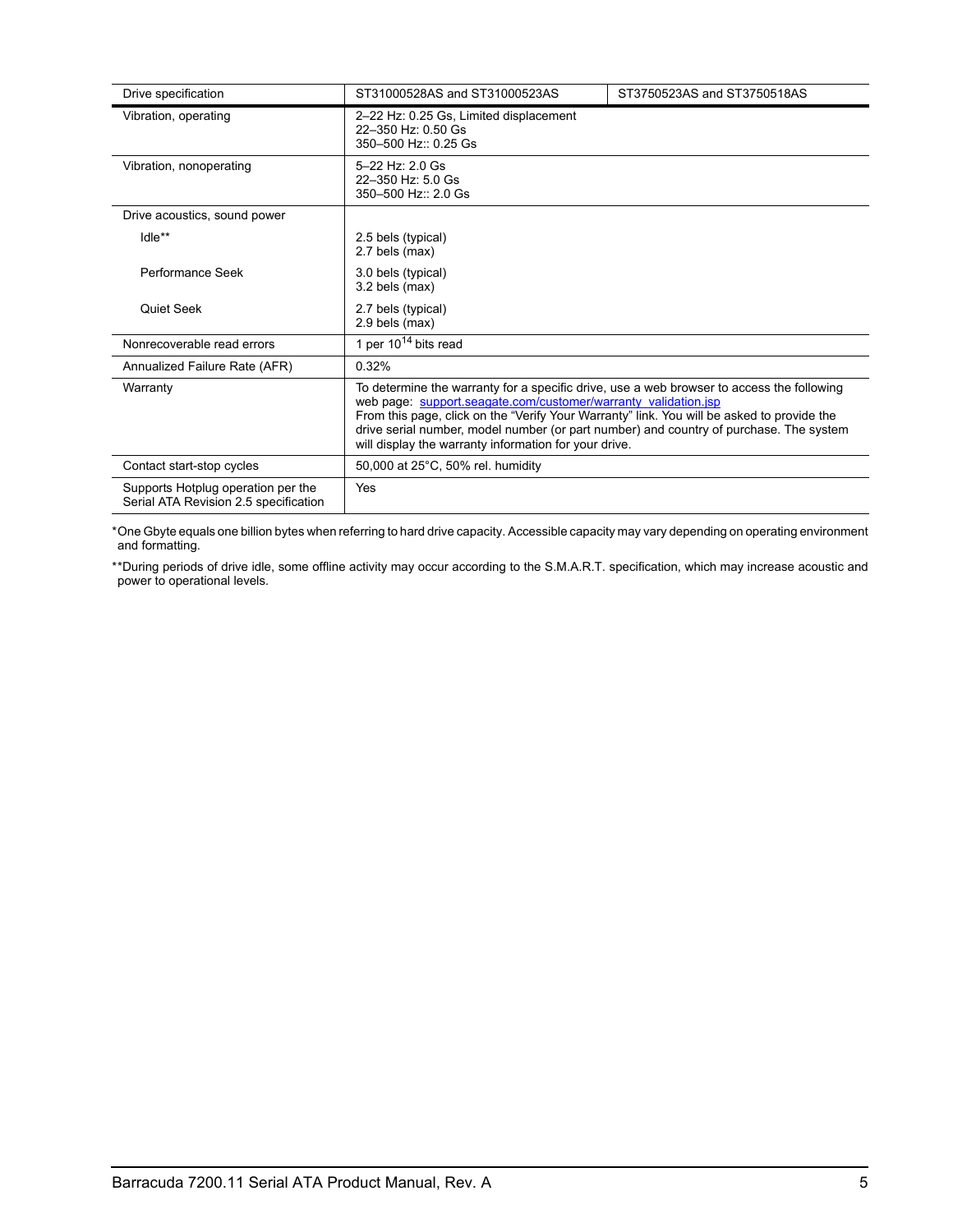# **Table 2: Drive specifications summary for 500 Gbyte models**

| Drive specification                                   | ST3500418AS                                                                                | ST3500410AS |
|-------------------------------------------------------|--------------------------------------------------------------------------------------------|-------------|
| Formatted capacity (512 bytes/sector)*                | 500 Gbytes                                                                                 |             |
| Guaranteed sectors                                    | 976.773,168                                                                                |             |
| Heads                                                 | 2                                                                                          |             |
| <b>Discs</b>                                          | 1                                                                                          |             |
| Bytes per sector                                      | 512                                                                                        |             |
| Default sectors per track                             | 63                                                                                         |             |
| Default read/write heads                              | 16                                                                                         |             |
| Default cylinders                                     | 16,383                                                                                     |             |
| Recording density                                     | 1413 kbits/in max                                                                          |             |
| Track density                                         | 236 ktracks/in avg                                                                         |             |
| Areal density                                         | 329 Gbits/in <sup>2</sup> avg                                                              |             |
| Spindle speed                                         | 7,200 RPM                                                                                  |             |
| Internal data transfer rate                           | 1695 Mbits/sec max                                                                         |             |
| Sustained data transfer rate OD                       | 160 Mbytes/sec max                                                                         |             |
| I/O data-transfer rate                                | 300 Mbytes/sec max                                                                         |             |
| ATA data-transfer modes supported                     | PIO modes 0-4<br>Multiword DMA modes 0-2<br>Ultra DMA modes 0-6                            |             |
| Cache buffer                                          | 16 Mbytes                                                                                  |             |
| Height (max)                                          | 20.17 mm (0.794 inches)                                                                    |             |
| Width (max)                                           | 101.6 mm (4.000 inches) +/- 0.010 inches                                                   |             |
| Length (max)                                          | 146.99 mm (5.787 inches)                                                                   |             |
| Weight (typical)                                      | 415 grams (0.915 lb.)                                                                      |             |
| Average latency                                       | 4.16 msec                                                                                  |             |
| Power-on to ready                                     | <8.5 sec max                                                                               |             |
| Standby to ready                                      | <8.5 sec max                                                                               |             |
| Track-to-track seek time                              | <1.0 msec typical read;<br><1.2 msec typical write                                         |             |
| Average seek, read                                    | <8.5 msec typical                                                                          |             |
| Average seek, write                                   | <9.5 msec typical                                                                          |             |
| Startup current (typical) 12V (peak)                  | 2.0 amps                                                                                   |             |
| Voltage tolerance (including noise)                   | 5V +10% / -7.5%<br>12V +10% / -7.5%                                                        |             |
| Ambient temperature                                   | $0^{\circ}$ to 60 $^{\circ}$ C (operating)<br>$-40^\circ$ to 70 $\degree$ C (nonoperating) |             |
| Temperature gradient                                  | 20°C per hour max (operating)<br>30°C per hour max (nonoperating)                          |             |
| Relative humidity                                     | 5% to 95% (operating)<br>5% to 95% (nonoperating)                                          |             |
| Relative humidity gradient                            | 30% per hour max                                                                           |             |
| Wet bulb temperature                                  | 37.7°C max (operating)<br>40.0°C max (nonoperating)                                        |             |
| Altitude, operating                                   | $-304.8$ m to 3.048 m<br>$(-1000$ ft. to $10,000+$ ft.)                                    |             |
| Altitude, nonoperating<br>(below mean sea level, max) | $-304.8$ m to 12,192 m<br>$(-1000$ ft. to $40,000+$ ft.)                                   |             |
| <b>Operational Shock</b>                              | 70 Gs max at 2 msec                                                                        |             |
| Non-Operational Shock                                 | 350 Gs max at 2 msec                                                                       |             |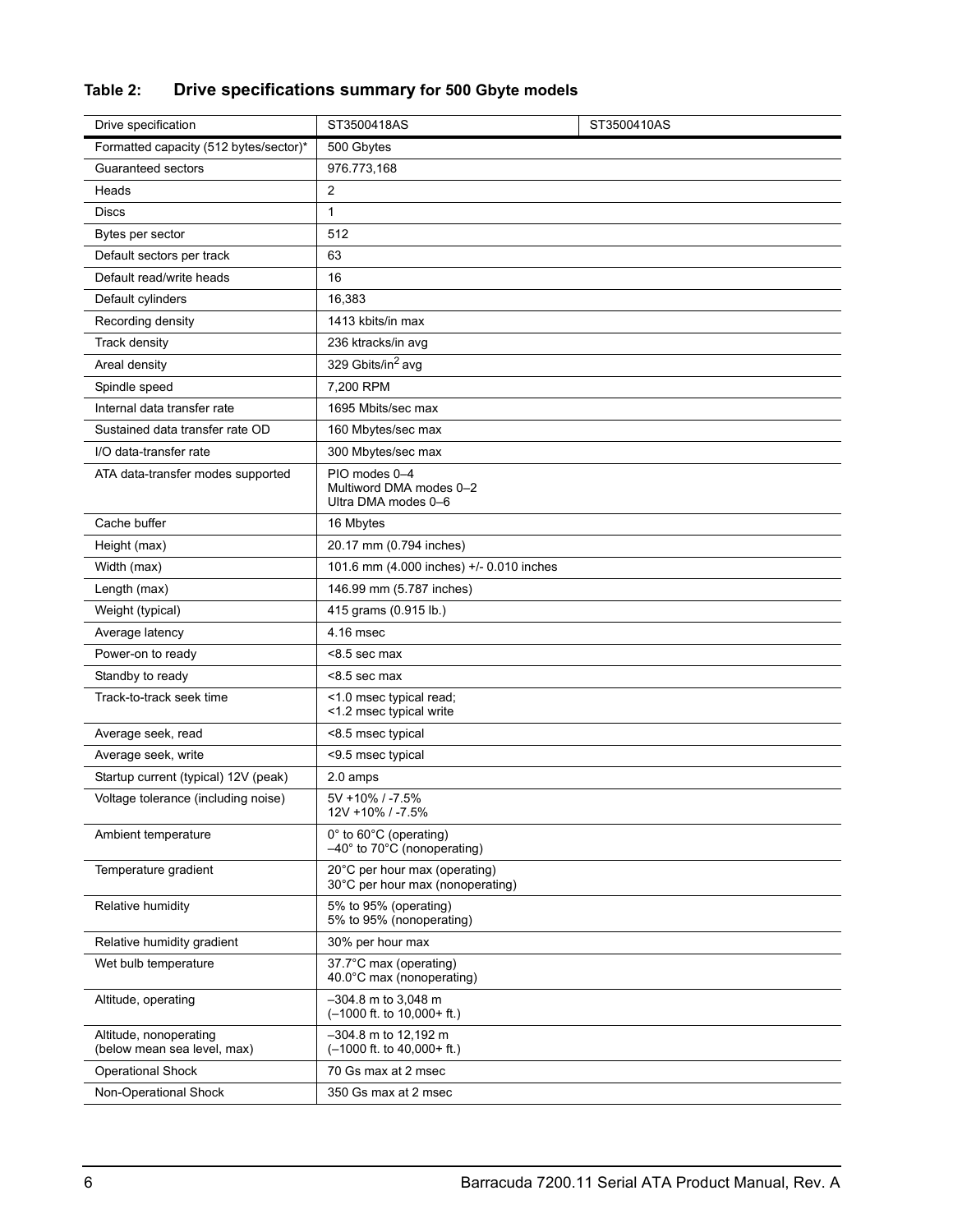| Drive specification                                                         | ST3500418AS                                                                                                                                                                                                                                                                                                                                                                                                  | ST3500410AS                            |
|-----------------------------------------------------------------------------|--------------------------------------------------------------------------------------------------------------------------------------------------------------------------------------------------------------------------------------------------------------------------------------------------------------------------------------------------------------------------------------------------------------|----------------------------------------|
| Vibration, operating                                                        | 2-22 Hz: 0.25 Gs, Limited displacement<br>22-350 Hz: 0.50 Gs<br>350-500 Hz:: 0.25 Gs                                                                                                                                                                                                                                                                                                                         |                                        |
| Vibration, nonoperating                                                     | 5-22 Hz: 2.0 Gs<br>22-350 Hz: 5.0 Gs<br>350-500 Hz:: 2.0 Gs                                                                                                                                                                                                                                                                                                                                                  |                                        |
| Drive acoustics, sound power                                                |                                                                                                                                                                                                                                                                                                                                                                                                              |                                        |
| Idle**                                                                      | 2.6 bels (typical)<br>2.7 bels (max)                                                                                                                                                                                                                                                                                                                                                                         | 2.3 bels (typical)<br>$2.5$ bels (max) |
| Quiet Seek                                                                  | 2.75 bels (typical)<br>$3.10$ bels (max)                                                                                                                                                                                                                                                                                                                                                                     | 2.5 bels (typical)<br>2.7 bels (max)   |
| Nonrecoverable read errors                                                  | 1 per $10^{14}$ bits read                                                                                                                                                                                                                                                                                                                                                                                    |                                        |
| Annualized Failure Rate (AFR)                                               | 0.32%                                                                                                                                                                                                                                                                                                                                                                                                        |                                        |
| Warranty                                                                    | To determine the warranty for a specific drive, use a web browser to access the following<br>web page: support.seagate.com/customer/warranty validation.jsp<br>From this page, click on the "Verify Your Warranty" link. You will be asked to provide the<br>drive serial number, model number (or part number) and country of purchase. The system<br>will display the warranty information for your drive. |                                        |
| Contact start-stop cycles                                                   | 50,000 at 25°C, 50% rel. humidity                                                                                                                                                                                                                                                                                                                                                                            |                                        |
| Supports Hotplug operation per the<br>Serial ATA Revision 2.5 specification | Yes                                                                                                                                                                                                                                                                                                                                                                                                          |                                        |

\*One Gbyte equals one billion bytes when referring to hard drive capacity. Accessible capacity may vary depending on operating environment and formatting.

\*\*During periods of drive idle, some offline activity may occur according to the S.M.A.R.T. specification, which may increase acoustic and power to operational levels*.*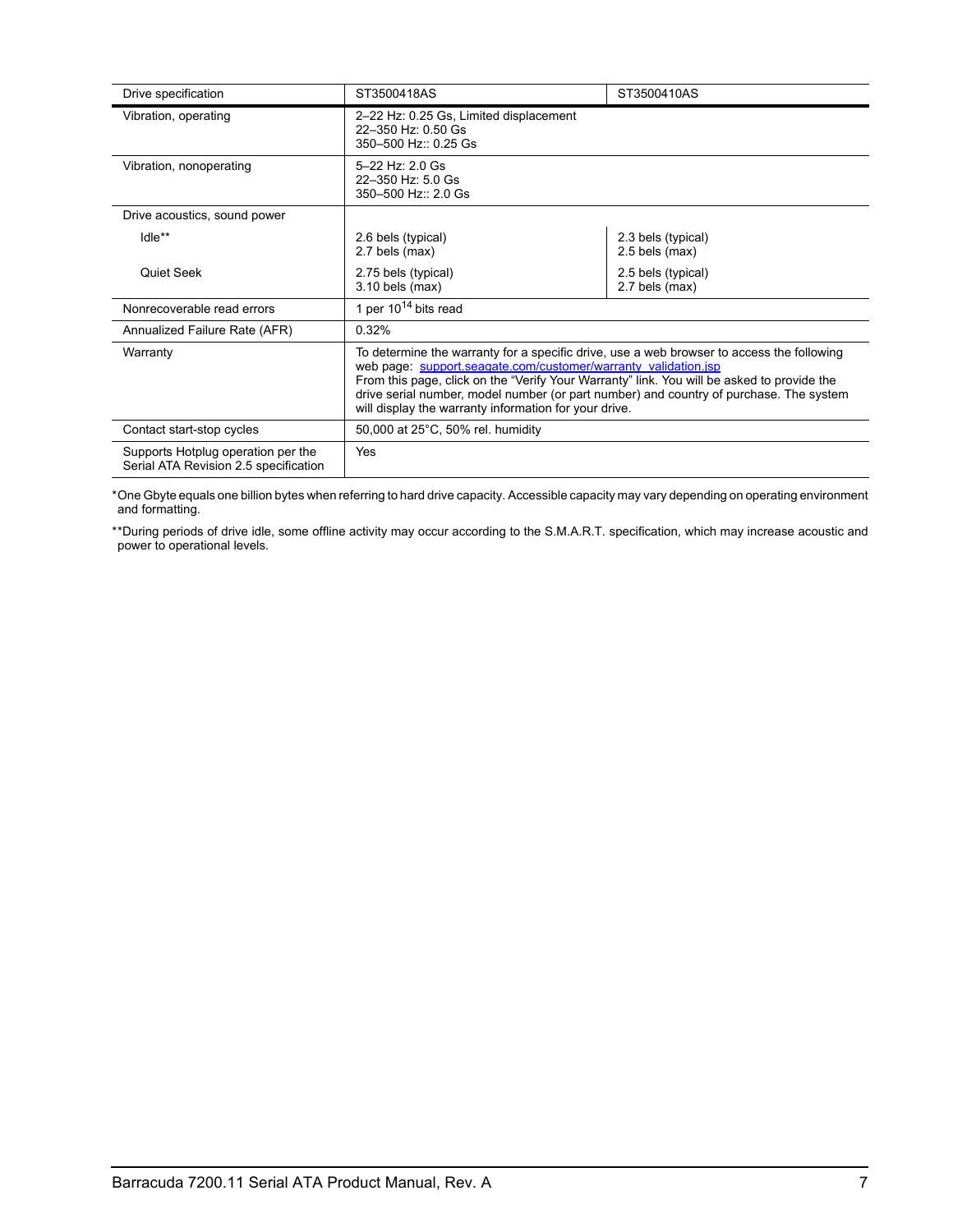# **Table 3: Drive specifications summary for 250 Gbyte models**

| Drive specification                                   | ST3250318AS                                                                                | ST3250311AS |
|-------------------------------------------------------|--------------------------------------------------------------------------------------------|-------------|
| Formatted capacity (512 bytes/sector)*                | 250 Gbytes                                                                                 |             |
| Guaranteed sectors                                    | 488,397,168                                                                                |             |
| Heads                                                 | 1                                                                                          |             |
| <b>Discs</b>                                          | 1                                                                                          |             |
| Bytes per sector                                      | 512                                                                                        |             |
| Default sectors per track                             | 63                                                                                         |             |
| Default read/write heads                              | 16                                                                                         |             |
| Default cylinders                                     | 16,383                                                                                     |             |
| Recording density                                     | 1413 kbits/in max                                                                          |             |
| Track density                                         | 236 ktracks/in avg                                                                         |             |
| Areal density                                         | 329 Gbits/in <sup>2</sup> avg                                                              |             |
| Spindle speed                                         | 7,200 RPM                                                                                  |             |
| Internal data transfer rate                           | 1695 Mbits/sec max                                                                         |             |
| Sustained data transfer rate OD                       | 160 Mbytes/sec max                                                                         |             |
| I/O data-transfer rate                                | 300 Mbytes/sec max                                                                         |             |
| ATA data-transfer modes supported                     | PIO modes 0-4<br>Multiword DMA modes 0-2<br>Ultra DMA modes 0-6                            |             |
| Cache buffer                                          | 8 Mbytes                                                                                   |             |
| Height (max)                                          | 20.17 mm (0.794 inches)                                                                    |             |
| Width (max)                                           | 101.6 mm (4.000 inches) +/- 0.010 inches                                                   |             |
| Length (max)                                          | 146.99 mm (5.787 inches)                                                                   |             |
| Weight (typical)                                      | 380 grams (0.838 lb.)                                                                      |             |
| Average latency                                       | 4.16 msec                                                                                  |             |
| Power-on to ready                                     | <8.5 sec max                                                                               |             |
| Standby to ready                                      | <8.5 sec max                                                                               |             |
| Track-to-track seek time                              | <1.0 msec typical read;<br><1.2 msec typical write                                         |             |
| Average seek, read                                    | <8.5 msec typical                                                                          |             |
| Average seek, write                                   | <9.5 msec typical                                                                          |             |
| Startup current (typical) 12V (peak)                  | 2.0 amps                                                                                   |             |
| Voltage tolerance (including noise)                   | 5V +10% / -7.5%<br>12V +10% / -7.5%                                                        |             |
| Ambient temperature                                   | $0^{\circ}$ to 60 $^{\circ}$ C (operating)<br>$-40^\circ$ to 70 $\degree$ C (nonoperating) |             |
| Temperature gradient                                  | 20°C per hour max (operating)<br>30°C per hour max (nonoperating)                          |             |
| Relative humidity                                     | 5% to 95% (operating)<br>5% to 95% (nonoperating)                                          |             |
| Relative humidity gradient                            | 30% per hour max                                                                           |             |
| Wet bulb temperature                                  | 37.7°C max (operating)<br>40.0°C max (nonoperating)                                        |             |
| Altitude, operating                                   | $-60.96$ m to 3,048 m<br>$(-1000$ ft. to $10,000+$ ft.)                                    |             |
| Altitude, nonoperating<br>(below mean sea level, max) | -60.96 m to 12,192 m<br>$(-1000$ ft. to $40,000+$ ft.)                                     |             |
| <b>Operational Shock</b>                              | 70 Gs max at 2 msec                                                                        |             |
| Non-Operational Shock                                 | 350 Gs max at 2 msec                                                                       |             |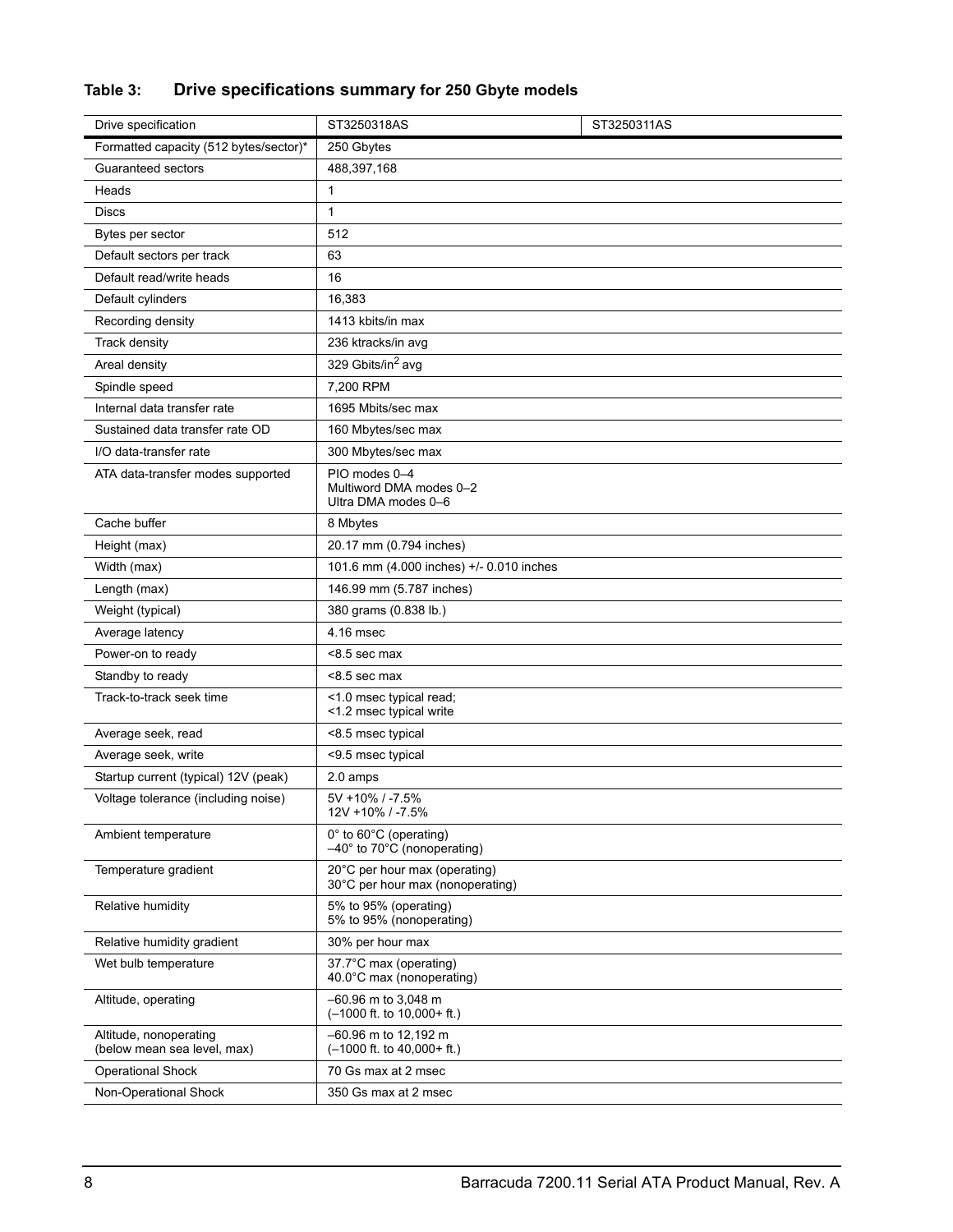| Drive specification           | ST3250318AS                                                                                                                                                                                                                                                                                                                                                                                                  | ST3250311AS                            |  |
|-------------------------------|--------------------------------------------------------------------------------------------------------------------------------------------------------------------------------------------------------------------------------------------------------------------------------------------------------------------------------------------------------------------------------------------------------------|----------------------------------------|--|
| Vibration, operating          | 2-22 Hz: 0.25 Gs, Limited displacement<br>22-350 Hz: 0.50 Gs<br>350-500 Hz:: 0.25 Gs                                                                                                                                                                                                                                                                                                                         |                                        |  |
| Vibration, nonoperating       | $5 - 22$ Hz: 2.0 Gs<br>22-350 Hz: 5.0 Gs<br>350-500 Hz:: 2.0 Gs                                                                                                                                                                                                                                                                                                                                              |                                        |  |
| Drive acoustics, sound power  |                                                                                                                                                                                                                                                                                                                                                                                                              |                                        |  |
| $Idle**$                      | 2.5 bels (typical)<br>$2.6$ bels (max)                                                                                                                                                                                                                                                                                                                                                                       | 2.3 bels (typical)<br>$2.5$ bels (max) |  |
| Quiet Seek                    | 2.7 bels (typical)<br>$2.8$ bels (max)                                                                                                                                                                                                                                                                                                                                                                       | 2.5 bels (typical)<br>2.7 bels (max)   |  |
| Nonrecoverable read errors    | 1 per $10^{14}$ bits read                                                                                                                                                                                                                                                                                                                                                                                    |                                        |  |
| Annualized Failure Rate (AFR) | 0.32%                                                                                                                                                                                                                                                                                                                                                                                                        |                                        |  |
| Warranty                      | To determine the warranty for a specific drive, use a web browser to access the following<br>web page: support.seagate.com/customer/warranty validation.jsp<br>From this page, click on the "Verify Your Warranty" link. You will be asked to provide the<br>drive serial number, model number (or part number) and country of purchase. The system<br>will display the warranty information for your drive. |                                        |  |
| Contact start-stop cycles     | 50,000 at 25°C, 50% rel. humidity                                                                                                                                                                                                                                                                                                                                                                            |                                        |  |

\*One Gbyte equals one billion bytes when referring to hard drive capacity. Accessible capacity may vary depending on operating environment and formatting.

\*\*During periods of drive idle, some offline activity may occur according to the S.M.A.R.T. specification, which may increase acoustic and power to operational levels*.*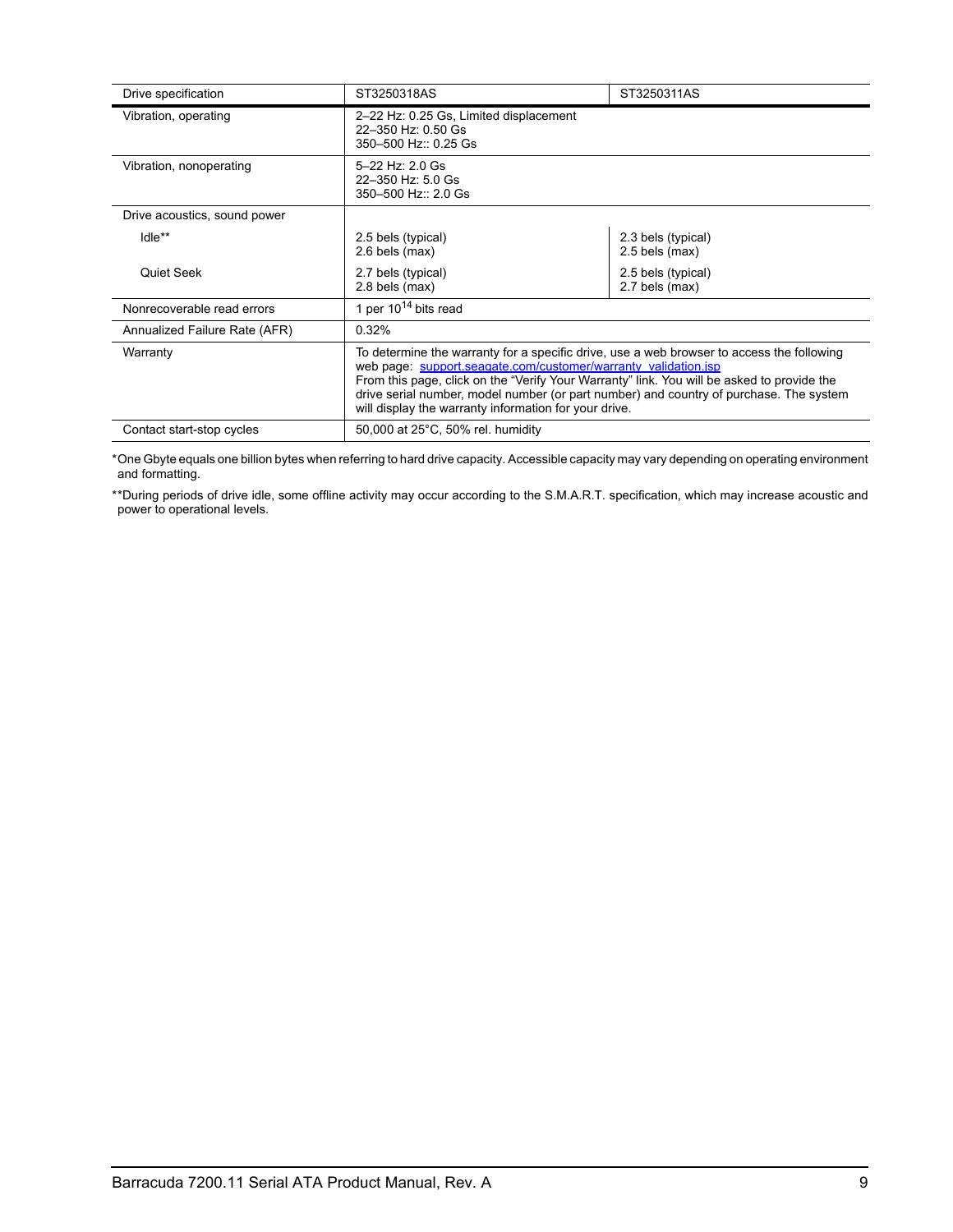## <span id="page-15-9"></span><span id="page-15-5"></span><span id="page-15-0"></span>**2.1 Formatted capacity**

| Model                        | <b>Formatted</b><br>capacity* | <b>Guaranteed</b><br>sectors | <b>Bytes per sector</b> |
|------------------------------|-------------------------------|------------------------------|-------------------------|
| ST31000528AS<br>ST31000523AS | 1000 Gbytes                   | 1,953,525,168                | 512                     |
| ST3750523AS<br>ST3750518AS   | 750 Gbytes                    | 1,465,149,168                | 512                     |
| ST3500418AS<br>ST3500410AS   | 500 Gbytes                    | 976,773,168                  | 512                     |
| ST3250318AS<br>ST3250311AS   | 250 Gbytes                    | 488,397,168                  | 512                     |

\*One Gbyte equals one billion bytes when referring to hard drive capacity. Accessible capacity may vary depending on operating environment and formatting.

#### <span id="page-15-16"></span><span id="page-15-1"></span>**2.1.1 LBA mode**

<span id="page-15-22"></span><span id="page-15-11"></span>When addressing these drives in LBA mode, all blocks (sectors) are consecutively numbered from 0 to  $n-1$ , where *n* is the number of guaranteed sectors as defined above*.*

See [Section 4.3.1, "Identify Device command"](#page-34-0) (words 60-61 and 100-103) for additional information about 48 bit addressing support of drives with capacities over 137 Gbytes.

## <span id="page-15-23"></span><span id="page-15-17"></span><span id="page-15-10"></span><span id="page-15-7"></span><span id="page-15-2"></span>**2.2 Default logical geometry**

<span id="page-15-18"></span><span id="page-15-12"></span><span id="page-15-6"></span>

| <b>Cylinders</b> | <b>Read/write heads</b> | Sectors per track |
|------------------|-------------------------|-------------------|
| 16,383           | 16                      | 63                |

#### **LBA mode**

When addressing these drives in LBA mode, all blocks (sectors) are consecutively numbered from 0 to  $n-1$ , where *n* is the number of guaranteed sectors as defined above*.*

## <span id="page-15-21"></span><span id="page-15-3"></span>**2.3 Recording and interface technology**

<span id="page-15-25"></span><span id="page-15-24"></span><span id="page-15-20"></span><span id="page-15-19"></span><span id="page-15-15"></span><span id="page-15-14"></span><span id="page-15-13"></span><span id="page-15-8"></span><span id="page-15-4"></span>

| Interface                                     | Serial ATA (SATA) |
|-----------------------------------------------|-------------------|
| Recording method                              | Perpendicular     |
| Recording density (kbits/inch max)            | 1413              |
| Track density (ktracks/inch avg)              | 236               |
| Areal density (Gbits/inch <sup>2</sup> avg)   | 329               |
| Spindle speed (RPM)                           | $7,200 \pm 0.2\%$ |
| Internal data transfer rate (Mbits/sec max)   | 1695              |
| Sustained data transfer rate (Mbytes/sec max) | 160               |
| I/O data-transfer rate (Mbytes/sec max)       | 300               |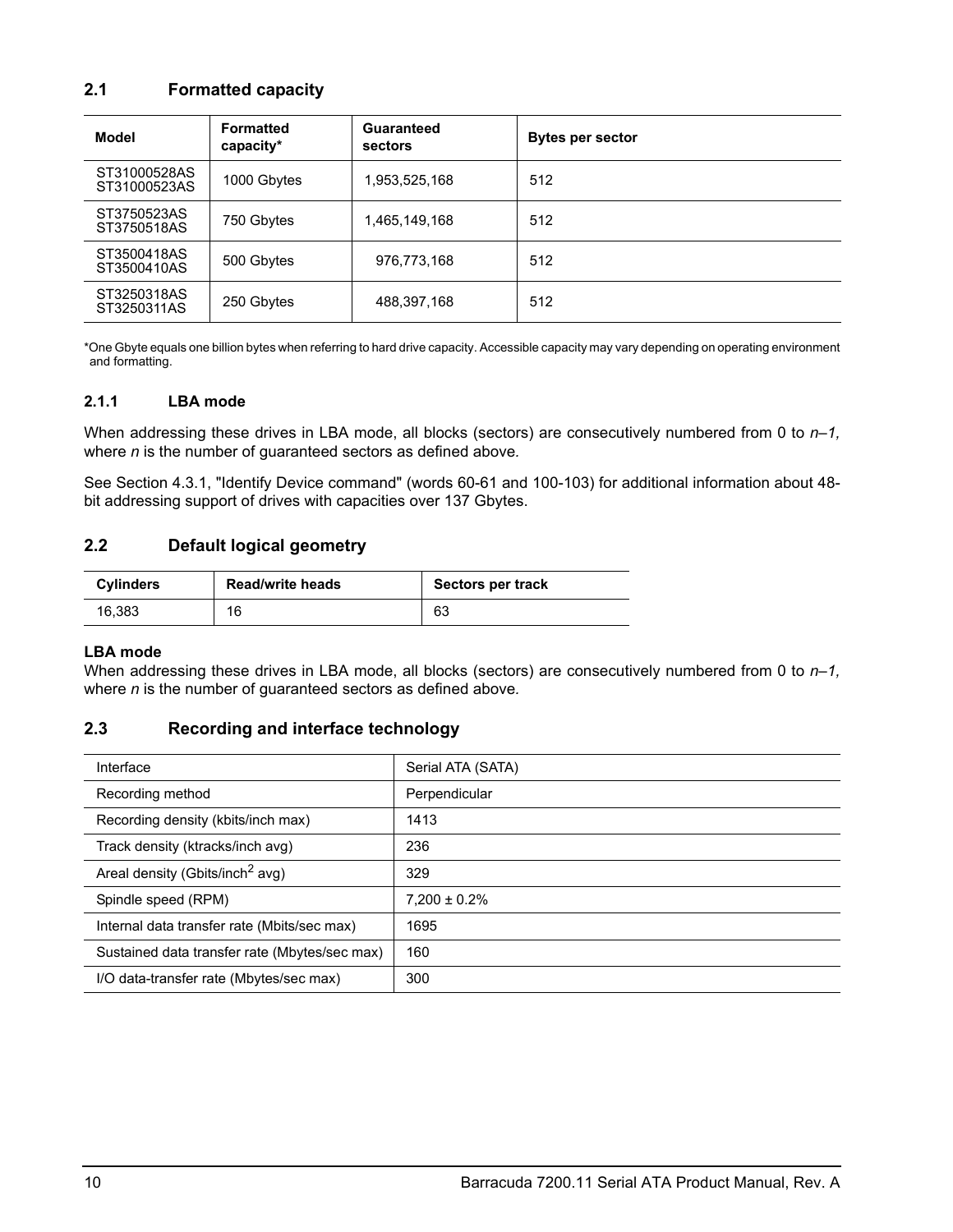## <span id="page-16-12"></span><span id="page-16-0"></span>**2.4 Physical characteristics**

<span id="page-16-19"></span><span id="page-16-18"></span><span id="page-16-10"></span><span id="page-16-7"></span>

| Maximum height                            |                                   |
|-------------------------------------------|-----------------------------------|
| 1000 and 7500 GB models                   | 26.1 mm (1.028 inches)            |
| 500 and 250 GB models                     | 20.17 mm (0.794 inches)           |
| Maximum width                             | 101.6 mm (4.000 +/- 0.010 inches) |
| Maximum length                            | 146.99 mm (5.787 inches)          |
| Typical weight                            |                                   |
| 1000 and 750 GB models                    | 655 grams (1.444 lbs)             |
| 500 GB models                             | 415 grams (0.915 lbs)             |
| 250 GB models                             | 380 grams (0.838 lbs)             |
| Cache buffer                              |                                   |
| 1000 and 750 GB models                    | 32 Mbytes (32,768 kbytes)         |
| 500GB models<br>16 Mbytes (16,384 kbytes) |                                   |
| 250GB models                              | 8 Mbytes (8,192 kbytes)           |

## <span id="page-16-13"></span><span id="page-16-6"></span><span id="page-16-5"></span><span id="page-16-1"></span>**2.5 Seek time**

<span id="page-16-15"></span><span id="page-16-11"></span><span id="page-16-2"></span>Seek measurements are taken with nominal power at 25°C ambient temperature. All times are measured using drive diagnostics. The specifications in the table below are defined as follows:

- <span id="page-16-17"></span><span id="page-16-14"></span><span id="page-16-8"></span><span id="page-16-4"></span>• Track-to-track seek time is an average of all possible single-track seeks in both directions.
- Average seek time is a true statistical random average of at least 5,000 measurements of seeks between random tracks, less overhead.

<span id="page-16-16"></span><span id="page-16-9"></span><span id="page-16-3"></span>

| <b>Typical seek times (msec)</b> | Read | Write |
|----------------------------------|------|-------|
| Track-to-track                   | 1.0  | 1.2   |
| Average                          | 8.5  | 9.5   |
| Average latency:                 | 4.16 |       |

**Note.** These drives are designed to consistently meet the seek times represented in this manual. Physical seeks, regardless of mode (such as track-to-track and average), are expected to meet the noted values. However, due to the manner in which these drives are formatted, benchmark tests that include command overhead or measure logical seeks may produce results that vary from these specifications.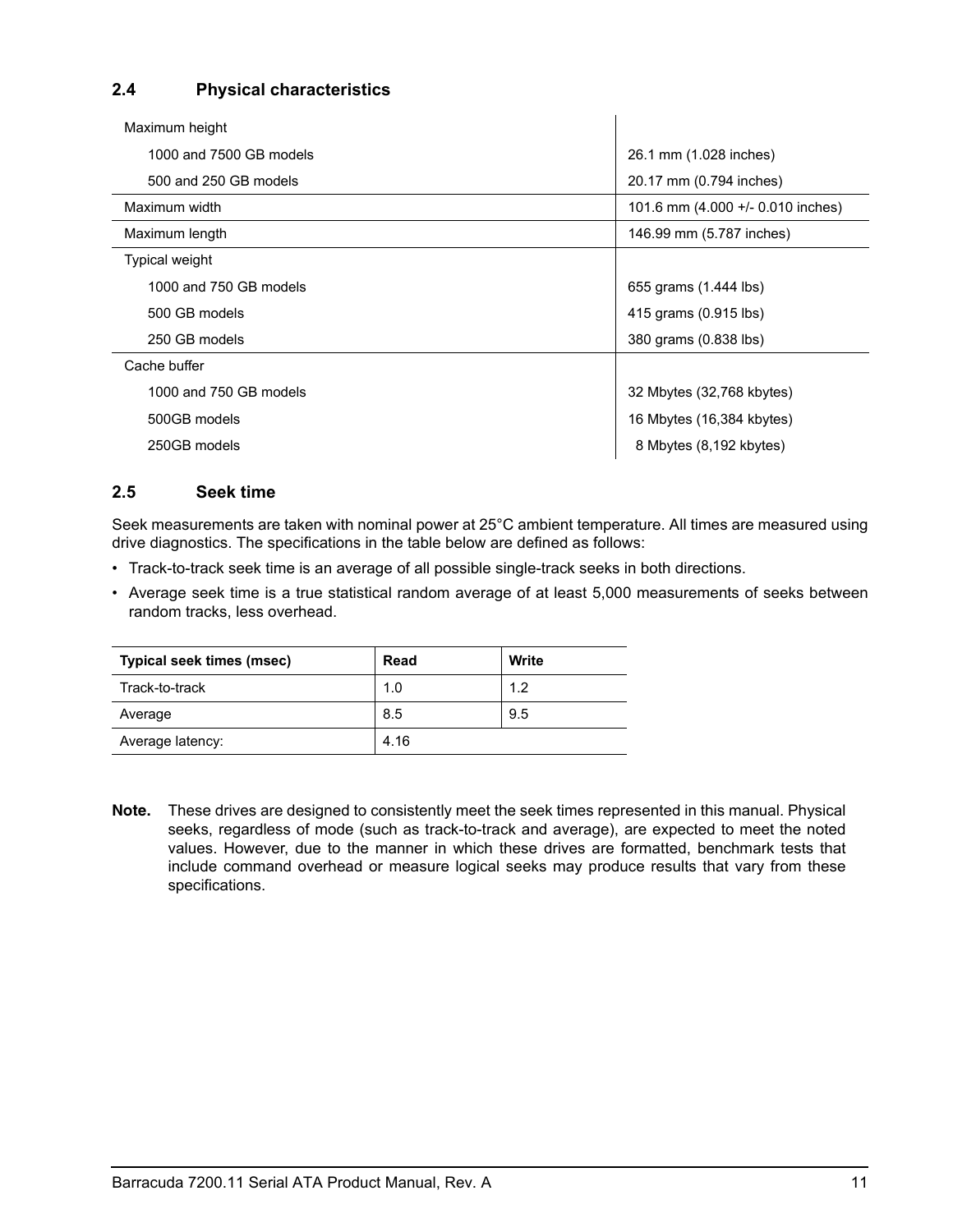<span id="page-17-17"></span><span id="page-17-16"></span><span id="page-17-10"></span><span id="page-17-0"></span>

|                                       | 1000 and 750 GB models | 500 and 250 GB models |
|---------------------------------------|------------------------|-----------------------|
| Power-on to Ready (typ / max sec)     | < 10.0                 | < 8.5                 |
| Standby to Ready (typ / max sec)      | < 10.0                 | < 8.5                 |
| Ready to spindle stop (typ / max sec) | 10                     |                       |

## <span id="page-17-9"></span><span id="page-17-1"></span>**2.7 Power specifications**

<span id="page-17-4"></span>The drive receives DC power (+5V or +12V) through a native SATA power connector. See Figure [2](#page-27-3) on [page 22](#page-27-3).

### <span id="page-17-8"></span><span id="page-17-2"></span>**2.7.1 Power consumption**

Power requirements for the drives are listed in the table on page 9. Typical power measurements are based on an average of drives tested, under nominal conditions, using 5.0V and 12.0V input voltage at 25°C ambient temperature.

#### **• Spinup power**

<span id="page-17-18"></span><span id="page-17-14"></span><span id="page-17-6"></span><span id="page-17-3"></span>Spinup power is measured from the time of power-on to the time that the drive spindle reaches operating speed.

#### **• Read/write power and current**

<span id="page-17-12"></span>Read/write power is measured with the heads on track, based on a 16-sector write followed by a 32-msec delay, then a 16-sector read followed by a 32-msec delay.

### **• Operating power and current**

<span id="page-17-11"></span><span id="page-17-7"></span>Operating power is measured using 40 percent random seeks, 40 percent read/write mode (1 write for each 10 reads) and 20 percent drive idle mode.

#### **• Idle mode power**

<span id="page-17-13"></span><span id="page-17-5"></span>Idle mode power is measured with the drive up to speed, with servo electronics active and with the heads in a random track location.

## **• Standby mode**

<span id="page-17-15"></span>During Standby mode, the drive accepts commands, but the drive is not spinning, and the servo and read/ write electronics are in power-down mode.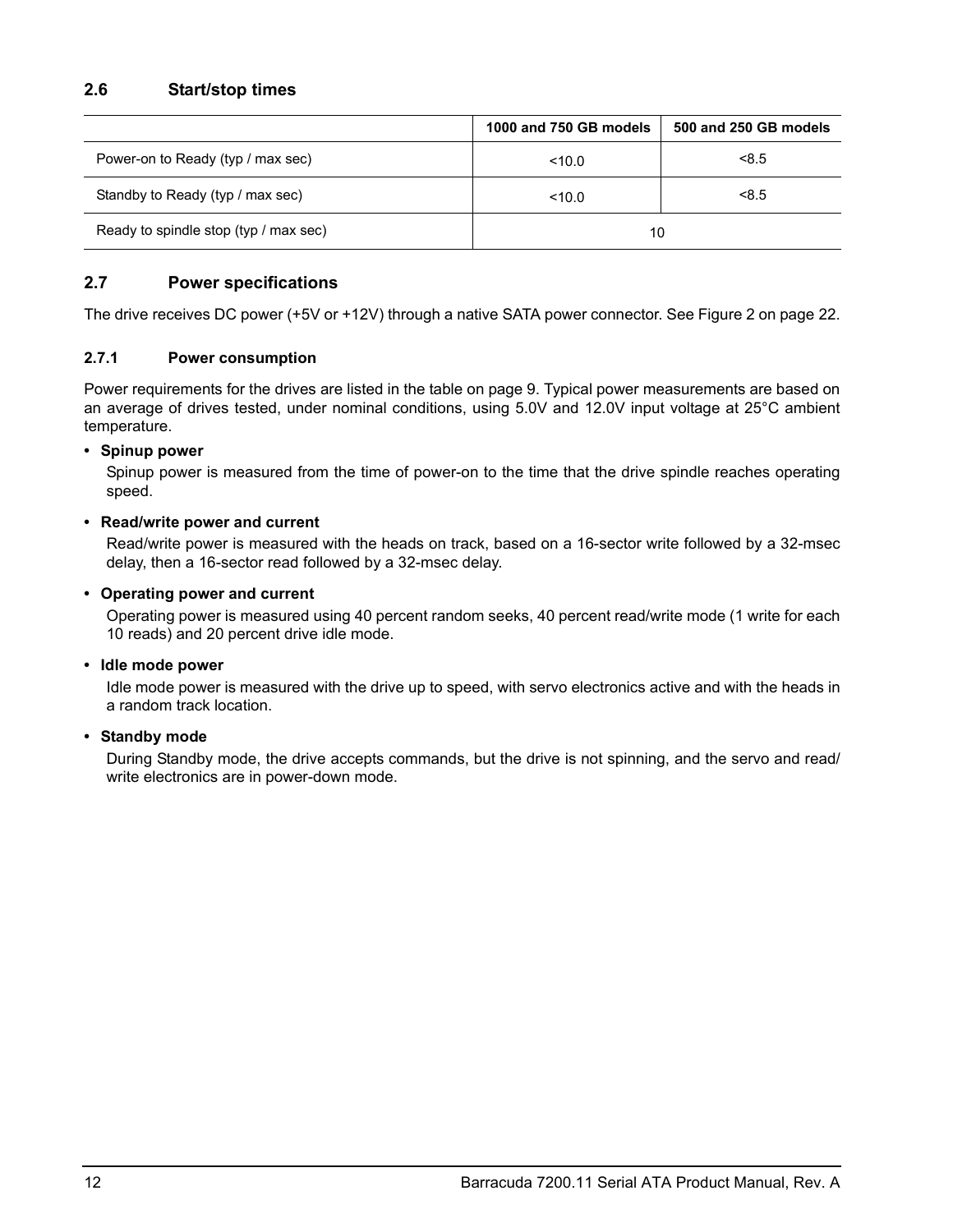## **Table 4: DC power requirements**

<span id="page-18-4"></span><span id="page-18-2"></span><span id="page-18-0"></span>

| Power dissipation (2-disc values shown) | Avg (watts $25^{\circ}$ C) | Avg 5V typ amps | Avg 12V typ amps |
|-----------------------------------------|----------------------------|-----------------|------------------|
| Spinup                                  |                            |                 | $2.8$ (peak)     |
| Idle*                                   | 5.05                       | 0.168           | 0.337            |
| Idle* (with offline activity)           | 5.40                       | 0.153           | 0.387            |
| Operating                               | 6.57                       | 0.496           | 0.341            |
| Standby                                 | 0.79                       | 0.35            | 0.01             |
| Sleep                                   | 0.79                       | 0.35            | 0.01             |

<span id="page-18-5"></span><span id="page-18-3"></span><span id="page-18-1"></span>\*During periods of drive idle, some offline activity may occur according to the S.M.A.R.T. specification, which may increase acoustic and power to operational levels*.*

#### **Table 5: DC power requirements**

| Power dissipation (1-disc values shown) | Avg (watts $25^{\circ}$ C) | Avg 5V typ amps | Avg 12V typ amps |
|-----------------------------------------|----------------------------|-----------------|------------------|
| Spinup                                  |                            |                 | $2.0$ (peak)     |
| Idle*                                   | 4.60                       | 0.378           | 0.224            |
| Idle* (with offline activity)           | 4.50                       | 0.250           | 0.240            |
| Operating                               | 6.19                       | 0.656           | 0.243            |
| Standby                                 | 0.79                       | 0.35            | 0.01             |
| Sleep                                   | 0.79                       | 0.35            | 0.01             |

\*During periods of drive idle, some offline activity may occur according to the S.M.A.R.T. specification, which may increase acoustic and power to operational levels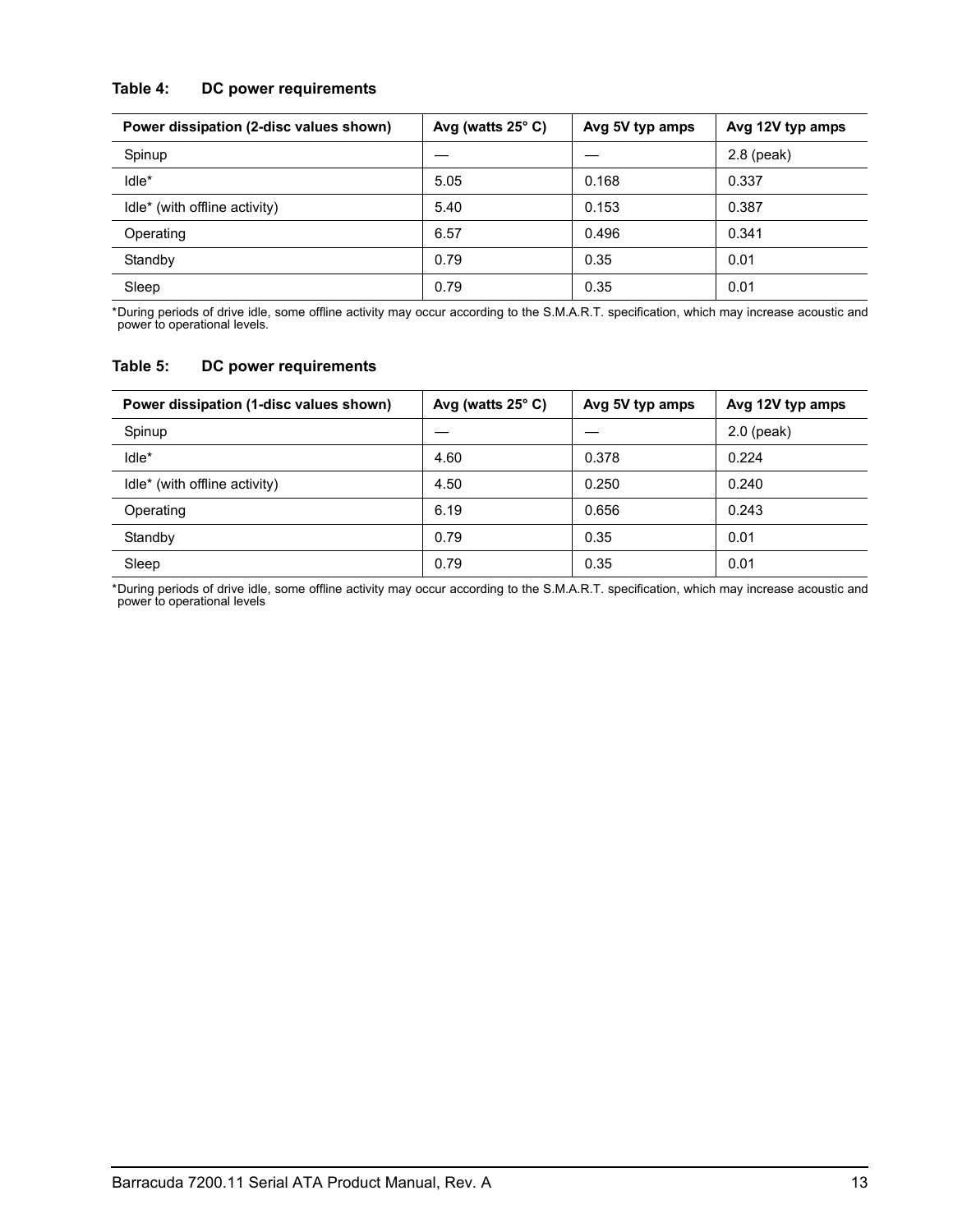## <span id="page-19-9"></span><span id="page-19-5"></span><span id="page-19-0"></span>**2.7.2 Conducted noise**

<span id="page-19-8"></span>Input noise ripple is measured at the host system power supply across an equivalent 80-ohm resistive load on the +12 volt line or an equivalent 15-ohm resistive load on the +5 volt line.

- Using 12-volt power, the drive is expected to operate with a maximum of 120 mV peak-to-peak square-wave injected noise at up to 10 MHz.
- Using 5-volt power, the drive is expected to operate with a maximum of 100 mV peak-to-peak square-wave injected noise at up to 10 MHz.
- <span id="page-19-13"></span>**Note.** Equivalent resistance is calculated by dividing the nominal voltage by the typical RMS read/write current.

#### <span id="page-19-21"></span><span id="page-19-1"></span>**2.7.3 Voltage tolerance**

Voltage tolerance (including noise):

 5V +10% / -7.5% 12V +10% / -7.5%

#### <span id="page-19-11"></span><span id="page-19-2"></span>**2.7.4 Power-management modes**

<span id="page-19-12"></span>The drive provides programmable power management to provide greater energy efficiency. In most systems, you can control power management through the system setup program. The drive features the following power-management modes:

<span id="page-19-10"></span><span id="page-19-6"></span><span id="page-19-3"></span>

| Power modes | <b>Heads</b> | <b>Spindle</b> | <b>Buffer</b>   |
|-------------|--------------|----------------|-----------------|
| Active      | Tracking     | Rotating       | Enabled         |
| Idle        | Tracking     | Rotating       | Enabled         |
| Standby     | Parked       | Stopped        | Enabled         |
| Sleep       | Parked       | Stopped        | <b>Disabled</b> |

#### <span id="page-19-16"></span><span id="page-19-14"></span><span id="page-19-4"></span>• **Active mode**

<span id="page-19-7"></span>The drive is in Active mode during the read/write and seek operations.

### **• Idle mode**

The buffer remains enabled, and the drive accepts all commands and returns to Active mode any time disc access is necessary.

#### <span id="page-19-17"></span>• **Standby mode**

<span id="page-19-19"></span><span id="page-19-18"></span>The drive enters Standby mode when the host sends a Standby Immediate command. If the host has set the standby timer, the drive can also enter Standby mode automatically after the drive has been inactive for a specifiable length of time. The standby timer delay is established using a Standby or Idle command. In Standby mode, the drive buffer is enabled, the heads are parked and the spindle is at rest. The drive accepts all commands and returns to Active mode any time disc access is necessary.

### <span id="page-19-15"></span>**• Sleep mode**

The drive enters Sleep mode after receiving a Sleep command from the host. In Sleep mode, the drive buffer is disabled, the heads are parked and the spindle is at rest. The drive leaves Sleep mode after it receives a Hard Reset or Soft Reset from the host. After receiving a reset, the drive exits Sleep mode and enters Standby mode with all current translation parameters intact.

### **• Idle and Standby timers**

<span id="page-19-20"></span>Each time the drive performs an Active function (read, write or seek), the standby timer is reinitialized and begins counting down from its specified delay times to zero. If the standby timer reaches zero before any drive activity is required, the drive makes a transition to Standby mode. In both Idle and Standby mode, the drive accepts all commands and returns to Active mode when disc access is necessary.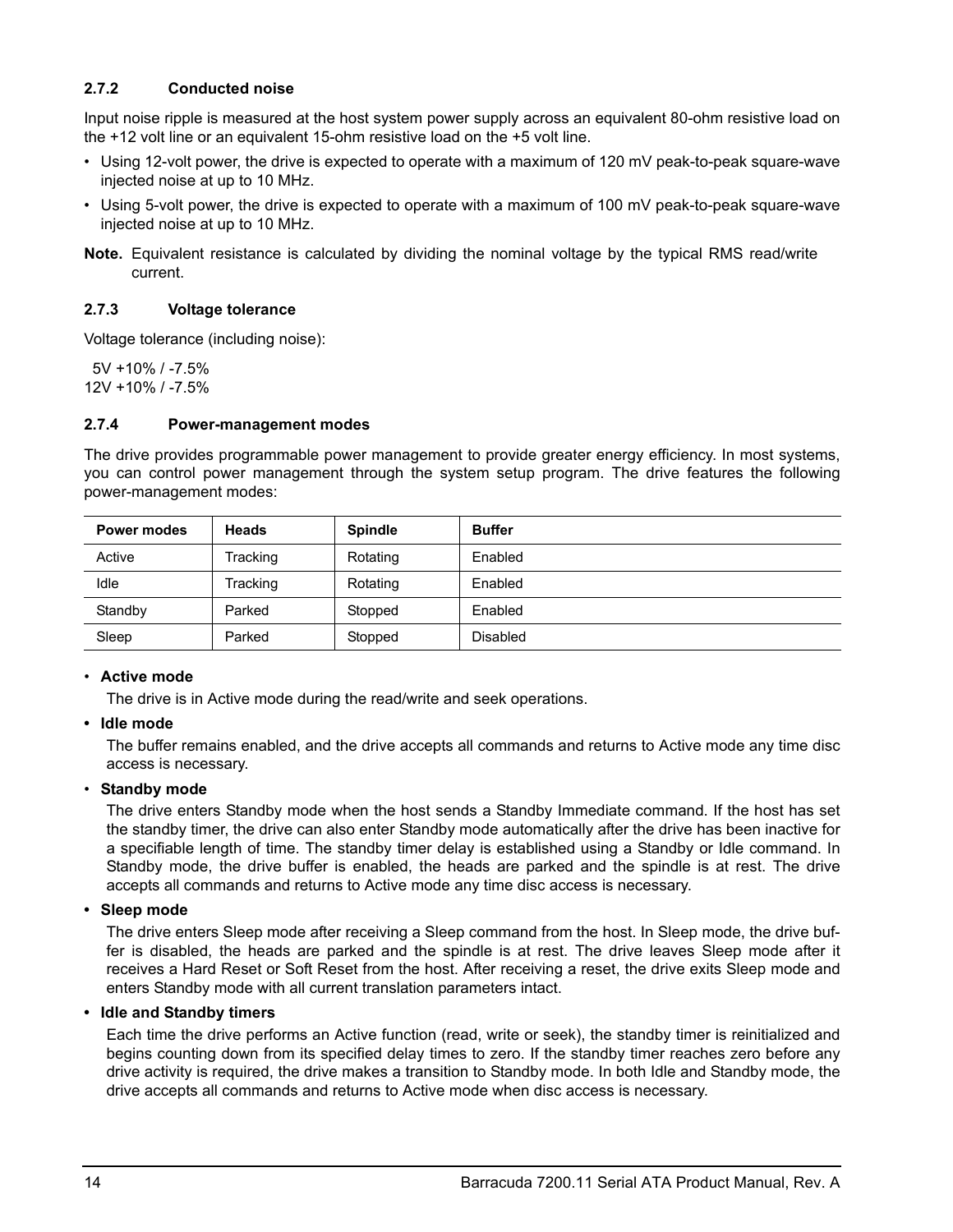## <span id="page-20-9"></span><span id="page-20-0"></span>**2.8 Environmental specifications**

## <span id="page-20-17"></span><span id="page-20-7"></span><span id="page-20-1"></span>**2.8.1 Ambient temperature**

<span id="page-20-8"></span>Ambient temperature is defined as the temperature of the environment immediately surrounding the drive. Actual drive case temperature should not exceed 69°C (156°F) within the operating ambient conditions.

<span id="page-20-11"></span>Above 1,000 feet (305 meters), the maximum temperature is derated linearly to 112°F (44°C) at 10,000 feet (3,048 meters).

| Operating:    | $0^{\circ}$ to 60 $^{\circ}$ C (32 $^{\circ}$ to 140 $^{\circ}$ F)    |
|---------------|-----------------------------------------------------------------------|
| Nonoperating: | $-40^{\circ}$ to 70 $^{\circ}$ C ( $-40^{\circ}$ to 158 $^{\circ}$ F) |

### <span id="page-20-18"></span><span id="page-20-2"></span>**2.8.2 Temperature gradient**

| Operating:    | 20°C per hour (68°F per hour max), without condensation |
|---------------|---------------------------------------------------------|
| Nonoperating: | 30°C per hour (86°F per hour max)                       |

#### <span id="page-20-10"></span><span id="page-20-3"></span>**2.8.3 Humidity**

#### <span id="page-20-14"></span>**2.8.3.1 Relative humidity**

| Operating:    | 5% to 95% noncondensing (30% per hour max) |
|---------------|--------------------------------------------|
| Nonoperating: | 5% to 95% noncondensing (30% per hour max) |

#### <span id="page-20-19"></span>**2.8.3.2 Wet bulb temperature**

| Operating:    | 37.7°C (99.9°F max)                  |
|---------------|--------------------------------------|
| Nonoperating: | $(104^{\circ}F \text{ max})$<br>40°C |

#### <span id="page-20-6"></span><span id="page-20-4"></span>**2.8.4 Altitude**

| Operating:    | $-304.8$ m to 3,048 m (-1000 ft. to 10,000+ ft.)  |
|---------------|---------------------------------------------------|
| Nonoperating: | $-304.8$ m to 12,192 m (-1000 ft. to 40,000+ ft.) |

#### <span id="page-20-16"></span><span id="page-20-5"></span>**2.8.5 Shock**

<span id="page-20-15"></span><span id="page-20-12"></span>All shock specifications assume that the drive is mounted securely with the input shock applied at the drive mounting screws. Shock may be applied in the X, Y or Z axis.

## <span id="page-20-13"></span>**2.8.5.1 Operating shock**

These drives comply with the performance levels specified in this document when subjected to a maximum operating shock of 70 Gs based on half-sine shock pulses of 2 msec during read operations. Shocks should not be repeated more than two times per second.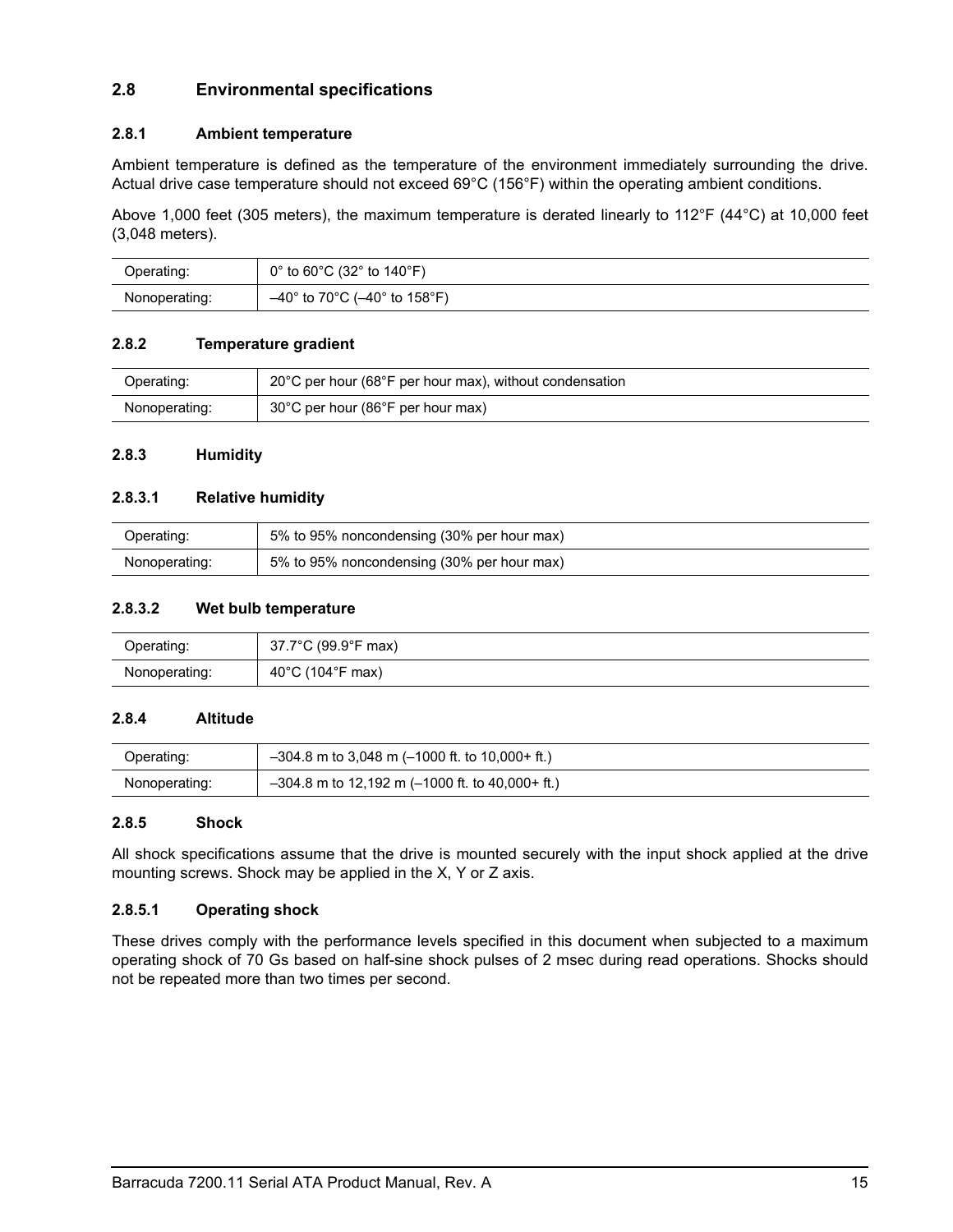## <span id="page-21-3"></span>**2.8.5.2 Nonoperating shock**

## **1000 and 750 GB models**

The nonoperating shock level that the drive can experience without incurring physical damage or degradation in performance when subsequently put into operation is 300 Gs based on a nonrepetitive half-sine shock pulse of 2 msec duration.

#### **500 and 250 GB models**

The nonoperating shock level that the drive can experience without incurring physical damage or degradation in performance when subsequently put into operation is 350 Gs based on a nonrepetitive half-sine shock pulse of 2 msec duration.

### <span id="page-21-6"></span><span id="page-21-0"></span>**2.8.6 Vibration**

All vibration specifications assume that the drive is mounted securely with the input vibration applied at the drive mounting screws. Vibration may be applied in the X, Y or Z axis.

#### <span id="page-21-5"></span>**2.8.6.1 Operating vibration**

The maximum vibration levels that the drive may experience while meeting the performance standards specified in this document are specified below.

| $2-22$ Hz  | 0.25 Gs (Limited displacement) |  |
|------------|--------------------------------|--|
| 22-350 Hz  | $0.50$ Gs                      |  |
| 350–500 Hz | $0.25$ Gs                      |  |

#### <span id="page-21-4"></span>**2.8.6.2 Nonoperating vibration**

The maximum nonoperating vibration levels that the drive may experience without incurring physical damage or degradation in performance when subsequently put into operation are specified below.

<span id="page-21-2"></span><span id="page-21-1"></span>

| $5-22$ Hz  | 2.0 Gs (limited displacement) |  |
|------------|-------------------------------|--|
| 22-350 Hz  | $5.0$ Gs                      |  |
| 350–500 Hz | $2.0$ Gs                      |  |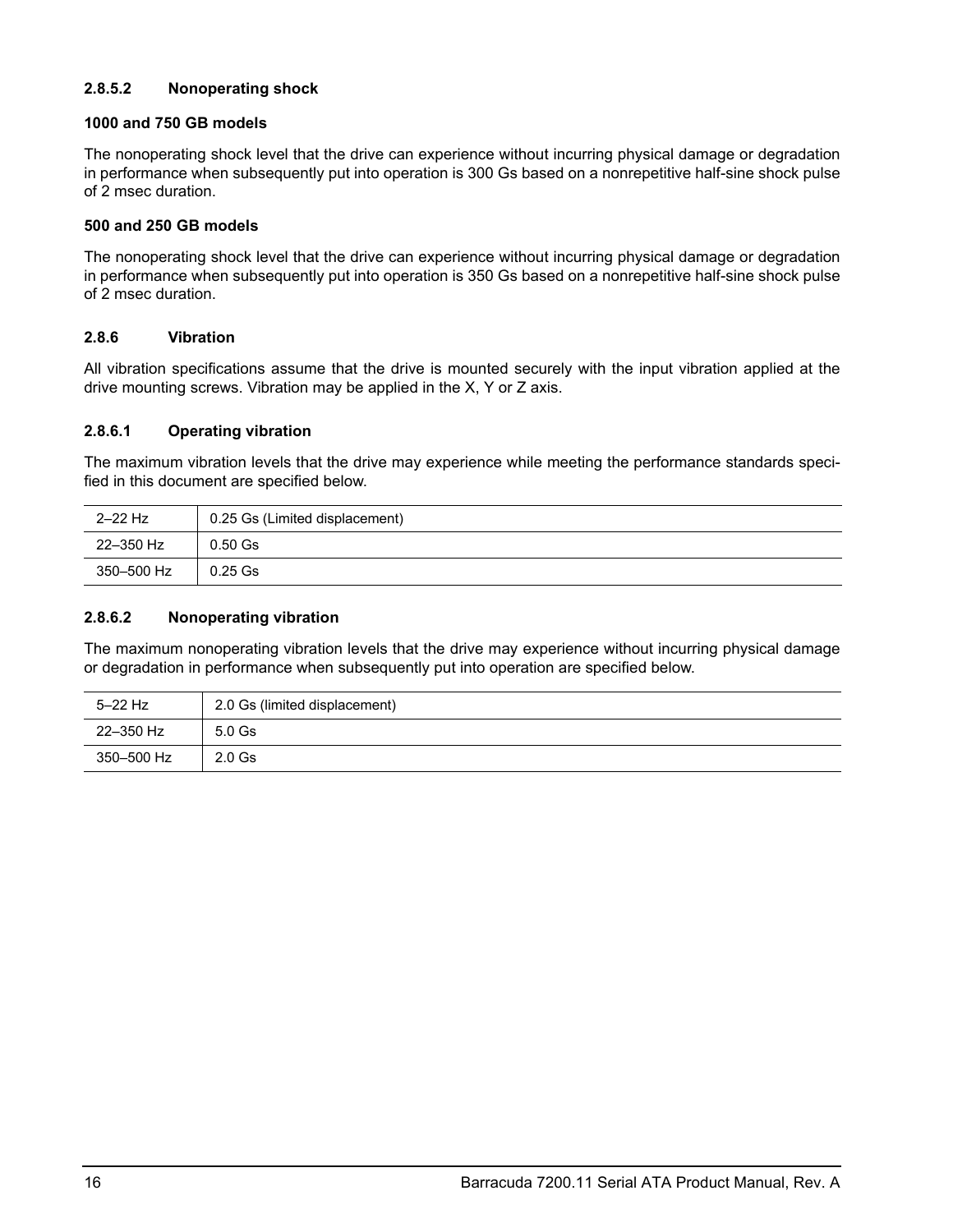## <span id="page-22-3"></span><span id="page-22-0"></span>**2.9 Acoustics**

Drive acoustics are measured as overall A-weighted acoustic sound power levels (no pure tones). All measurements are consistent with ISO document 7779. Sound power measurements are taken under essentially free-field conditions over a reflecting plane. For all tests, the drive is oriented with the cover facing upward.

**Note.** For seek mode tests, the drive is placed in seek mode only. The number of seeks per second is defined by the following equation:

<span id="page-22-13"></span><span id="page-22-8"></span>(Number of seeks per second =  $0.4$  / (average latency + average access time)

| Table 6: |  |  | <b>Fluid Dynamic Bearing (FDB) motor acoustics</b> |
|----------|--|--|----------------------------------------------------|
|          |  |  |                                                    |

|                                    | Idle*            | <b>Quiet Seek</b> | <b>Performance Seek</b>  |
|------------------------------------|------------------|-------------------|--------------------------|
| 1000 and 750 GB models             | $2.5$ bels (typ) | $2.7$ bels (typ)  | $3.0$ bels (typ)         |
|                                    | 2.7 bels (max)   | $2.9$ bels (max)  | $3.2$ bels (max)         |
| ST3500418AS model                  | $2.6$ bels (typ) | $2.75$ bels (typ) | $\overline{\phantom{0}}$ |
|                                    | 2.7 bels (max)   | $3.10$ bels (max) | $\overline{\phantom{0}}$ |
| ST3500410AS and ST3250311AS models | $2.3$ bels (typ) | $2.5$ bels (typ)  | $\overline{\phantom{0}}$ |
|                                    | $2.5$ bels (max) | 2.7 bels (max)    | $\overline{\phantom{0}}$ |
| ST3250318AS model                  | $2.5$ bels (typ) | $2.7$ bels (typ)  | -                        |
|                                    | $2.6$ bels (max) | $2.8$ bels (max)  | -                        |

\*During periods of drive idle, some offline activity may occur according to the S.M.A.R.T. specification, which may increase acoustic and power to operational levels*.*

### <span id="page-22-9"></span><span id="page-22-1"></span>**2.9.1 Test for Prominent Discrete Tones (PDTs)**

Seagate follows the ECMA-74 standards for measurement and identification of PDTs. An exception to this process is the use of the absolute threshold of hearing. Seagate uses this threshold curve (originated in ISO 389-7) to discern tone audibility and to compensate for the inaudible components of sound prior to computation of tone ratios according to Annex D of the ECMA-74 standards.

### <span id="page-22-6"></span><span id="page-22-2"></span>**2.10 Electromagnetic immunity**

<span id="page-22-12"></span><span id="page-22-11"></span>When properly installed in a representative host system, the drive operates without errors or degradation in performance when subjected to the radio frequency (RF) environments defined in the following table:

| Radio frequency environments<br>Table 7: |  |
|------------------------------------------|--|
|------------------------------------------|--|

<span id="page-22-15"></span><span id="page-22-14"></span><span id="page-22-10"></span><span id="page-22-7"></span><span id="page-22-5"></span><span id="page-22-4"></span>

| Test                           | <b>Description</b>                                                                                 | Performance level | Reference standard                |
|--------------------------------|----------------------------------------------------------------------------------------------------|-------------------|-----------------------------------|
| Electrostatic<br>discharge     | Contact, HCP, VCP: ± 4 kV; Air: ± 8 kV                                                             | B                 | EN 61000-4-2: 95                  |
| <b>Radiated RF</b><br>immunity | 80 to 1,000 MHz, 3 V/m,<br>80% AM with 1 kHz sine<br>900 MHz, 3 V/m, 50% pulse modulation @ 200 Hz | A                 | EN 61000-4-3: 96<br>ENV 50204: 95 |
| Electrical fast<br>transient   | ± 1 kV on AC mains, ± 0.5 kV on external I/O                                                       | B                 | EN 61000-4-4: 95                  |
| Surge immunity                 | ± 1 kV differential, ± 2 kV common, AC mains                                                       | B                 | EN 61000-4-5: 95                  |
| Conducted RF<br>immunity       | 150 kHz to 80 MHz, 3 Vrms, 80% AM with 1 kHz sine                                                  | A                 | EN 61000-4-6: 97                  |
| Voltage dips,<br>interrupts    | 0% open, 5 seconds<br>0% short, 5 seconds<br>40%, 0.10 seconds<br>70%, 0.01 seconds                | С<br>С<br>B       | EN 61000-4-11: 94                 |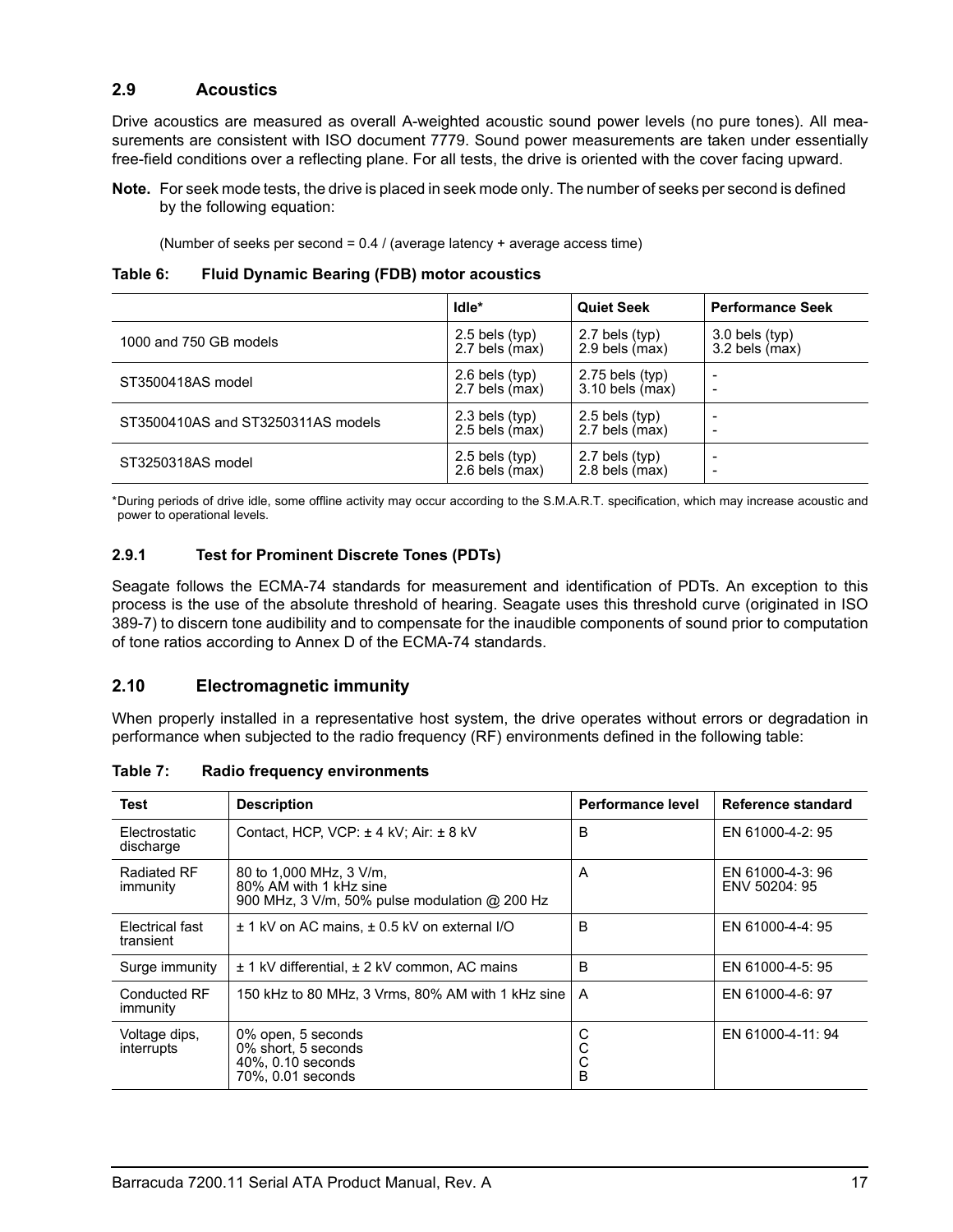## <span id="page-23-33"></span><span id="page-23-0"></span>**2.11 Reliability**

## <span id="page-23-29"></span><span id="page-23-28"></span><span id="page-23-7"></span><span id="page-23-5"></span><span id="page-23-1"></span>**2.11.1 Annualized Failure Rate (AFR) and Mean Time Between Failures (MTBF)**

The product shall achieve an Annualized Failure Rate (AFR) of 0.32% (MTBF of 0.75 million hours) when operated in an environment of ambient air temperatures of 25°C. Operation at temperatures outside the specifications in [Section 2.8](#page-20-0) may increase the product AFR (decrease MTBF). AFR and MTBF are population statistics that are not relevant to individual units.

AFR and MTBF specifications are based on the following assumptions for desktop personal computer environments:

- <span id="page-23-31"></span>• 2400 power-on-hours per year.
- 10,000 average motor start/stop cycles per year.
- Operations at nominal voltages.
- <span id="page-23-23"></span><span id="page-23-14"></span>• Temperatures outside the specifications in [Section 2.8](#page-20-0) may reduce the product reliability.
- Normal I/O duty cycle for desktop personal computers. Operation at excessive I/O duty cycle may degrade product reliability.

The desktop personal computer environment of power-on-hours, temperature, and I/O duty cycle affect the product AFR and MTBF. The AFR and MTBF will be degraded if used in an enterprise application

<span id="page-23-37"></span><span id="page-23-35"></span><span id="page-23-32"></span><span id="page-23-30"></span><span id="page-23-20"></span><span id="page-23-13"></span><span id="page-23-8"></span>

| Nonrecoverable read errors    | 1 per $10^{14}$ bits read, max                                                                                                                                                                                                                                                                                                                                                                               |
|-------------------------------|--------------------------------------------------------------------------------------------------------------------------------------------------------------------------------------------------------------------------------------------------------------------------------------------------------------------------------------------------------------------------------------------------------------|
| Annualized Failure Rate (AFR) | 0.32% (nominal power, 25°C ambient temperature)                                                                                                                                                                                                                                                                                                                                                              |
| Contact start-stop cycles     | 50,000 cycles<br>(at nominal voltage and temperature, with 60 cycles per hour and a 50% duty cycle)                                                                                                                                                                                                                                                                                                          |
| Warranty                      | To determine the warranty for a specific drive, use a web browser to access the<br>following web page: support.seagate.com/customer/warranty_validation.jsp<br>From this page, click on the "Verify Your Warranty" link. You will be asked to provide<br>the drive serial number, model number (or part number) and country of purchase.<br>The system will display the warranty information for your drive. |
| Preventive maintenance        | None required.                                                                                                                                                                                                                                                                                                                                                                                               |

## <span id="page-23-27"></span><span id="page-23-10"></span><span id="page-23-6"></span><span id="page-23-2"></span>**2.12 Agency certification**

### <span id="page-23-34"></span><span id="page-23-3"></span>**2.12.1 Safety certification**

<span id="page-23-36"></span><span id="page-23-24"></span><span id="page-23-19"></span><span id="page-23-12"></span>The drives are recognized in accordance with UL 1950 and CSA C22.2 (950) and meet all applicable sections of IEC950 and EN 60950.

### <span id="page-23-15"></span><span id="page-23-11"></span><span id="page-23-4"></span>**2.12.2 Electromagnetic compatibility**

<span id="page-23-26"></span><span id="page-23-25"></span><span id="page-23-22"></span><span id="page-23-21"></span><span id="page-23-18"></span><span id="page-23-17"></span><span id="page-23-16"></span><span id="page-23-9"></span>Hard drives that display the CE mark comply with the European Union (EU) requirements specified in the Electromagnetic Compatibility Directive (89/336/EEC). Testing is performed to the levels specified by the product standards for Information Technology Equipment (ITE). Emission levels are defined by EN 55022, Class B and the immunity levels are defined by EN 55024.

Drives are tested in representative end-user systems. Although CE-marked Seagate drives comply with the directives when used in the test systems, we cannot guarantee that all systems will comply with the directives. The drive is designed for operation inside a properly designed enclosure, with properly shielded I/O cable (if necessary) and terminators on all unused I/O ports. Computer manufacturers and system integrators should confirm EMC compliance and provide CE marking for their products.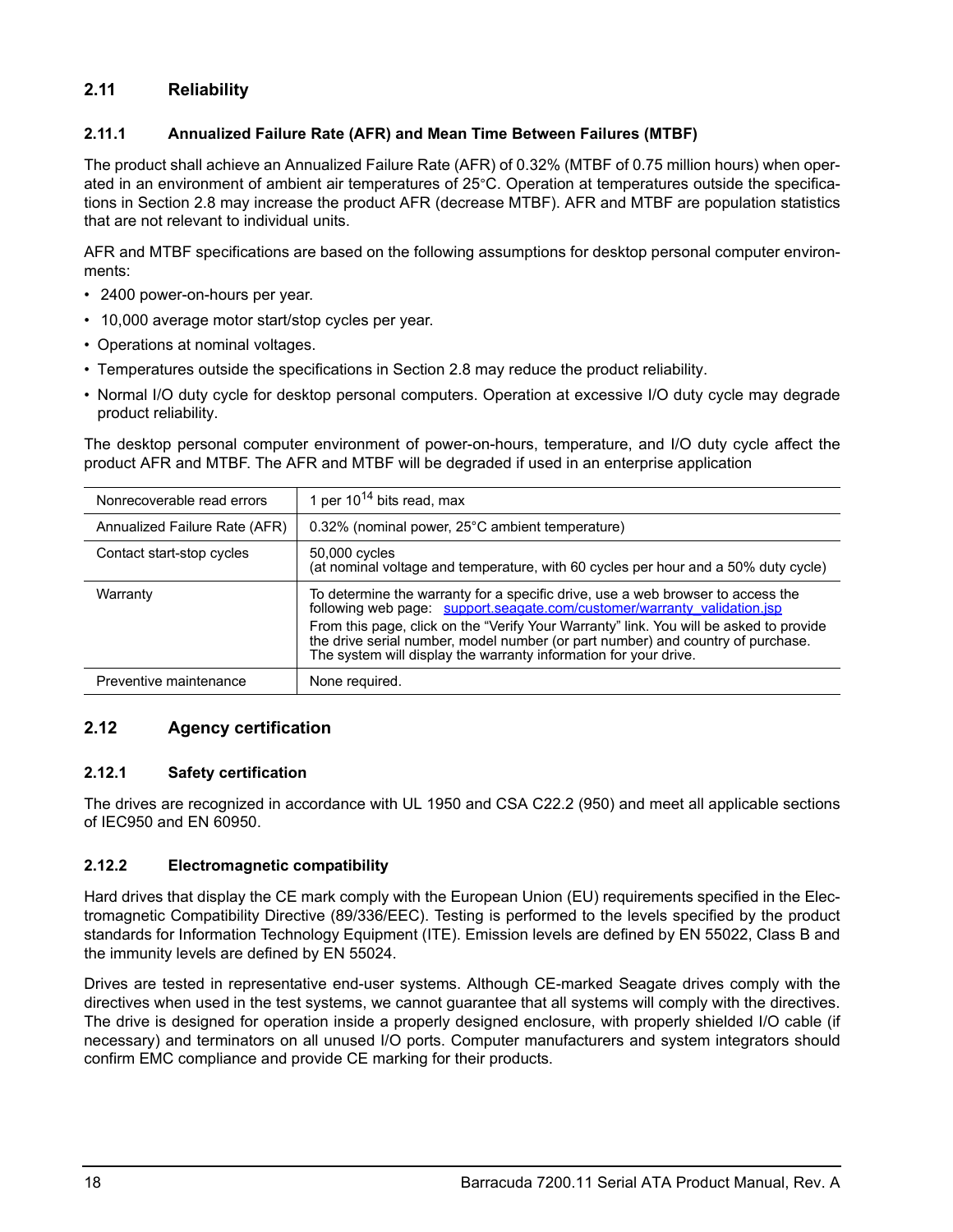#### <span id="page-24-14"></span><span id="page-24-11"></span>**Korean RRL**

<span id="page-24-12"></span><span id="page-24-10"></span><span id="page-24-6"></span><span id="page-24-5"></span>If these drives have the Korea Ministry of Information and Communication (MIC) logo, they comply with paragraph 1 of Article 11 of the Electromagnetic Compatibility control Regulation and meet the Electromagnetic Compatibility (EMC) Framework requirements of the Radio Research Laboratory (RRL) Ministry of Information and Communication Republic of Korea.

These drives have been tested and comply with the Electromagnetic Interference/Electromagnetic Susceptibility (EMI/EMS) for Class B products. Drives are tested in a representative, end-user system by a Korean-recognized lab.

• Family name: Barracuda 7200.12

| • Certificate number: 1000 GB- |         | in process |
|--------------------------------|---------|------------|
|                                | 750 GB- | in process |
|                                | 500 GB- | in process |
|                                | 250 GB- | in process |

#### <span id="page-24-4"></span>**Australian C-Tick (N176)**

<span id="page-24-3"></span><span id="page-24-2"></span><span id="page-24-1"></span>If these models have the C-Tick marking, they comply with the Australia/New Zealand Standard AS/NZS3548 1995 and meet the Electromagnetic Compatibility (EMC) Framework requirements of the Australian Communication Authority (ACA).

### <span id="page-24-8"></span><span id="page-24-0"></span>**2.12.3 FCC verification**

<span id="page-24-15"></span>These drives are intended to be contained solely within a personal computer or similar enclosure (not attached as an external device). As such, each drive is considered to be a subassembly even when it is individually marketed to the customer. As a subassembly, no Federal Communications Commission verification or certification of the device is required.

<span id="page-24-7"></span>Seagate has tested this device in enclosures as described above to ensure that the total assembly (enclosure, disc drive, motherboard, power supply, etc.) does comply with the limits for a Class B computing device, pursuant to Subpart J, Part 15 of the FCC rules. Operation with noncertified assemblies is likely to result in interference to radio and television reception.

<span id="page-24-13"></span><span id="page-24-9"></span>**Radio and television interference.** This equipment generates and uses radio frequency energy and if not installed and used in strict accordance with the manufacturer's instructions, may cause interference to radio and television reception.

This equipment is designed to provide reasonable protection against such interference in a residential installation. However, there is no guarantee that interference will not occur in a particular installation. If this equipment does cause interference to radio or television, which can be determined by turning the equipment on and off, you are encouraged to try one or more of the following corrective measures:

- Reorient the receiving antenna.
- Move the device to one side or the other of the radio or TV.
- Move the device farther away from the radio or TV.
- Plug the computer into a different outlet so that the receiver and computer are on different branch outlets.

If necessary, you should consult your dealer or an experienced radio/television technician for additional suggestions. You may find helpful the following booklet prepared by the Federal Communications Commission: *How to Identify and Resolve Radio-Television Interference Problems*. This booklet is available from the Superintendent of Documents, U.S. Government Printing Office, Washington, DC 20402. Refer to publication number 004-000-00345-4.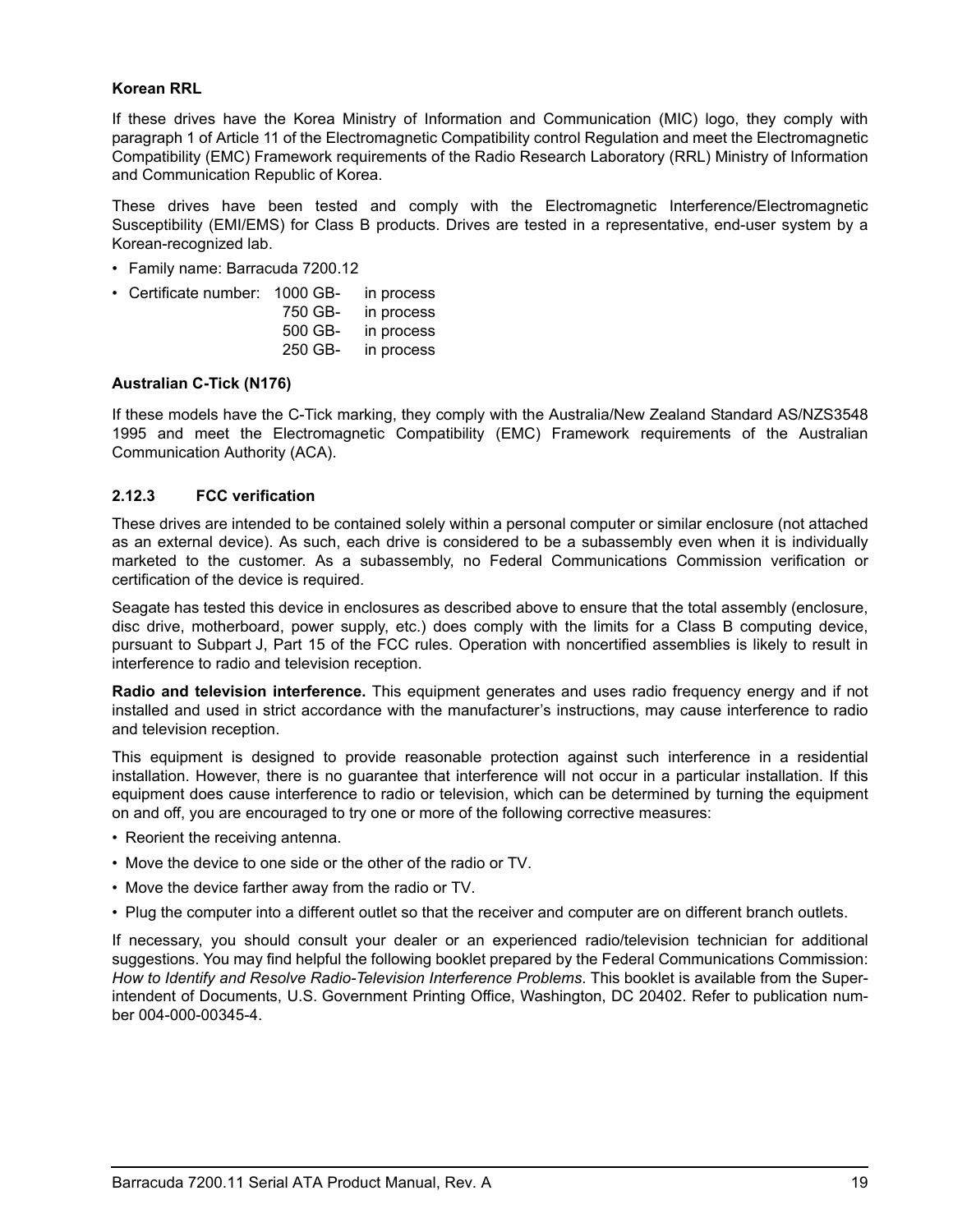## <span id="page-25-0"></span>**2.13 Environmental protection**

Seagate designs its products to meet environmental protection requirements worldwide, including regulations restricting certain chemical substances.

## <span id="page-25-5"></span><span id="page-25-1"></span>**2.13.1 European Union Restriction of Hazardous Substances (RoHS) Directive**

A new law, the European Union Restriction of Hazardous Substances (RoHS) Directive, restricts the presence of chemical substances, including Lead, Cadmium, Mercury, Hexavalent Chromium, PBB and PBDE, in electronic products, effective July 2006. This drive is manufactured with components and materials that comply with the RoHS Directive.

## <span id="page-25-2"></span>**2.13.2 China Restriction of Hazardous Substances (RoHS) Directive**

## 2.13.2 中国限制危险物品的指令

This product has an Environmental Protection Use Period (EPUP) of 20 years. The following table contains information mandated by China's "Marking Requirements for Control of Pollution Caused by Electronic Information Products" Standard.

<span id="page-25-6"></span>

## 该产品具有20年的环境保护使用周期(EPUP)。下表包含了中国"电子产品所导致的污染 的控制的记号要求"所指定的信息。

|                         |                   | Toxic or Hazardous Substances or Elements有毒有害物质或元素 |           |                                       |                                                                 |                                                     |
|-------------------------|-------------------|----------------------------------------------------|-----------|---------------------------------------|-----------------------------------------------------------------|-----------------------------------------------------|
| Name of Parts  <br>部件名称 | Lead<br>铅<br>(Pb) | Mercury<br>汞<br>(Hg)                               | 锅<br>(Cd) | Cadmium   Chromium<br>六价铬<br>$(Cr6+)$ | Hexavalent   Polybrominated<br><b>Biphenyl</b><br>多误联苯<br>(PBB) | Polybrominated<br>Diphenyl Ether<br>多误二苯醚<br>(PBDE) |
| PCBA                    | X                 |                                                    | O         |                                       |                                                                 |                                                     |
| <b>HDA</b>              |                   |                                                    |           |                                       |                                                                 |                                                     |

"O" indicates the hazardous and toxic substance content of the part (at the homogenous material level) is lower than the threshold defined by the China RoHS MCV Standard.

## "O" 表示该部件(于同类物品程度上) 所含的危险和有毒物质低于中国 RoHS MCV 标准所定义的门槛值。

"X" indicates the hazardous and toxic substance content of the part (at the homogenous material level) is over the threshold defined by the China RoHS MCV Standard.

"X" 表示该部件(于同类物品程度上) 所含的危险和有毒物质超出中国 RoHS MCV 标准所定义的门槛值。

## <span id="page-25-4"></span><span id="page-25-3"></span>**2.14 Corrosive environment**

Seagate electronic drive components pass accelerated corrosion testing equivalent to 10 years exposure to light industrial environments containing sulfurous gases, chlorine and nitric oxide, classes G and H per ASTM B845. However, this accelerated testing cannot duplicate every potential application environment. Users should use caution exposing any electronic components to uncontrolled chemical pollutants and corrosive chemicals as electronic drive component reliability can be affected by the installation environment. The silver, copper, nickel and gold films used in Seagate products are especially sensitive to the presence of sulfide, chloride, and nitrate contaminants. Sulfur is found to be the most damaging. In addition, electronic components should never be exposed to condensing water on the surface of the printed circuit board assembly (PCBA) or exposed to an ambient relative humidity greater than 95%. Materials used in cabinet fabrication, such as vulcanized rubber, that can outgas corrosive compounds should be minimized or eliminated. The useful life of any electronic equipment may be extended by replacing materials near circuitry with sulfide-free alternatives.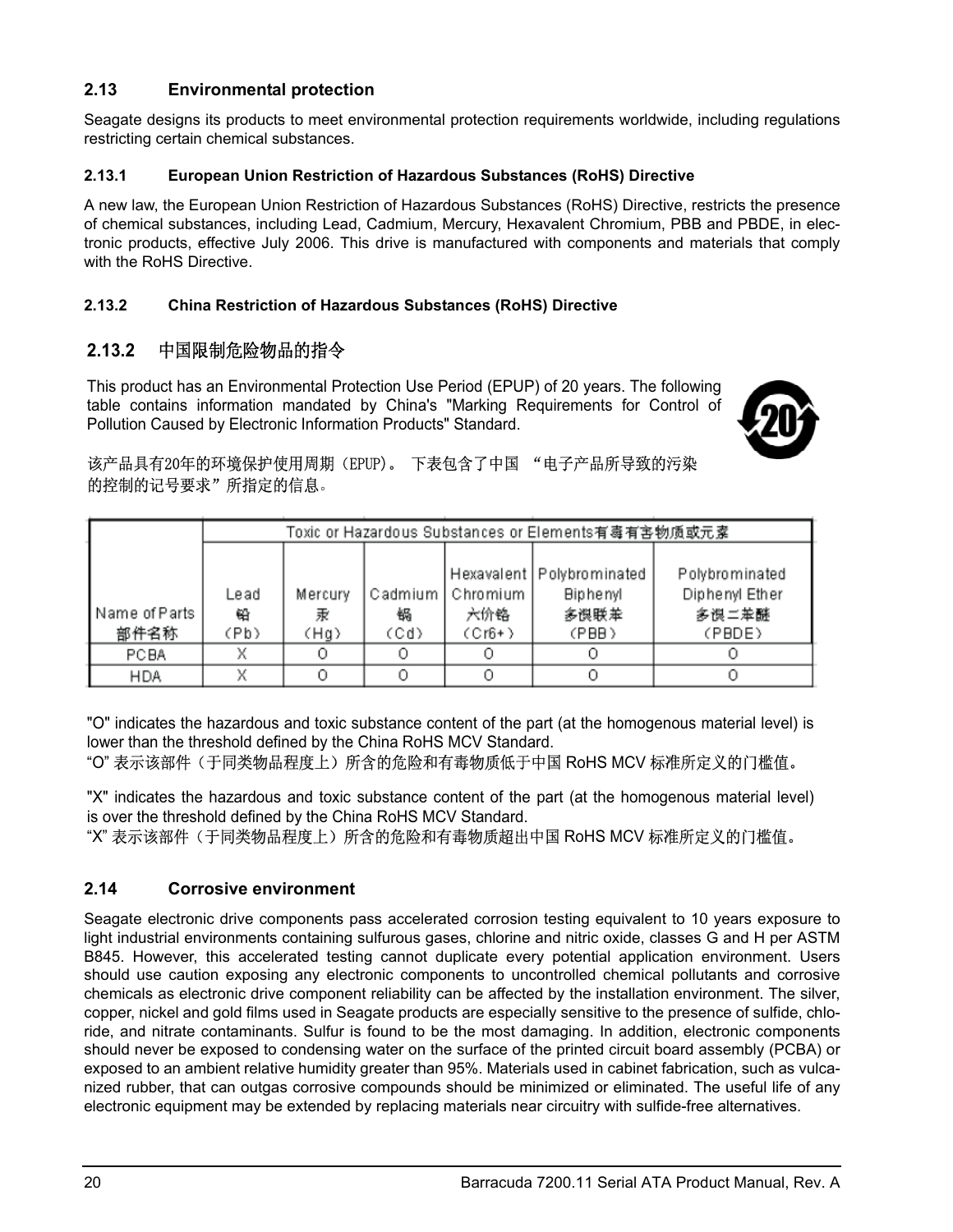# <span id="page-26-6"></span><span id="page-26-2"></span><span id="page-26-0"></span>**3.0 Configuring and mounting the drive**

This section contains the specifications and instructions for configuring and mounting the drive.

## <span id="page-26-9"></span><span id="page-26-7"></span><span id="page-26-5"></span><span id="page-26-1"></span>**3.1 Handling and static-discharge precautions**

<span id="page-26-4"></span><span id="page-26-3"></span>After unpacking, and before installation, the drive may be exposed to potential handling and electrostatic discharge (ESD) hazards. Observe the following standard handling and static-discharge precautions:

## **Caution:**

- Before handling the drive, put on a grounded wrist strap, or ground yourself frequently by touching the metal chassis of a computer that is plugged into a grounded outlet. Wear a grounded wrist strap throughout the entire installation procedure.
- Handle the drive by its edges or frame *only*.
- The drive is extremely fragile—handle it with care. Do not press down on the drive top cover.
- Always rest the drive on a padded, antistatic surface until you mount it in the computer.
- <span id="page-26-8"></span>• Do not touch the connector pins or the printed circuit board.
- Do not remove the factory-installed labels from the drive or cover them with additional labels. Removal voids the warranty. Some factory-installed labels contain information needed to service the drive. Other labels are used to seal out dirt and contamination.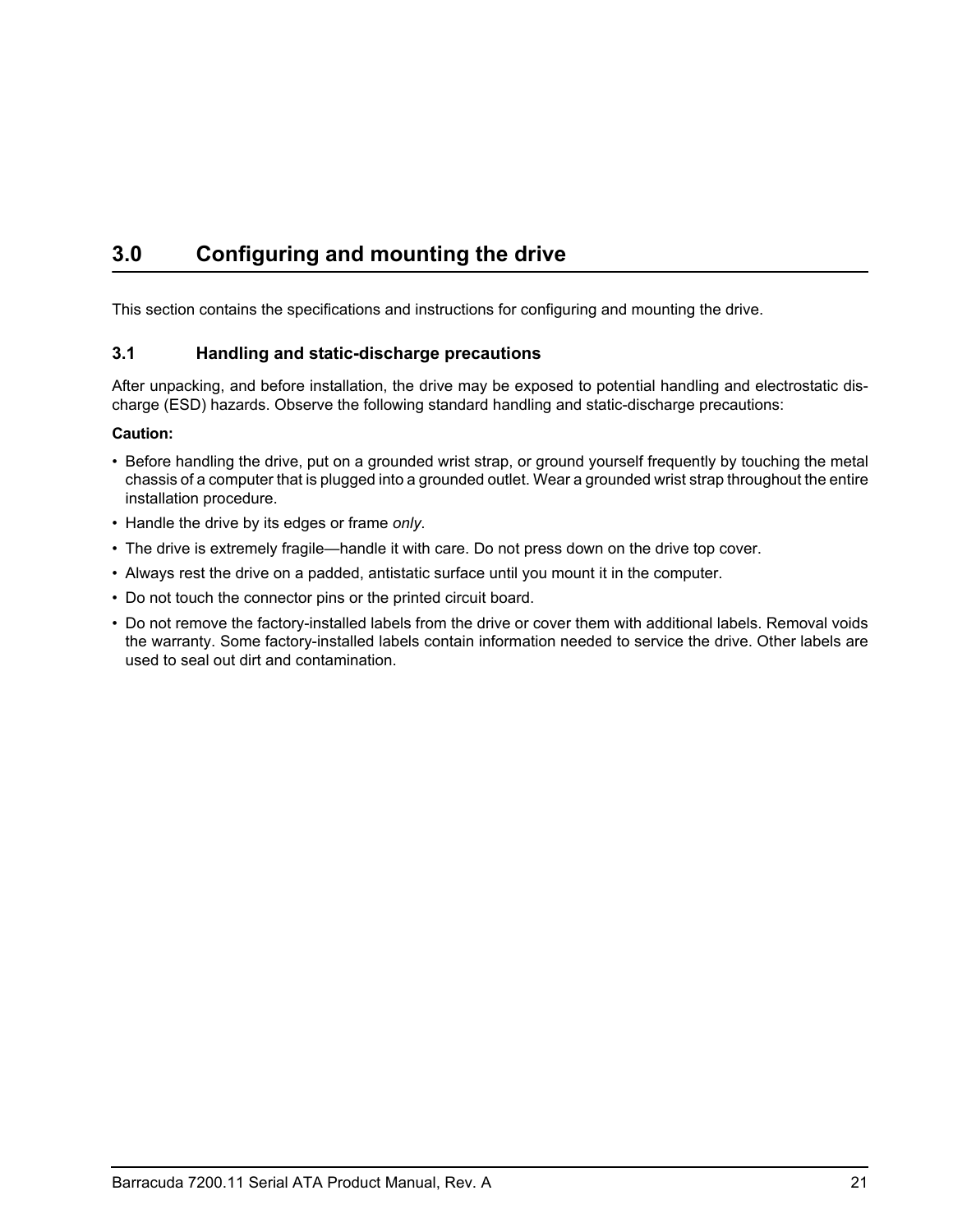## <span id="page-27-6"></span><span id="page-27-0"></span>**3.2 Configuring the drive**

Each drive on the Serial ATA interface connects point-to-point with the Serial ATA host adapter. There is no master/slave relationship because each drive is considered a master in a point-to-point relationship. If two drives are attached on one Serial ATA host adapter, the host operating system views the two devices as if they were both "masters" on two separate ports. Both drives behave as if they are Device 0 (master) devices.

Serial ATA drives are designed for easy installation. It is usually not necessary to set any jumpers on the drive for proper operation; however, if you connect the drive and receive a "drive not detected" error, your SATAequipped motherboard or host adapter may use a chipset that does not support SATA speed autonegotiation. If you have a motherboard or host adapter that does not support autonegotiation:

- Install a jumper as shown in Figure [1](#page-27-2) below to limit the data transfer rate to 1.5 Gbits per second (and leave the drive connected to the SATA-equipped motherboard or host adapter that doesn't support autonegotiation) or
- Install a SATA host adapter that supports autonegotiation, leave the drive jumper block set to "Normal operation" (see Figure [1](#page-27-2) below), and connect the drive to that adapter. This option has the benefit of not limiting the drive to a 1.5 Gbits/sec transfer rate.



<span id="page-27-5"></span><span id="page-27-4"></span>SATA interface connector

### <span id="page-27-2"></span>**Figure 1. Serial ATA connectors**

## <span id="page-27-1"></span>**3.3 Serial ATA cables and connectors**

The Serial ATA interface cable consists of four conductors in two differential pairs, plus three ground connections. The cable size may be 30 to 26 AWG with a maximum length of one meter (39.37 inches). See Table 8 for connector pin definitions. Either end of the SATA signal cable can be attached to the drive or host.

For direct backplane connection, the drive connectors are inserted directly into the host receptacle. The drive and the host receptacle incorporate features that enable the direct connection to be hot pluggable and blind mateable.

For installations which require cables, you can connect the drive as illustrated in Figure [2](#page-27-3).



<span id="page-27-3"></span>**Figure 2. Attaching SATA cabling**

Each cable is keyed to ensure correct orientation. Barracuda 7200.12 Serial ATA drives support latching SATA connectors.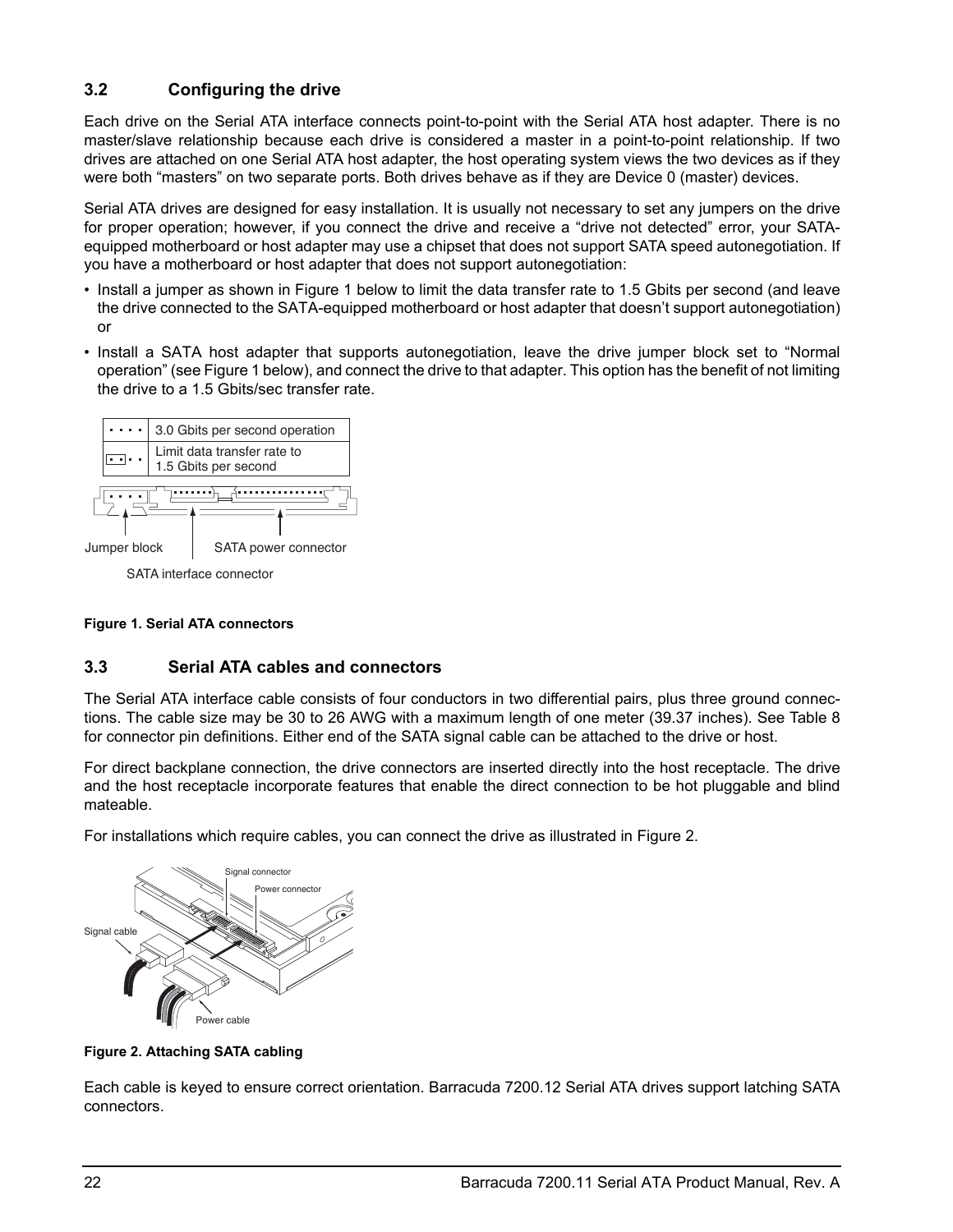## <span id="page-28-3"></span><span id="page-28-0"></span>**3.4 Drive mounting**

You can mount the drive in any orientation using four screws in the side-mounting holes or four screws in the bottom-mounting holes. See Figure [3](#page-28-1) for drive mounting dimensions. Follow these important mounting precautions when mounting the drive:

- Allow a minimum clearance of 0.030 inches (0.76 mm) around the entire perimeter of the drive for cooling.
- Use only 6-32 UNC mounting screws.
- The screws should be inserted no more than 0.150 inch (3.81 mm) into the bottom or side mounting holes.
- Do not overtighten the mounting screws (maximum torque: 6 inch-lb).



<span id="page-28-2"></span><span id="page-28-1"></span>**Figure 3. Mounting dimensions (1000 and 750 GB models)**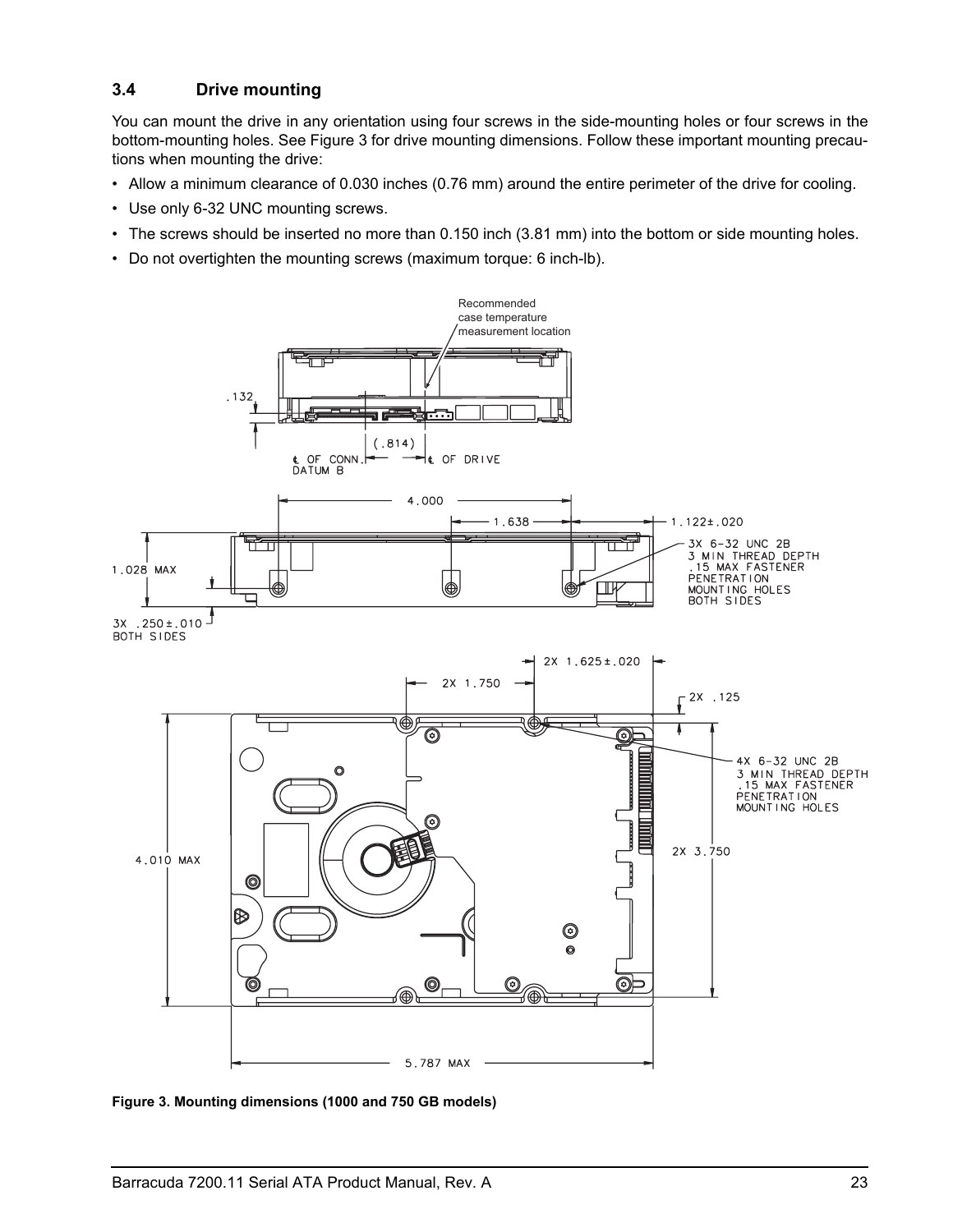

<span id="page-29-1"></span><span id="page-29-0"></span>**Figure 4. Mounting dimensions (500 and 250 GB models)**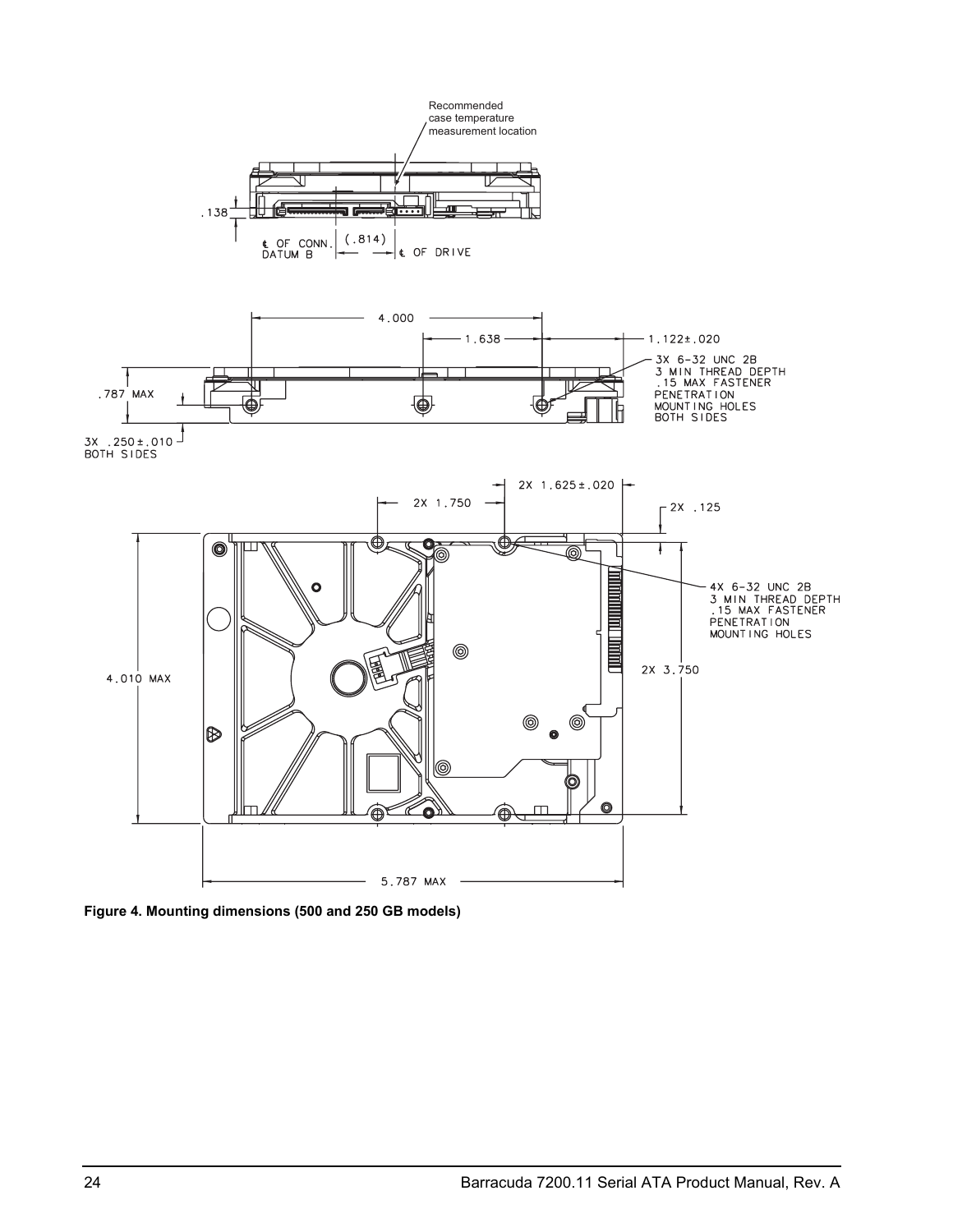# <span id="page-30-4"></span><span id="page-30-3"></span><span id="page-30-2"></span><span id="page-30-0"></span>**4.0 Serial ATA (SATA) interface**

These drives use the industry-standard Serial ATA interface that supports FIS data transfers. It supports ATA programmed input/output (PIO) modes 0–4; multiword DMA modes 0–2, and Ultra DMA modes 0–6.

For detailed information about the Serial ATA interface, refer to the "Serial ATA: High Speed Serialized AT Attachment" specification.

## <span id="page-30-1"></span>**4.1 Hot-Plug compatibility**

Barracuda 7200.12 Serial ATA drives incorporate connectors which enable you to hot plug these drives in accordance with the Serial ATA Revision 2.5 specification. This specification can be downloaded from www.serialata.org.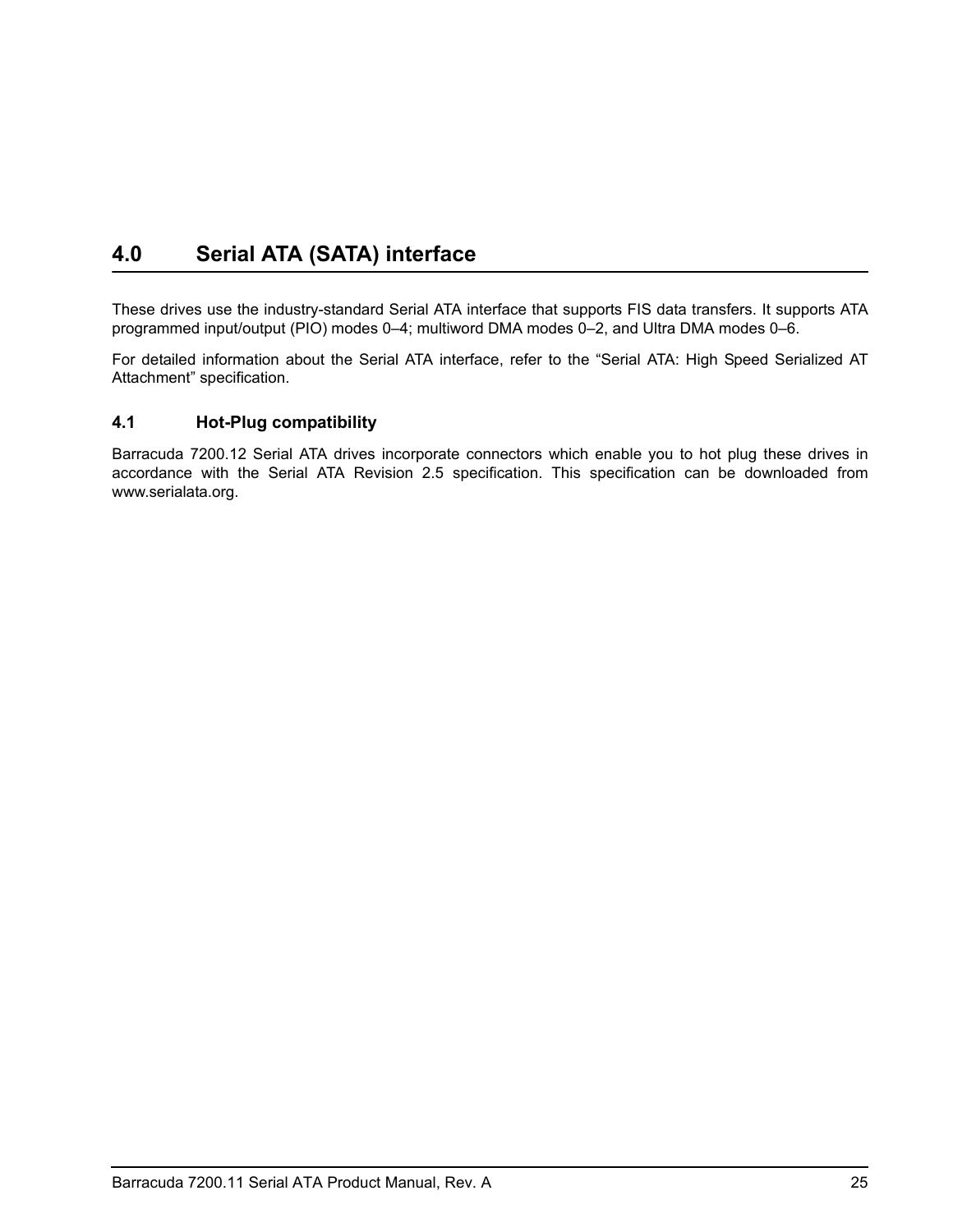## <span id="page-31-0"></span>**4.2 Serial ATA device plug connector pin definitions**

Table 8 summarizes the signals on the Serial ATA interface and power connectors.*.*

| <b>Segment</b> | Pin            | <b>Function</b> | <b>Definition</b>                   |
|----------------|----------------|-----------------|-------------------------------------|
|                | S <sub>1</sub> | Ground          | 2nd mate                            |
|                | S <sub>2</sub> | $A+$            | Differential signal pair A from Phy |
|                | S <sub>3</sub> | $A-$            |                                     |
|                | S <sub>4</sub> | Ground          | 2nd mate                            |
|                | S <sub>5</sub> | <b>B-</b>       | Differential signal pair B from Phy |
|                | S <sub>6</sub> | $B+$            |                                     |
| Signal         | S7             | Ground          | 2nd mate                            |

**Table 8: Serial ATA connector pin definitions**

#### Key and spacing separate signal and power segments

|       | P <sub>1</sub>  | $V_{33}$             | 3.3V power                                    |
|-------|-----------------|----------------------|-----------------------------------------------|
|       | P <sub>2</sub>  | $V_{33}$             | 3.3V power                                    |
|       | P <sub>3</sub>  | $V_{33}$             | 3.3V power, pre-charge, 2nd mate              |
|       | <b>P4</b>       | Ground               | 1st mate                                      |
|       | P <sub>5</sub>  | Ground               | 2nd mate                                      |
|       | P <sub>6</sub>  | Ground               | 2nd mate                                      |
|       | P7              | $V_5$                | 5V power, pre-charge, 2nd mate                |
| Power | P <sub>8</sub>  | $V_5$                | 5V power                                      |
|       | P <sub>9</sub>  | $V_5$                | 5V power                                      |
|       | P <sub>10</sub> | Ground               | 2nd mate                                      |
|       | P <sub>11</sub> | Ground or LED signal | If grounded, drive does not use deferred spin |
|       | P <sub>12</sub> | Ground               | 1st mate.                                     |
|       | P <sub>13</sub> | $V_{12}$             | 12V power, pre-charge, 2nd mate               |
|       | P <sub>14</sub> | $V_{12}$             | 12V power                                     |
|       | P <sub>15</sub> | $V_{12}$             | 12V power                                     |

#### **Notes:**

- 1. All pins are in a single row, with a 1.27 mm (0.050") pitch.
- 2. The comments on the mating sequence apply to the case of backplane blindmate connector only. In this case, the mating sequences are:
	- the ground pins P4 and P12.
	- the pre-charge power pins and the other ground pins.
	- the signal pins and the rest of the power pins.
- 3. There are three power pins for each voltage. One pin from each voltage is used for pre-charge when installed in a blind-mate backplane configuration.
- 4. All used voltage pins  $(V_x)$  must be terminated.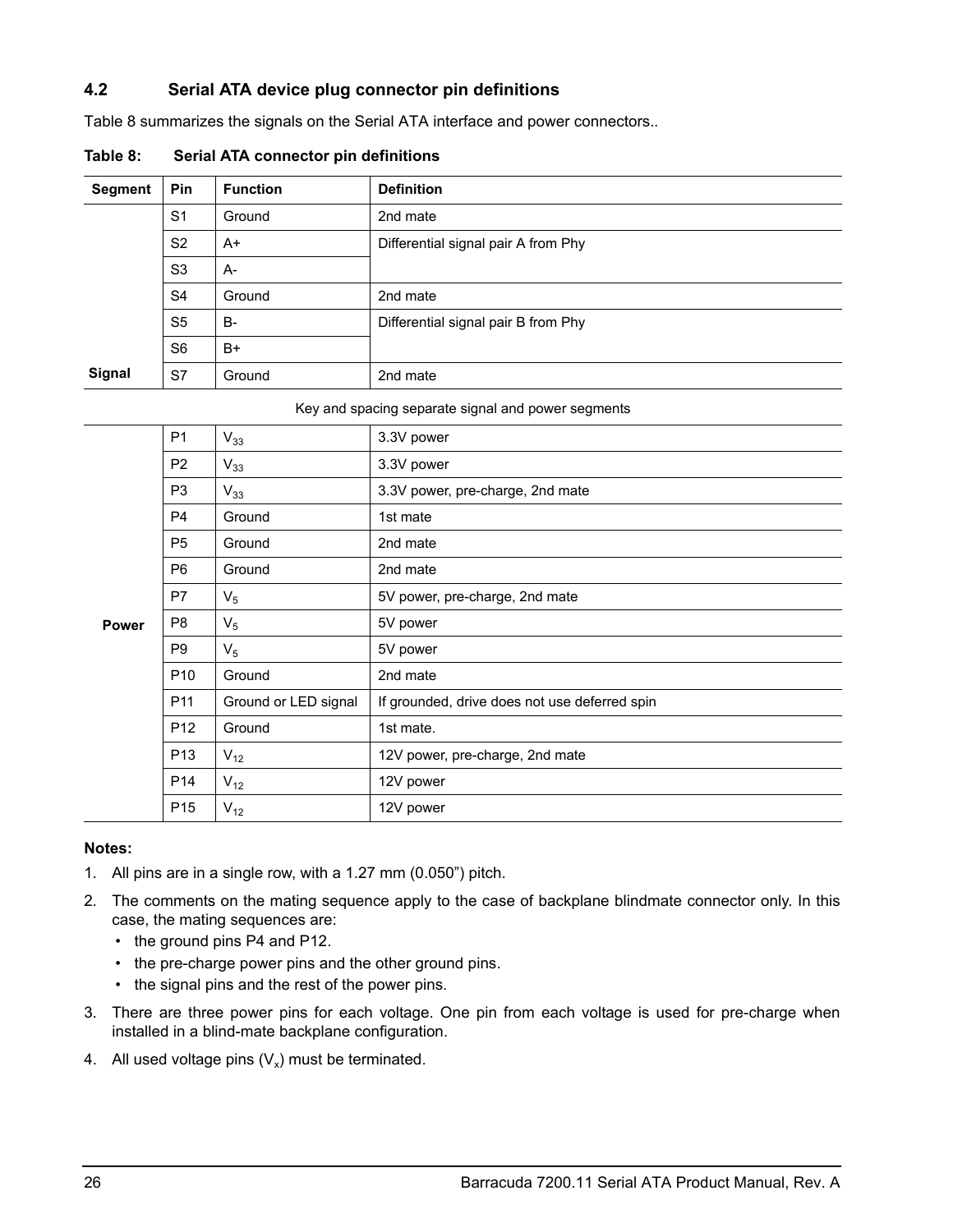## <span id="page-32-1"></span><span id="page-32-0"></span>**4.3 Supported ATA commands**

The following table lists Serial ATA standard commands that the drive supports. For a detailed description of the ATA commands, refer to the Serial ATA International Organization: Serial ATA Revision 2.6 (http://www.sata-io.org).

<span id="page-32-35"></span><span id="page-32-33"></span>[See "S.M.A.R.T. commands" on page 34](#page-39-0) for details and subcommands used in the S.M.A.R.T. implementation.

| Table 9: | <b>Supported ATA commands</b> |
|----------|-------------------------------|
|----------|-------------------------------|

<span id="page-32-34"></span><span id="page-32-32"></span><span id="page-32-31"></span><span id="page-32-30"></span><span id="page-32-29"></span><span id="page-32-28"></span><span id="page-32-27"></span><span id="page-32-26"></span><span id="page-32-25"></span><span id="page-32-24"></span><span id="page-32-23"></span><span id="page-32-22"></span><span id="page-32-21"></span><span id="page-32-20"></span><span id="page-32-19"></span><span id="page-32-18"></span><span id="page-32-17"></span><span id="page-32-16"></span><span id="page-32-15"></span><span id="page-32-14"></span><span id="page-32-13"></span><span id="page-32-12"></span><span id="page-32-11"></span><span id="page-32-10"></span><span id="page-32-9"></span><span id="page-32-8"></span><span id="page-32-7"></span><span id="page-32-6"></span><span id="page-32-5"></span><span id="page-32-4"></span><span id="page-32-3"></span><span id="page-32-2"></span>

| <b>Command name</b>                 | Command code (in hex) |  |
|-------------------------------------|-----------------------|--|
| <b>Check Power Mode</b>             | E5 <sub>H</sub>       |  |
| Device Configuration Freeze Lock    | $B1_H$ / $C1_H$       |  |
| Device Configuration Identify       | $B1_H / C2_H$         |  |
| Device Configuration Restore        | $B1_H / CO_H$         |  |
| Device Configuration Set            | $B1_H / C3_H$         |  |
| Device Reset                        | 08 <sub>H</sub>       |  |
| Download Microcode                  | 92 <sub>H</sub>       |  |
| <b>Execute Device Diagnostics</b>   | 90 <sub>H</sub>       |  |
| Flush Cache                         | E7 <sub>H</sub>       |  |
| <b>Flush Cache Extended</b>         | $EA_H$                |  |
| Format Track                        | 50 <sub>H</sub>       |  |
| <b>Identify Device</b>              | $EC_{H}$              |  |
| Idle                                | E3 <sub>H</sub>       |  |
| Idle Immediate                      | $E1_H$                |  |
| Initialize Device Parameters        | 91 <sub>H</sub>       |  |
| <b>Read Buffer</b>                  | E4 <sub>H</sub>       |  |
| Read DMA                            | C8 <sub>H</sub>       |  |
| Read DMA Extended                   | 25 <sub>H</sub>       |  |
| Read DMA Without Retries            | C9 <sub>H</sub>       |  |
| Read Log Ext                        | $2F_H$                |  |
| <b>Read Multiple</b>                | $C4_H$                |  |
| Read Multiple Extended              | 29 <sub>H</sub>       |  |
| Read Native Max Address             | F8 <sub>H</sub>       |  |
| Read Native Max Address Extended    | 27 <sub>H</sub>       |  |
| <b>Read Sectors</b>                 | 20 <sub>H</sub>       |  |
| <b>Read Sectors Extended</b>        | 24 <sub>H</sub>       |  |
| <b>Read Sectors Without Retries</b> | $21_H$                |  |
| <b>Read Verify Sectors</b>          | 40 <sub>H</sub>       |  |
| Read Verify Sectors Extended        | 42 <sub>H</sub>       |  |
| Read Verify Sectors Without Retries | 41 <sub>H</sub>       |  |
| Recalibrate                         | 10 <sub>H</sub>       |  |
| Security Disable Password           | $F6_H$                |  |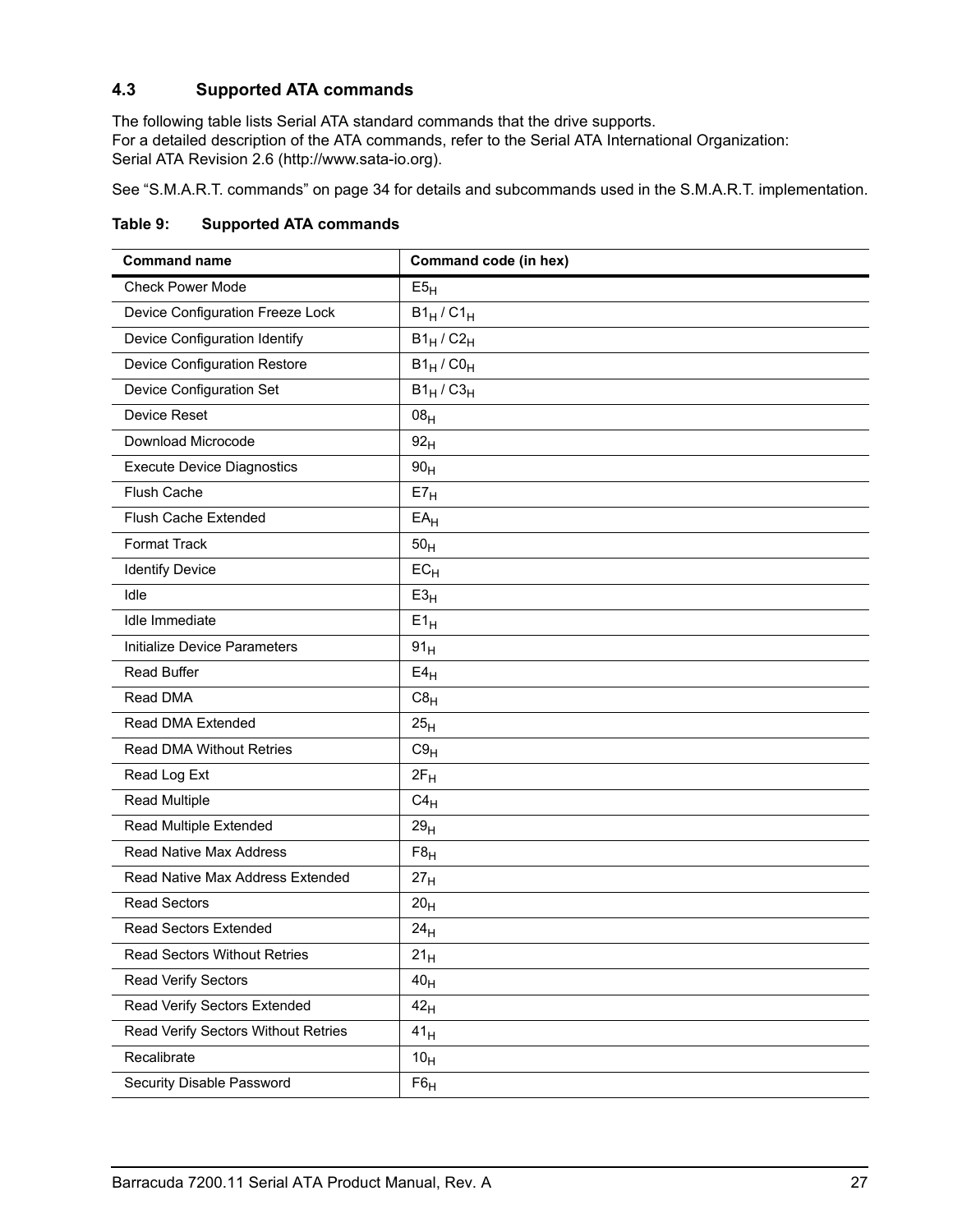<span id="page-33-34"></span><span id="page-33-33"></span><span id="page-33-32"></span><span id="page-33-31"></span><span id="page-33-30"></span><span id="page-33-29"></span><span id="page-33-28"></span><span id="page-33-27"></span><span id="page-33-26"></span><span id="page-33-25"></span><span id="page-33-24"></span><span id="page-33-23"></span><span id="page-33-22"></span><span id="page-33-21"></span><span id="page-33-20"></span><span id="page-33-19"></span><span id="page-33-18"></span><span id="page-33-17"></span><span id="page-33-16"></span><span id="page-33-15"></span><span id="page-33-14"></span><span id="page-33-13"></span><span id="page-33-12"></span><span id="page-33-11"></span><span id="page-33-10"></span><span id="page-33-9"></span><span id="page-33-8"></span><span id="page-33-7"></span><span id="page-33-6"></span><span id="page-33-5"></span><span id="page-33-4"></span><span id="page-33-3"></span><span id="page-33-2"></span><span id="page-33-1"></span><span id="page-33-0"></span>

| <b>Command name</b>                                                                                                                               | Command code (in hex)                                                                                                                           |
|---------------------------------------------------------------------------------------------------------------------------------------------------|-------------------------------------------------------------------------------------------------------------------------------------------------|
| <b>Security Erase Prepare</b>                                                                                                                     | $F3_H$                                                                                                                                          |
| Security Erase Unit                                                                                                                               | $F4_H$                                                                                                                                          |
| <b>Security Freeze</b>                                                                                                                            | F5 <sub>H</sub>                                                                                                                                 |
| Security Set Password                                                                                                                             | $F1_H$                                                                                                                                          |
| <b>Security Unlock</b>                                                                                                                            | $F2_H$                                                                                                                                          |
| Seek                                                                                                                                              | 70 <sub>H</sub>                                                                                                                                 |
| <b>Set Features</b>                                                                                                                               | $EF_H$                                                                                                                                          |
| Set Max Address                                                                                                                                   | F9 <sub>H</sub>                                                                                                                                 |
| Note: Individual Set Max Address<br>commands are identified by the value<br>placed in the Set Max Features regis-<br>ter as defined to the right. | Address:<br>00 <sub>H</sub><br>Password:<br>01 <sub>H</sub><br>Lock:<br>$02_H$<br>Unlock:<br>03 <sub>H</sub><br>Freeze Lock:<br>04 <sub>H</sub> |
| Set Max Address Extended                                                                                                                          | 37 <sub>H</sub>                                                                                                                                 |
| Set Multiple Mode                                                                                                                                 | $C6_H$                                                                                                                                          |
| Sleep                                                                                                                                             | E6 <sub>H</sub>                                                                                                                                 |
| S.M.A.R.T. Disable Operations                                                                                                                     | $B0_H / D9_H$                                                                                                                                   |
| S.M.A.R.T. Enable/Disable Autosave                                                                                                                | $B0_H / D2_H$                                                                                                                                   |
| S.M.A.R.T. Enable Operations                                                                                                                      | $B0_H / D8_H$                                                                                                                                   |
| S.M.A.R.T. Execute Offline                                                                                                                        | $B0_H / D4_H$                                                                                                                                   |
| S.M.A.R.T. Read Attribute Thresholds                                                                                                              | $B0_H / D1_H$                                                                                                                                   |
| S.M.A.R.T. Read Data                                                                                                                              | $B0_H / D0_H$                                                                                                                                   |
| S.M.A.R.T. Read Log Sector                                                                                                                        | $B0_H / D5_H$                                                                                                                                   |
| S.M.A.R.T. Return Status                                                                                                                          | $B0_H / DA_H$                                                                                                                                   |
| S.M.A.R.T. Save Attribute Values                                                                                                                  | $B0_H / D3_H$                                                                                                                                   |
| S.M.A.R.T. Write Log Sector                                                                                                                       | $B0_H / D6_H$                                                                                                                                   |
| Standby                                                                                                                                           | $E2_H$                                                                                                                                          |
| Standby Immediate                                                                                                                                 | $E0_H$                                                                                                                                          |
| Write Buffer                                                                                                                                      | E8 <sub>H</sub>                                                                                                                                 |
| <b>Write DMA</b>                                                                                                                                  | CA <sub>H</sub>                                                                                                                                 |
| Write DMA Extended                                                                                                                                | 35 <sub>H</sub>                                                                                                                                 |
| Write DMA FUA Extended                                                                                                                            | CD <sub>H</sub>                                                                                                                                 |
| Write DMA Without Retries                                                                                                                         | CB <sub>H</sub>                                                                                                                                 |
| Write Log Extended                                                                                                                                | $3F_H$                                                                                                                                          |
| Write Multiple                                                                                                                                    | C5 <sub>H</sub>                                                                                                                                 |
| Write Multiple Extended                                                                                                                           | 39 <sub>H</sub>                                                                                                                                 |
| Write Multiple FUA Extended                                                                                                                       | $CE_{H}$                                                                                                                                        |
| <b>Write Sectors</b>                                                                                                                              | 30 <sub>H</sub>                                                                                                                                 |
| Write Sectors Without Retries                                                                                                                     | 31 <sub>H</sub>                                                                                                                                 |
| <b>Write Sectors Extended</b>                                                                                                                     | 34 <sub>H</sub>                                                                                                                                 |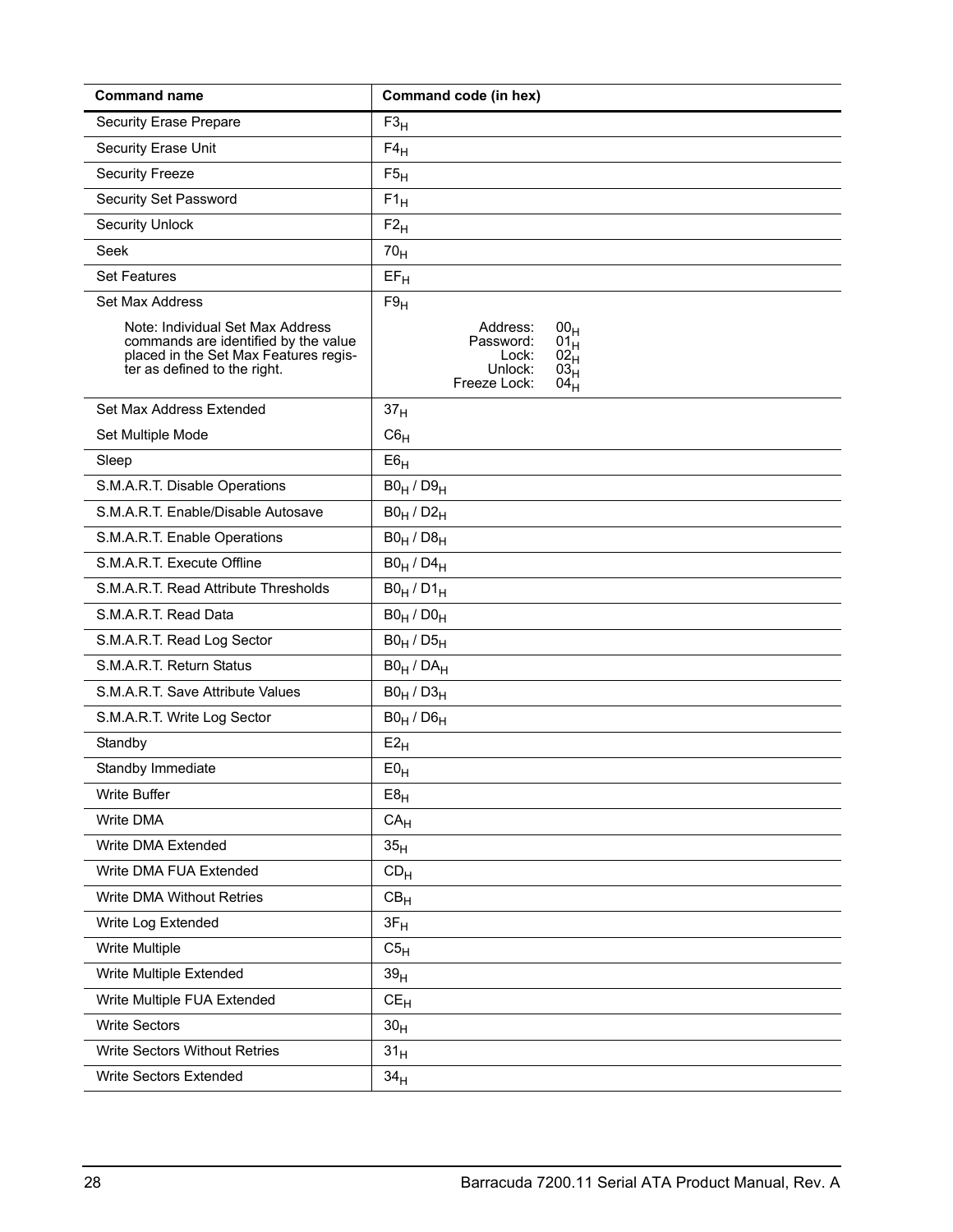## <span id="page-34-1"></span><span id="page-34-0"></span>**4.3.1 Identify Device command**

The Identify Device command (command code  $EC_H$ ) transfers information about the drive to the host following power up. The data is organized as a single 512-byte block of data, whose contents are shown in Table 9 on page 27. All reserved bits or words should be set to zero. Parameters listed with an "x" are drive-specific or vary with the state of the drive. [See Section 2.0 on page 3 f](#page-8-0)or default parameter settings.

The following commands contain drive-specific features that may not be included in the Serial ATA specification.

| Word         | <b>Description</b>                                                                                                                           | Value                    |
|--------------|----------------------------------------------------------------------------------------------------------------------------------------------|--------------------------|
| 0            | Configuration information:<br>• Bit 15: 0 = ATA; 1 = ATAPI<br>• Bit 7: removable media<br>• Bit 6: removable controller<br>• Bit 0: reserved | $0C5A_H$                 |
| $\mathbf{1}$ | Number of logical cylinders                                                                                                                  | 16,383                   |
| 2            | ATA-reserved                                                                                                                                 | 0000 <sub>H</sub>        |
| 3            | Number of logical heads                                                                                                                      | 16                       |
| 4            | Retired                                                                                                                                      | 0000 <sub>H</sub>        |
| 5            | Retired                                                                                                                                      | 0000 <sub>H</sub>        |
| 6            | Number of logical sectors per logical track: 63                                                                                              | $003F_H$                 |
| $7 - 9$      | Retired                                                                                                                                      | 0000 <sub>H</sub>        |
| $10 - 19$    | Serial number: (20 ASCII characters, $0000_H$ = none)                                                                                        | <b>ASCII</b>             |
| 20           | Retired                                                                                                                                      | 0000 <sub>H</sub>        |
| 21           | Retired                                                                                                                                      | 0400 <sub>H</sub>        |
| 22           | Obsolete                                                                                                                                     | 0000 <sub>H</sub>        |
| $23 - 26$    | Firmware revision<br>(8 ASCII character string, padded with blanks to end of string)                                                         | X.XX                     |
| $27 - 46$    | Drive model number:<br>(40 ASCII characters, padded with blanks to end of string)                                                            |                          |
| 47           | (Bits 7-0) Maximum sectors per interrupt on Read multiple and Write<br>multiple (16)                                                         | $8010_H$                 |
| 48           | Reserved                                                                                                                                     | 0000 <sub>H</sub>        |
| 49           | Standard Standby timer, IORDY supported and may be disabled                                                                                  | 2F00 <sub>H</sub>        |
| 50           | ATA-reserved                                                                                                                                 | 0000 <sub>H</sub>        |
| 51           | PIO data-transfer cycle timing mode                                                                                                          | $0200_H$                 |
| 52           | Retired                                                                                                                                      | $0200_H$                 |
| 53           | Words 54-58, 64-70 and 88 are valid                                                                                                          | 0007 <sub>H</sub>        |
| 54           | Number of current logical cylinders                                                                                                          | <b>xxxx</b> <sub>H</sub> |
| 55           | Number of current logical heads                                                                                                              | <b>XXXXH</b>             |
| 56           | Number of current logical sectors per logical track                                                                                          | <b>XXXXH</b>             |
| $57 - 58$    | Current capacity in sectors                                                                                                                  | $xxxx_{H}$               |
| 59           | Number of sectors transferred during a Read Multiple<br>or Write Multiple command                                                            | <b>XXXXH</b>             |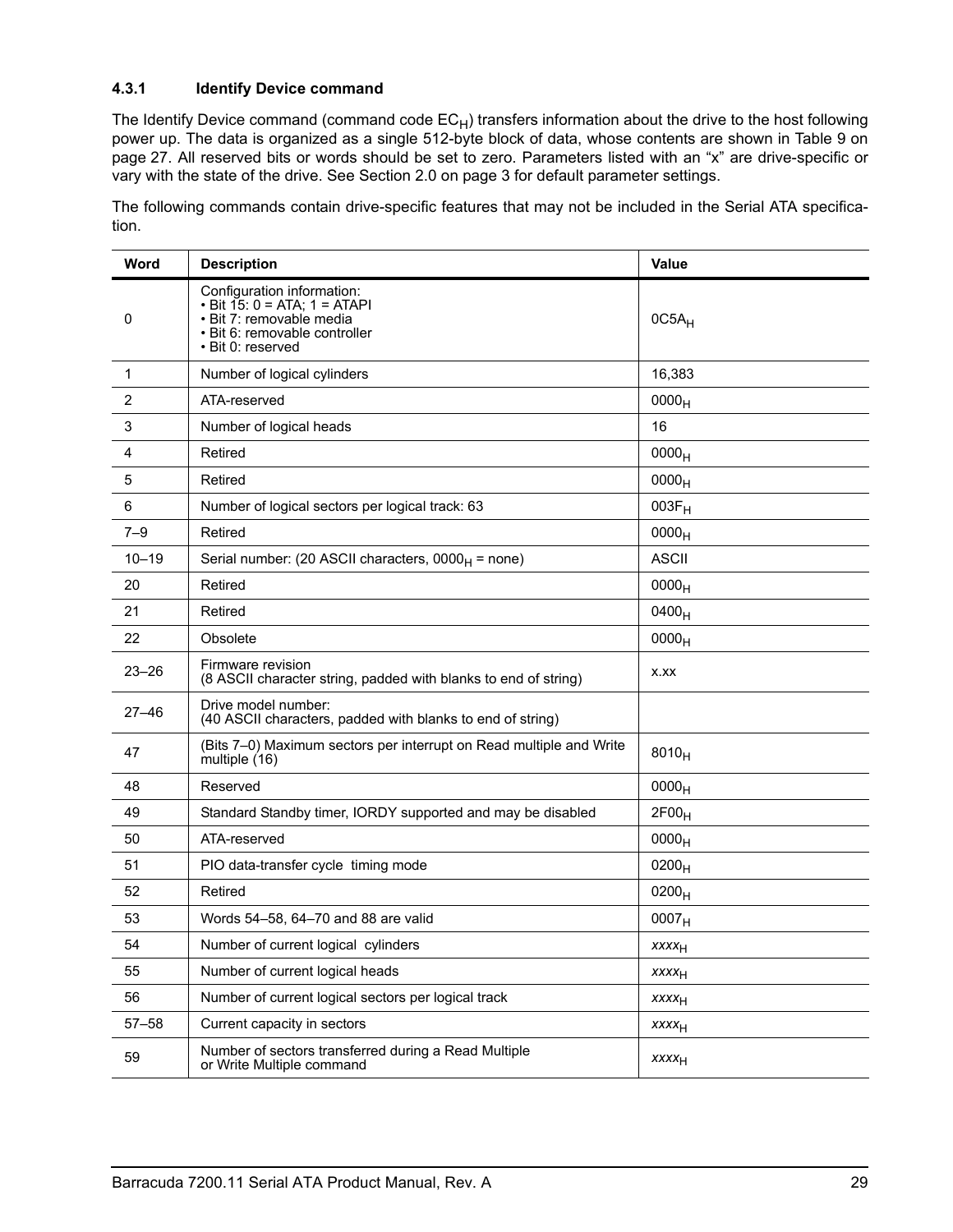| Word      | <b>Description</b>                                                                                                                                                                                                                                                                                                                                                                                                                             | <b>Value</b>                                                              |
|-----------|------------------------------------------------------------------------------------------------------------------------------------------------------------------------------------------------------------------------------------------------------------------------------------------------------------------------------------------------------------------------------------------------------------------------------------------------|---------------------------------------------------------------------------|
| $60 - 61$ | Total number of user-addressable LBA sectors available<br>(see Section 2.1 for related information)<br>*Note: The maximum value allowed in this field is: OFFFFFFFh<br>(268,435,455 sectors, 137 Gbytes). Drives with capacities over 137<br>Gbytes will have OFFFFFFFh in this field and the actual number of<br>user-addressable LBAs specified in words 100-103. This is required<br>for drives that support the 48-bit addressing feature. | 0FFFFFFFFh*                                                               |
| 62        | Retired                                                                                                                                                                                                                                                                                                                                                                                                                                        | 0000 <sub>H</sub>                                                         |
| 63        | Multiword DMA active and modes supported<br>(see note following this table)                                                                                                                                                                                                                                                                                                                                                                    | xx07 <sub>H</sub>                                                         |
| 64        | Advanced PIO modes supported (modes 3 and 4 supported)                                                                                                                                                                                                                                                                                                                                                                                         | 0003 <sub>H</sub>                                                         |
| 65        | Minimum multiword DMA transfer cycle time per word (120 nsec)                                                                                                                                                                                                                                                                                                                                                                                  | 0078 <sub>H</sub>                                                         |
| 66        | Recommended multiword DMA transfer cycle time per word<br>(120 nsec)                                                                                                                                                                                                                                                                                                                                                                           | 0078 <sub>H</sub>                                                         |
| 67        | Minimum PIO cycle time without IORDY flow control (240 nsec)                                                                                                                                                                                                                                                                                                                                                                                   | $00F0_H$                                                                  |
| 68        | Minimum PIO cycle time with IORDY flow control (120 nsec)                                                                                                                                                                                                                                                                                                                                                                                      | $0078_H$                                                                  |
| 69-74     | ATA-reserved                                                                                                                                                                                                                                                                                                                                                                                                                                   | 0000 <sub>H</sub>                                                         |
| 75        | Queue depth                                                                                                                                                                                                                                                                                                                                                                                                                                    | 0000 <sub>H</sub>                                                         |
| 76        | Serial ATA capabilities                                                                                                                                                                                                                                                                                                                                                                                                                        | $xxxx_{H}$                                                                |
| 77        | Reserved for future Serial ATA definition                                                                                                                                                                                                                                                                                                                                                                                                      | xxxx <sub>H</sub>                                                         |
| 78        | Serial ATA features supported                                                                                                                                                                                                                                                                                                                                                                                                                  | xxxx <sub>H</sub>                                                         |
| 79        | Serial ATA features enabled                                                                                                                                                                                                                                                                                                                                                                                                                    | xxxx <sub>H</sub>                                                         |
| 80        | Major version number                                                                                                                                                                                                                                                                                                                                                                                                                           | $003E_H$                                                                  |
| 81        | Minor version number                                                                                                                                                                                                                                                                                                                                                                                                                           | 0000 <sub>H</sub>                                                         |
| 82        | Command sets supported                                                                                                                                                                                                                                                                                                                                                                                                                         | $364B_H$                                                                  |
| 83        | Command sets supported                                                                                                                                                                                                                                                                                                                                                                                                                         | $7C03_H$                                                                  |
| 84        | Command sets support extension<br>(see note following this table)                                                                                                                                                                                                                                                                                                                                                                              | $4003_H$ See Word 108-111 note.<br>$(4003H = 0100000000000011$<br>binary) |
| 85        | Command sets enabled                                                                                                                                                                                                                                                                                                                                                                                                                           | $30xx_H$                                                                  |
| 86        | Command sets enabled                                                                                                                                                                                                                                                                                                                                                                                                                           | $0001_H$                                                                  |
| 87        | Command sets enable extension                                                                                                                                                                                                                                                                                                                                                                                                                  | 4000 <sub>H</sub>                                                         |
| 88        | Ultra DMA support and current mode (see note following this table)                                                                                                                                                                                                                                                                                                                                                                             | $xx3F_H$                                                                  |
| 89        | Security erase time                                                                                                                                                                                                                                                                                                                                                                                                                            | 0000 <sub>H</sub>                                                         |
| 90        | Enhanced security erase time                                                                                                                                                                                                                                                                                                                                                                                                                   | 0000 <sub>H</sub>                                                         |
| 92        | Master password revision code                                                                                                                                                                                                                                                                                                                                                                                                                  | <b>FFFE<sub>H</sub></b>                                                   |
| 93        | Hardware reset value                                                                                                                                                                                                                                                                                                                                                                                                                           | xxxx <sub>H</sub>                                                         |
| 95-99     | ATA-reserved                                                                                                                                                                                                                                                                                                                                                                                                                                   | 0000 <sub>H</sub>                                                         |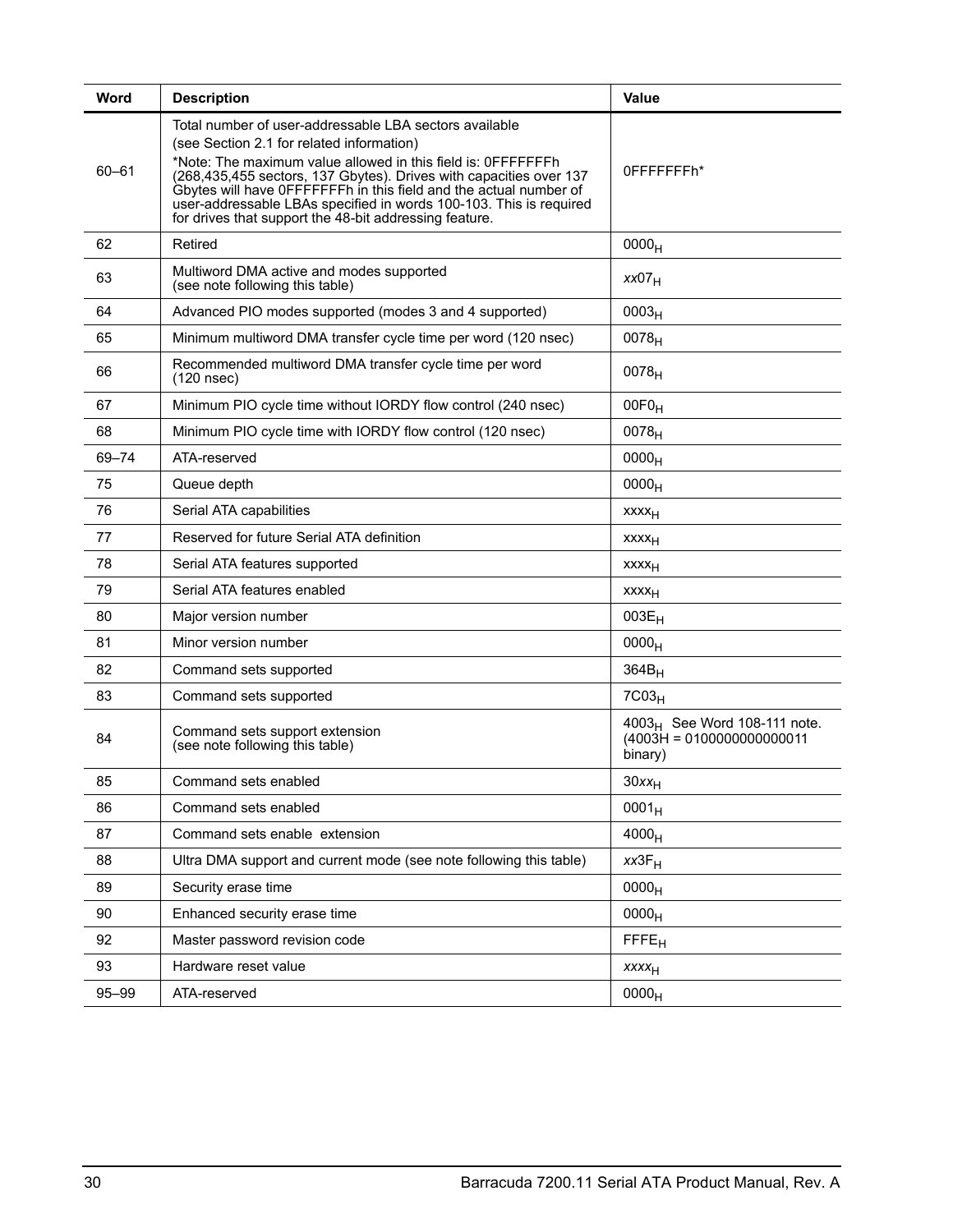| Word        | <b>Description</b>                                                                                                                                                                                                            | Value                                                                                                                                                                                                                                                                    |
|-------------|-------------------------------------------------------------------------------------------------------------------------------------------------------------------------------------------------------------------------------|--------------------------------------------------------------------------------------------------------------------------------------------------------------------------------------------------------------------------------------------------------------------------|
| 100-103     | Total number of user-addressable LBA sectors available (see Section<br>2.1 for related information). These words are required for drives that<br>support the 48-bit addressing feature. Maximum value:<br>0000FFFFFFFFFFFFFh. | ST31000528AS =<br>1,953,525,168<br>ST31000523AS =<br>1,953,525,168<br>1,465,149,168<br>ST3750523AS =<br>1,465,149,168<br>ST3750518AS =<br>976,773,168<br>ST3500418AS =<br>976,773,168<br>$ST3500410AS =$<br>ST3250318AS =<br>488,397,168<br>ST3250311AS =<br>488,397,168 |
| 104-107     | ATA-reserved                                                                                                                                                                                                                  | 0000 <sub>H</sub>                                                                                                                                                                                                                                                        |
| 108-111     | The mandatory value of the world wide name (WWN) for the drive.<br>NOTE: This field is valid if word 84, bit 8 is set to 1 indicating 64-bit<br>WWN support.                                                                  | Each drive will have a unique<br>value.                                                                                                                                                                                                                                  |
| $112 - 127$ | ATA-reserved                                                                                                                                                                                                                  | 0000 <sub>H</sub>                                                                                                                                                                                                                                                        |
| 128         | Security status                                                                                                                                                                                                               | $0001_H$                                                                                                                                                                                                                                                                 |
| 129-159     | Seagate-reserved                                                                                                                                                                                                              | XXXH                                                                                                                                                                                                                                                                     |
| 160-254     | ATA-reserved                                                                                                                                                                                                                  | 0000 <sub>H</sub>                                                                                                                                                                                                                                                        |
| 255         | Integrity word                                                                                                                                                                                                                | xxA5 <sub>H</sub>                                                                                                                                                                                                                                                        |

**Note.** Advanced Power Management (APM) and Automatic Acoustic Management (AAM) features are not supported

**Note.** See the bit descriptions below for words 63, 84, and 88 of the Identify Drive data.

| Word 63<br><b>Bit</b><br>0<br>Multiword DMA mode 0 is supported.<br>Multiword DMA mode 1 is supported.<br>2<br>Multiword DMA mode 2 is supported.<br>8<br>Multiword DMA mode 0 is currently active.<br>9<br>Multiword DMA mode 1 is currently active.<br>10<br>Multiword DMA mode 2 is currently active. | Description (if bit is set to 1) |  |  |  |
|----------------------------------------------------------------------------------------------------------------------------------------------------------------------------------------------------------------------------------------------------------------------------------------------------------|----------------------------------|--|--|--|
|                                                                                                                                                                                                                                                                                                          |                                  |  |  |  |
|                                                                                                                                                                                                                                                                                                          |                                  |  |  |  |
|                                                                                                                                                                                                                                                                                                          |                                  |  |  |  |
|                                                                                                                                                                                                                                                                                                          |                                  |  |  |  |
|                                                                                                                                                                                                                                                                                                          |                                  |  |  |  |
|                                                                                                                                                                                                                                                                                                          |                                  |  |  |  |
|                                                                                                                                                                                                                                                                                                          |                                  |  |  |  |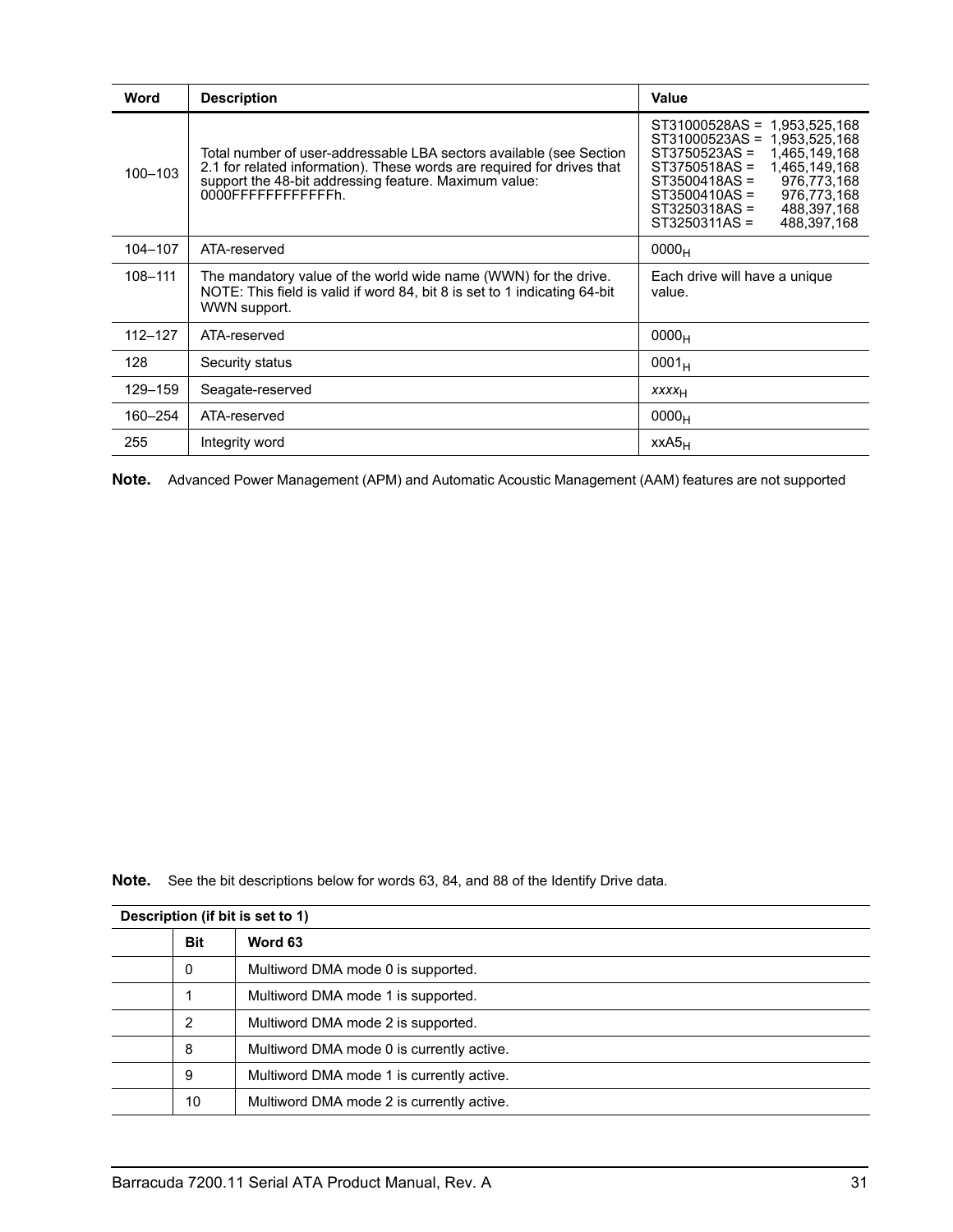| <b>Bit</b>     | Word 84                                                              |
|----------------|----------------------------------------------------------------------|
| 0              | SMART error loggin is supported.                                     |
| $\mathbf{1}$   | SMART self-test is supported.                                        |
| $\overline{2}$ | Media serial number is supported.                                    |
| 3              | Media Card Pass Through Command feature set is supported.            |
| 4              | Streaming feature set is supported.                                  |
| 5              | GPL feature set is supported.                                        |
| 6              | WRITE DMA FUA EXT and WRITE MULTIPLE FUA EXT commands are supported. |
| $\overline{7}$ | WRITE DMA QUEUED FUA EXT command is supported.                       |
| 8              | 64-bit World Wide Name is supported.                                 |
| $9 - 10$       | Obsolete.                                                            |
| $11 - 12$      | Reserved for TLC.                                                    |
| 13             | IDLE IMMEDIATE command with IUNLOAD faeture is supported.            |
| 14             | Shall be set to 1.                                                   |
| 15             | Shall be cleared to 0.                                               |
| <b>Bit</b>     | Word 88                                                              |
|                |                                                                      |
| 0              | Ultra DMA mode 0 is supported.                                       |
| $\mathbf{1}$   | Ultra DMA mode 1 is supported.                                       |
| $\overline{2}$ | Ultra DMA mode 2 is supported.                                       |
| 3              | Ultra DMA mode 3 is supported.                                       |
| 4              | Ultra DMA mode 4 is supported.                                       |
| 5              | Ultra DMA mode 5 is supported.                                       |
| 6              | Ultra DMA mode 6 is supported.                                       |
| 8              | Ultra DMA mode 0 is currently active.                                |
| 9              | Ultra DMA mode 1 is currently active.                                |
| 10             | Ultra DMA mode 2 is currently active.                                |
| 11             | Ultra DMA mode 3 is currently active.                                |
| 12             | Ultra DMA mode 4 is currently active.                                |
| 13             | Ultra DMA mode 5 is currently active.                                |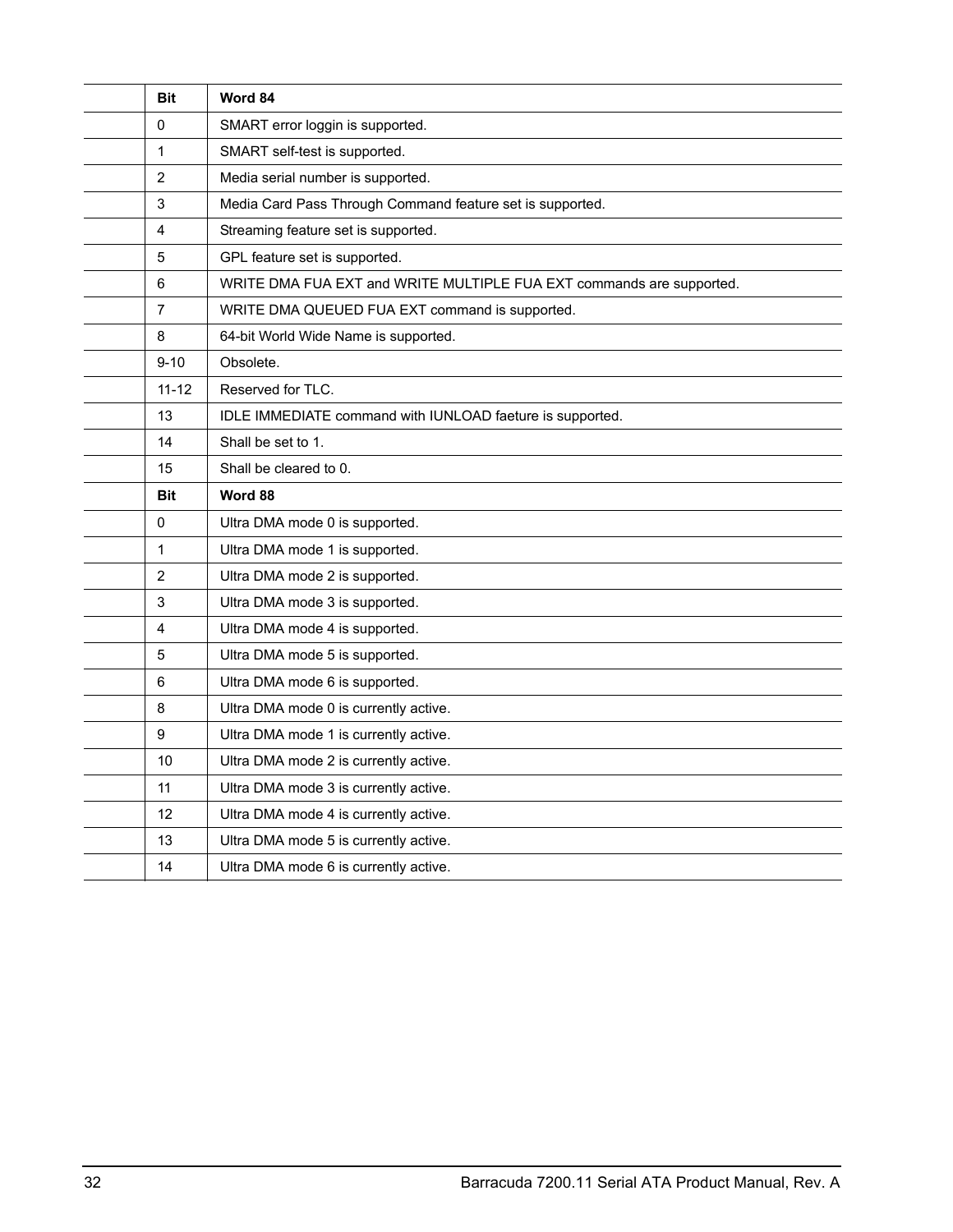## <span id="page-38-0"></span>**4.3.2 Set Features command**

This command controls the implementation of various features that the drive supports. When the drive receives this command, it sets BSY, checks the contents of the Features register, clears BSY and generates an interrupt. If the value in the register does not represent a feature that the drive supports, the command is aborted. Power-on default has the read look-ahead and write caching features enabled. The acceptable values for the Features register are defined as follows:

#### **Table 10: Set Features command values**

- 02<sub>H</sub> Enable write cache *(default)*.
- $03<sub>H</sub>$  Set transfer mode (based on value in Sector Count register). Sector Count register values:
	- $00_H$  Set PIO mode to default (PIO mode 2).
	- $01_H$  Set PIO mode to default and disable IORDY (PIO mode 2).
	- $08_H$  PIO mode 0
	- 09<sub>H</sub> PIO mode 1
	- 0A<sub>H</sub> PIO mode 2
	- $0B_H$  PIO mode 3
	- 0CH PIO mode 4 *(default)*
	- $20<sub>H</sub>$  Multiword DMA mode 0
	- $21_H$  Multiword DMA mode 1
	- $22<sub>H</sub>$  Multiword DMA mode 2
	- $40_H$  Ultra DMA mode 0
	- $41_H$  Ultra DMA mode 1
	- $42_H$  Ultra DMA mode 2
	- $43_H$  Ultra DMA mode 3
	- $44_H$  Ultra DMA mode 4
	- $45_H$  Ultra DMA mode 5
	- $46_H$  Ultra DMA mode 6
- $10<sub>H</sub>$  Enable use of SATA features
- $55<sub>H</sub>$  Disable read look-ahead (read cache) feature.
- $82<sub>H</sub>$  Disable write cache
- $90<sub>H</sub>$  Disable use of SATA features
- AAH Enable read look-ahead (read cache) feature *(default).*
- $F1_H$  Report full capacity available
- **Note.** At power-on, or after a hardware or software reset, the default values of the features are as indicated above.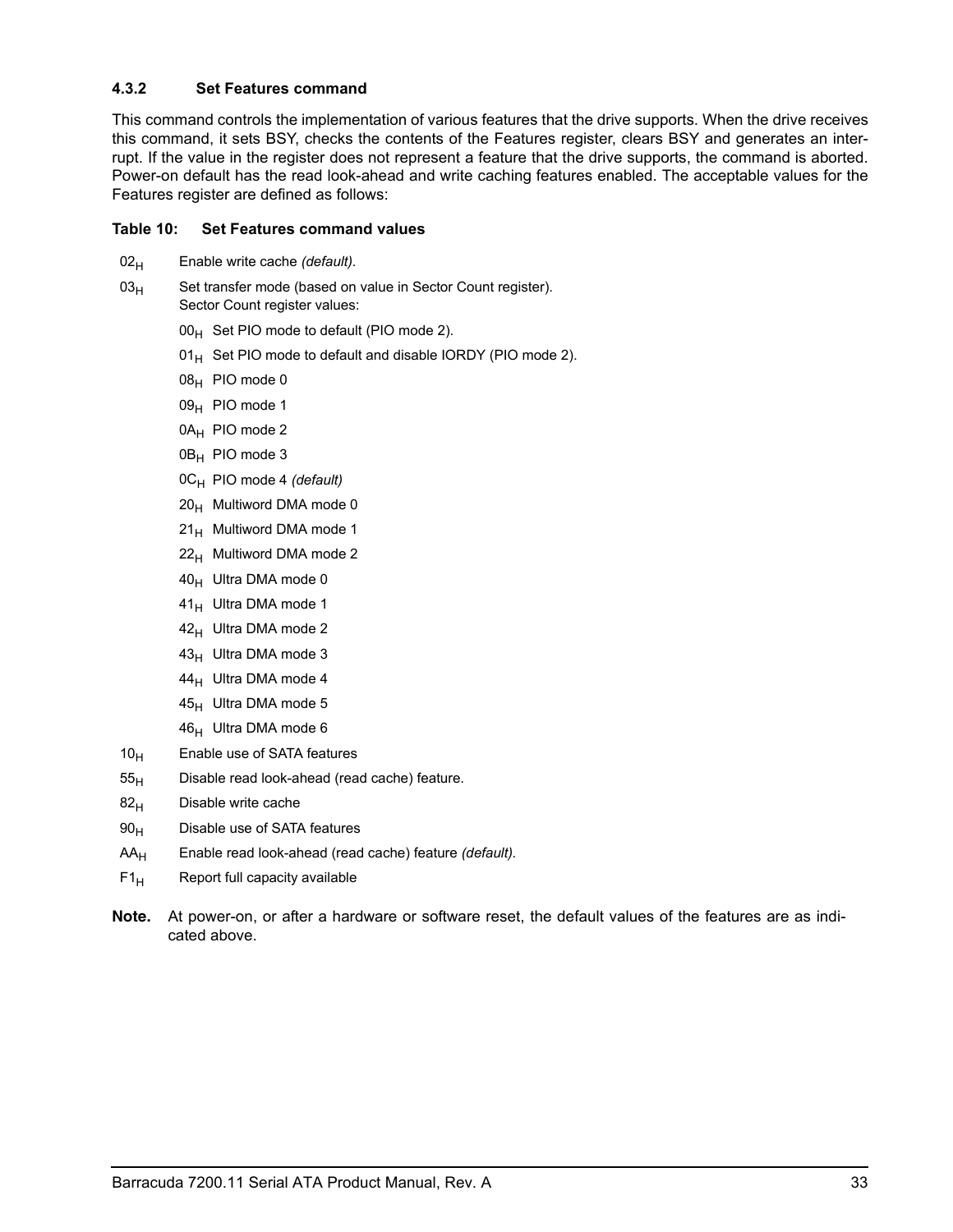## <span id="page-39-0"></span>**4.3.3 S.M.A.R.T. commands**

S.M.A.R.T. provides near-term failure prediction for disc drives. When S.M.A.R.T. is enabled, the drive monitors predetermined drive attributes that are susceptible to degradation over time. If self-monitoring determines that a failure is likely, S.M.A.R.T. makes a status report available to the host. Not all failures are predictable. S.M.A.R.T. predictability is limited to the attributes the drive can monitor. For more information on S.M.A.R.T. commands and implementation, see the *Draft ATA-5 Standard.*

SeaTools diagnostic software activates a built-in drive self-test (DST S.M.A.R.T. command for D4 $_H$ ) that eliminates unnecessary drive returns. The diagnostic software ships with all new drives and is also available at: http://seatools.seagate.com.

This drive is shipped with S.M.A.R.T. features disabled. You must have a recent BIOS or software package that supports S.M.A.R.T. to enable this feature. The table below shows the S.M.A.R.T. command codes that the drive uses.

| Code in features register | S.M.A.R.T. command                               |
|---------------------------|--------------------------------------------------|
| DO <sub>H</sub>           | S.M.A.R.T. Read Data                             |
| $D2_H$                    | S.M.A.R.T. Enable/Disable Attribute Autosave     |
| D3 <sub>H</sub>           | S.M.A.R.T. Save Attribute Values                 |
| $D4_H$                    | S.M.A.R.T. Execute Off-line Immediate (runs DST) |
| D5 <sub>H</sub>           | S.M.A.R.T. Read Log Sector                       |
| D6 <sub>H</sub>           | S.M.A.R.T. Write Log Sector                      |
| $D8_H$                    | S.M.A.R.T. Enable Operations                     |
| D9 <sub>H</sub>           | S.M.A.R.T. Disable Operations                    |
| DA <sub>H</sub>           | S.M.A.R.T. Return Status                         |

**Table 11: S.M.A.R.T. commands**

**Note.** If an appropriate code is not written to the Features Register, the command is aborted and 0*x*04 (abort) is written to the Error register.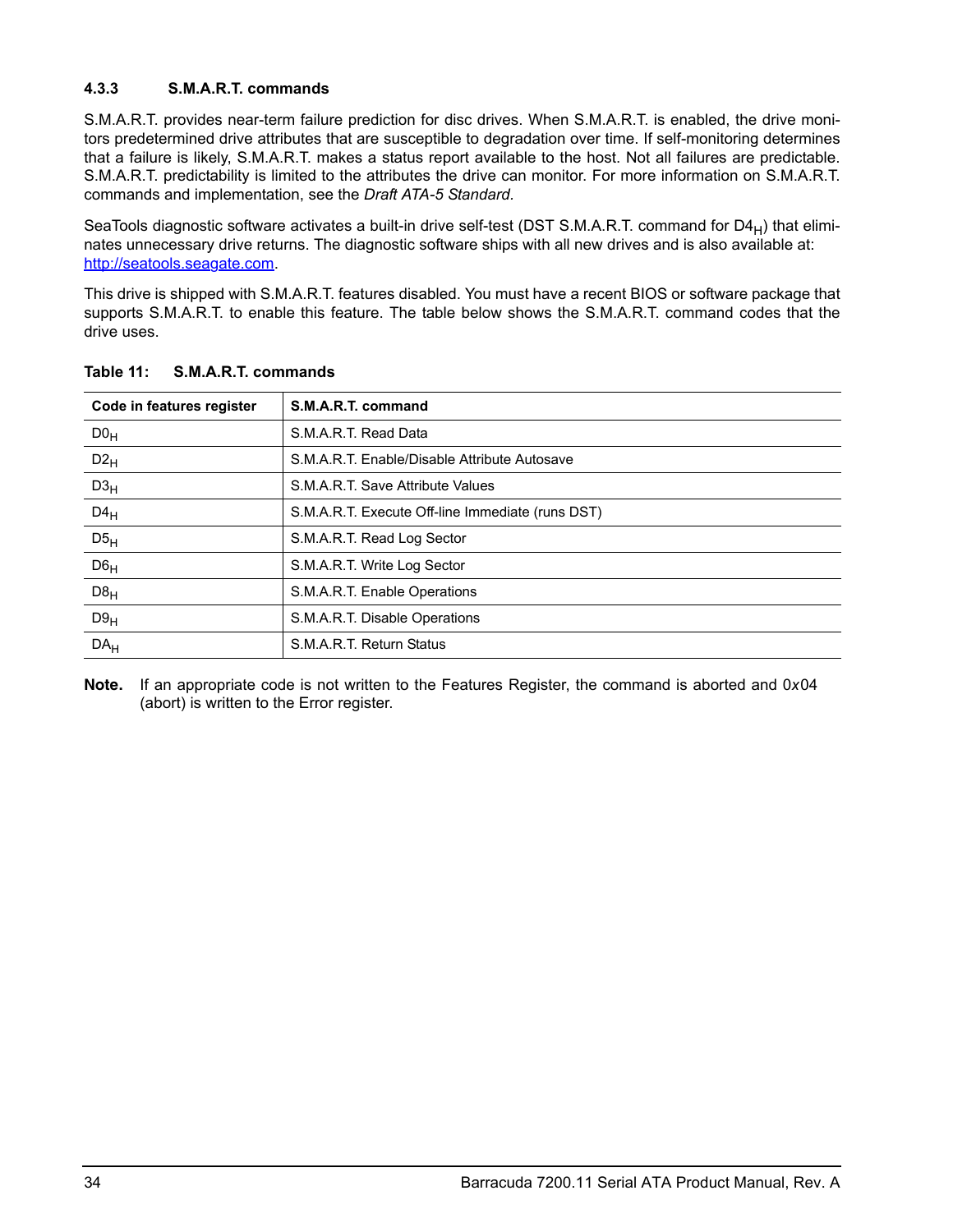# <span id="page-40-1"></span><span id="page-40-0"></span>**5.0 Seagate Technology support services**

#### **Internet**

For information regarding Seagate products and services, visit [www.seag](http://www.seagate.com)ate.com.

Worldwide support is available 24 hours daily by email for your questions.

**Presales Support:**  Presales@Seagate.com

**Technical Support:** DiscSupport@Seagate.com

#### **Warranty Support:**

[http://www.seag](http://www.seagate.com/www/en-us/support/warranty_&_returns_assistance)ate.com/www/en-us/support/warranty\_&\_returns\_assistance

#### **mySeagate**

[my.sea](http://www.seagate.com)gate.com is the industry's first Web portal designed specifically for OEMs and distributors. It provides self-service access to critical applications, personalized content and the tools that allow our partners to manage their Seagate account functions. Submit pricing requests, orders and returns through a single, passwordprotected Web interface-anytime, anywhere in the world.

#### **spp.seagate.com**

[spp.seag](http://spp.seagate.com)ate.com supports Seagate resellers with product information, program benefits and sales tools. You may register for customized communications that are not available on the web. These communications contain product launch, EOL, pricing, promotions and other channel-related information. To learn more about the benefits or to register, go to [spp.sea](http://spp.seagate.com)gate.com, any time, from anywhere in the world.

## **Global Customer Support**

#### **Presales Support**

Our Presales Support staff can help you determine which Seagate products are best suited for your specific application or computer system, as well as product availability and compatibility.

#### **Technical Support**

Seagate technical support is available to assist you online at support.seagate.com or through one of our call centers. Have your system configuration information and your "ST" model/product number available.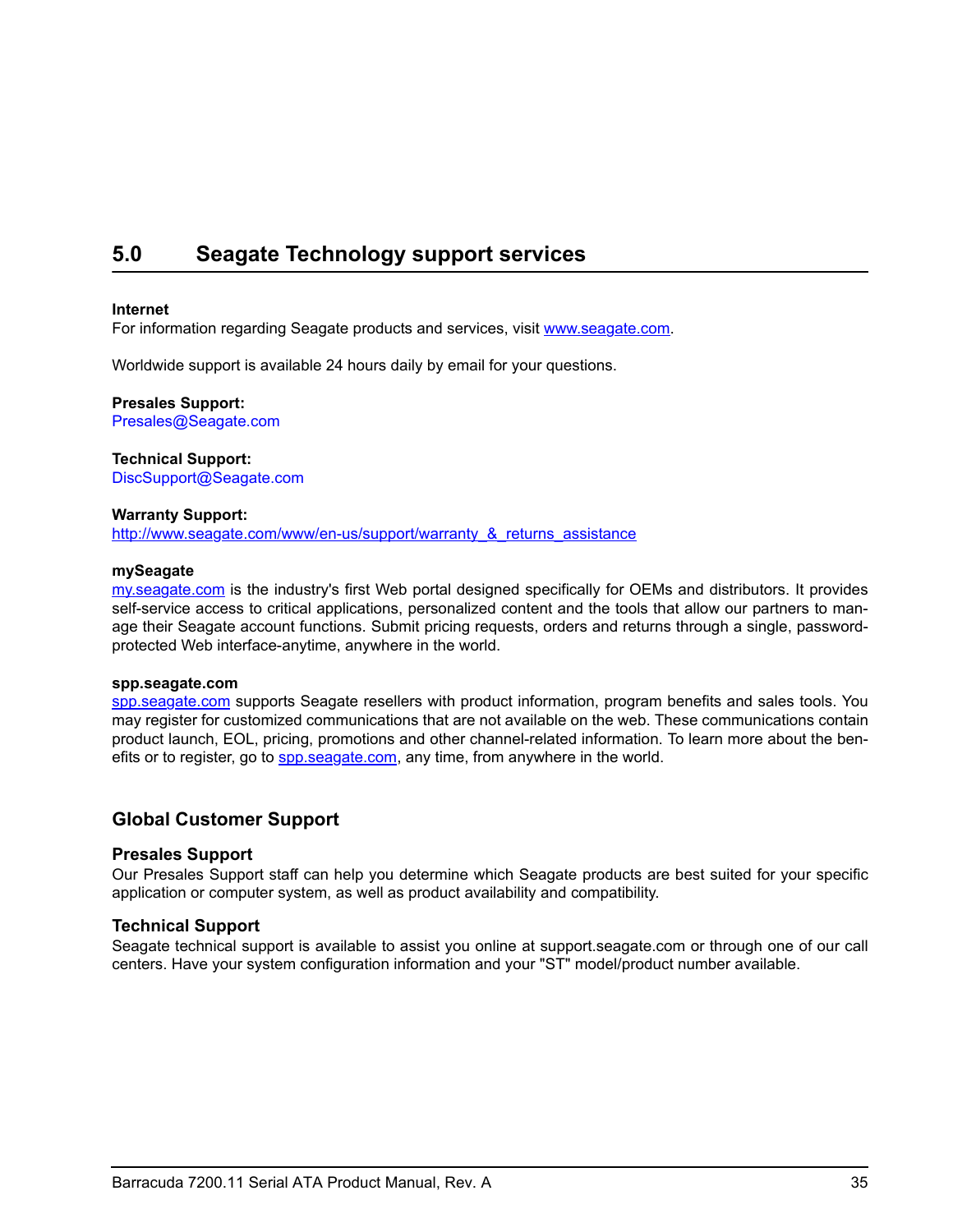## **Customer Service Operations**

## **Warranty Service**

Seagate offers worldwide customer support for Seagate products. Seagate distributors, OEMs and other direct customers should contact their Seagate Customer Service Operations (CSO) representative for warrantyrelated issues. Resellers or end users of drive products should contact their place of purchase or Seagate warranty service for assistance. Have your serial number and model or part number available.

## **Data Recovery Services**

Seagate offers data recovery services for all formats and all brands of storage media. Our data recovery services labs are currently located throughout the world. . Additional information, including an online request form and data loss prevention resources, is available at [http://services.seag](http://services.seagate.com/index.aspx)ate.com/index.aspx.

## **Authorized Service Centers**

Seagate Service Centers are available on a global basis for the return of defective products. See [www.seag](http://www.seagate.com)ate.com for the service center near you.

## **USA/Canada/Latin America support services**

For an extensive list of telephone numbers to technical support, presales and warranty service in USA/ Canada/Latin America, including business hours, go to the "Contact Us" page on [www.sea](http://www.seagate.com)gate.com.

## **Global Customer Support**

| <b>Presales, Technical, and Warranty Support</b> |               |                 |  |  |  |
|--------------------------------------------------|---------------|-----------------|--|--|--|
| <b>Call Center</b>                               | Toll-free     | Direct dial     |  |  |  |
| USA, Canada.                                     |               |                 |  |  |  |
| and Mexico                                       | 1-800-SEAGATE | +1-405-324-4700 |  |  |  |
|                                                  |               |                 |  |  |  |
|                                                  |               |                 |  |  |  |

| <b>Data Recovery Services</b> |                |                 |                                   |
|-------------------------------|----------------|-----------------|-----------------------------------|
| <b>Call Center</b>            | Toll-free      | Direct dial     | <b>FAX</b>                        |
| USA, Canada,<br>and Mexico    | 1-800-475-0143 | +1-905-474-2162 | 1-800-475-0158<br>+1-905-474-2459 |

## **Europe, the Middle East and Africa Support Services**

For an extensive list of telephone numbers to technical support, presales and warranty service in Europe, the Middle East and Africa, go to the "Contact Us" page on [www.sea](http://www.seagate.com)gate.com.

## **Asia/Pacific Support Services**

For an extensive list of telephone numbers to technical support, presales and warranty service in Asia/Pacific, go to the "Contact Us" page on [www.seag](http://www.seagate.com)ate.com.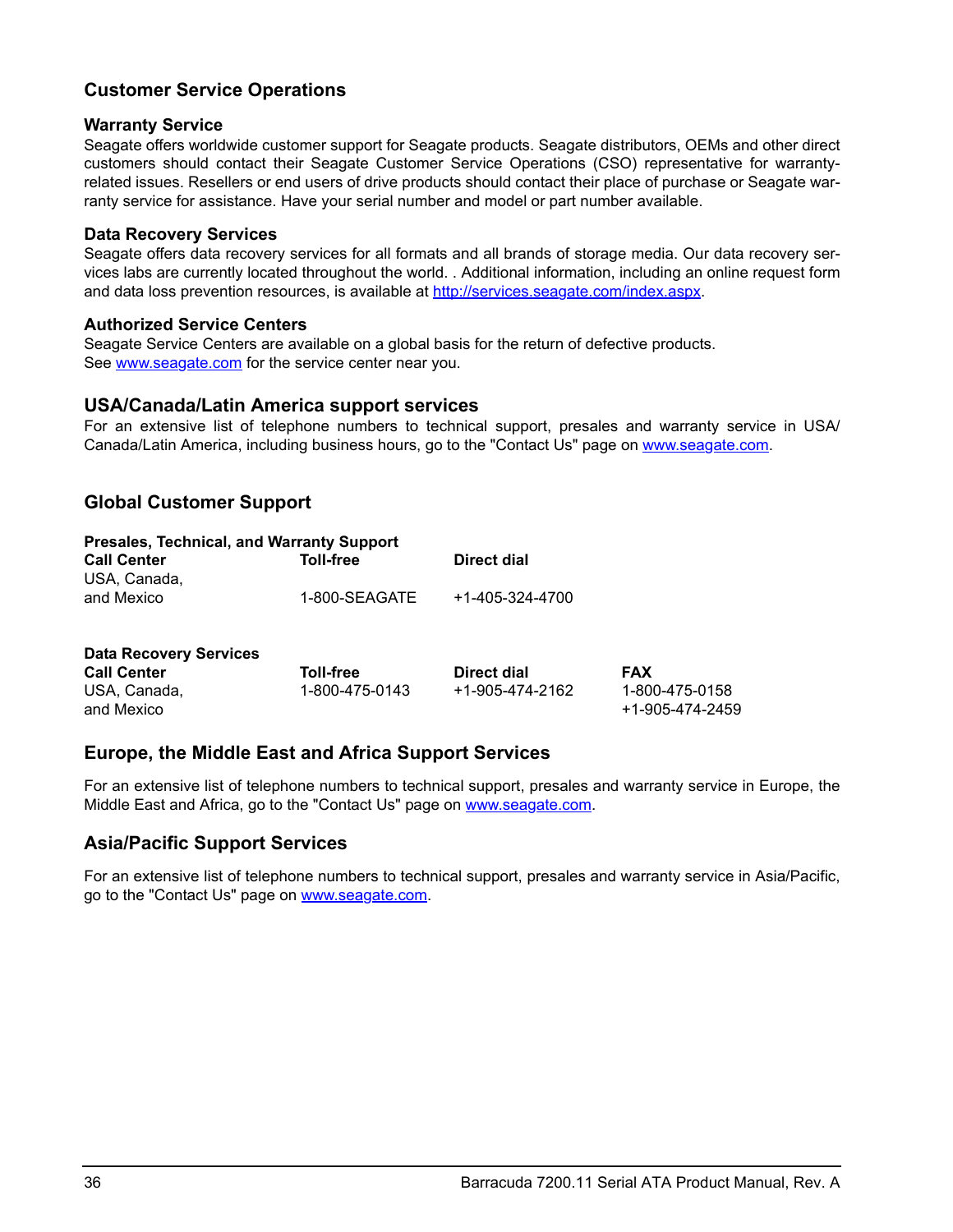# **Index**

# **A**

ACA [19](#page-24-1) acceleration [16](#page-21-1) acoustics [17](#page-22-3) Active [14](#page-19-3) Active mode [14](#page-19-4) AFR [18](#page-23-5) Agency certification [18](#page-23-6) altitude [15](#page-20-6) Ambient temperature [15](#page-20-7) ambient temperature [11](#page-16-2), [12](#page-17-3) Annualized Failure Rate [18](#page-23-7) Annualized Failure Rate (AFR) [18](#page-23-8) areal density [1](#page-6-1), [10](#page-15-4) ATA commands [27](#page-32-1) Australia/New Zealand Standard AS/NZS3548 1995 [19](#page-24-2) Australian Communication Authority (ACA) [19](#page-24-3) Australian C-Tick [19](#page-24-4) Average latency [11](#page-16-3) Average seek time [11](#page-16-4)

## **B**

buffer [11](#page-16-5)

# **C**

cables and connectors [22](#page-27-4) cache [11](#page-16-6) capacity [10](#page-15-5) case temperature [15](#page-20-8) CE mark [18](#page-23-9) certification [18](#page-23-10) Check Power Mode [27](#page-32-2) compatibility [18](#page-23-11) Conducted noise [14](#page-19-5) Conducted RF immunity [17](#page-22-4) Configuring the drive [21](#page-26-2) connectors [22](#page-27-5) Corrosive environment [20](#page-25-4) CSA C22.2 (950) [18](#page-23-12) cycles [18](#page-23-13) Cylinders [10](#page-15-6)

# **D**

data-transfer rates [1](#page-6-2) DC power [12](#page-17-4) Default logical geometry [10](#page-15-7) density [10](#page-15-8) Device Configuration Freeze Lock [27](#page-32-3) Device Configuration Identify [27](#page-32-4)

Device Configuration Restore [27](#page-32-5) Device Configuration Set [27](#page-32-6) Device Reset [27](#page-32-7) dimensions [23](#page-28-2), [24](#page-29-1) dissipation [13](#page-18-0) Download Microcode [27](#page-32-8) duty cycle [18](#page-23-14)

# **E**

Electrical fast transient [17](#page-22-5) Electromagnetic compatibility [18](#page-23-15) Electromagnetic Compatibility (EMC) [19](#page-24-5) Electromagnetic Compatibility control Regulation [19](#page-24-6) Electromagnetic Compatibility Directive (89/336/EEC)  [18](#page-23-16) Electromagnetic immunity [17](#page-22-6) Electrostatic discharge [17](#page-22-7) electrostatic discharge (ESD) [21](#page-26-3) EN 55022, Class B [18](#page-23-17) EN 55024 [18](#page-23-18) EN 60950 [18](#page-23-19) enclosures [19](#page-24-7) Environmental specifications [15](#page-20-9) EPRML [1](#page-6-3) error-correction algorithms [1](#page-6-4) errors [18](#page-23-20) ESD [21](#page-26-4) EU [18](#page-23-21) EU RoHS directive [20](#page-25-5) European Union (EU) requirements [18](#page-23-22) Execute Device Diagnostics [27](#page-32-9)

# **F**

FCC verification [19](#page-24-8) features [1](#page-6-5) Flush Cache [27](#page-32-10) Flush Cache Extended [27](#page-32-11) Format Track [27](#page-32-12) Formatted capacity [10](#page-15-9)

# **G**

geometry [10](#page-15-10) Gs [16](#page-21-2) guaranteed sectors [10](#page-15-11)

# **H**

Handling precautions [21](#page-26-5) heads [10](#page-15-12) height [11](#page-16-7) humidity [15](#page-20-10)

## **I**

I/O data-transfer rate [10](#page-15-13)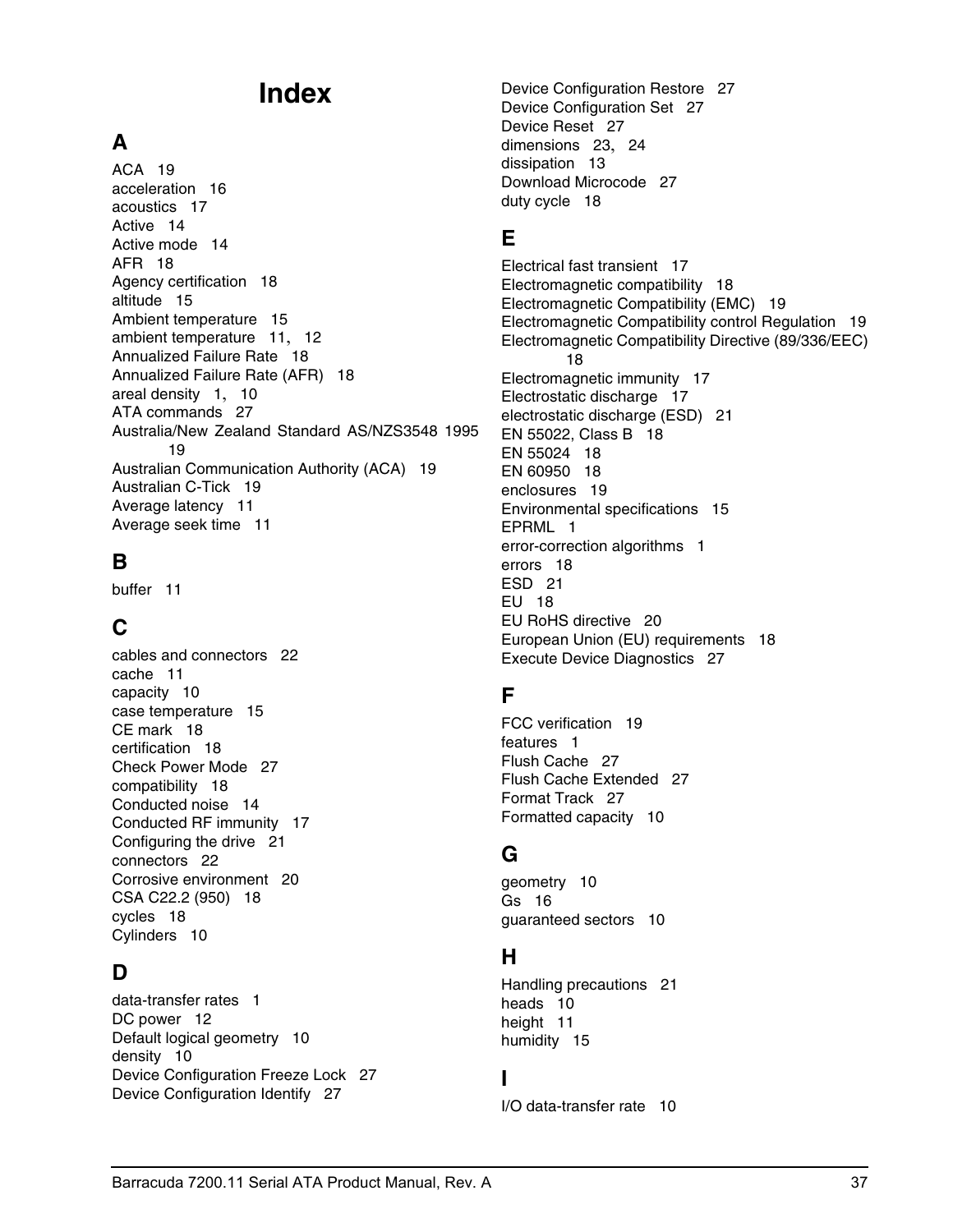I/O duty cycle [18](#page-23-23) Identify Device [27](#page-32-13) Identify Device command [29](#page-34-1) Idle [14](#page-19-6), [27](#page-32-14) Idle Immediate [27](#page-32-15) Idle mode [12](#page-17-5), [14](#page-19-7) IEC950 [18](#page-23-24) Information Technology Equipment (ITE) [18](#page-23-25) Initialize Device Parameters [27](#page-32-16) Input noise ripple [14](#page-19-8) input voltage [12](#page-17-6) interface [10](#page-15-14), [25](#page-30-2) interference [19](#page-24-9) internal data-transfer rate OD [10](#page-15-15) is [11](#page-16-8) ISO document 7779 [17](#page-22-8) ITE [18](#page-23-26)

# **K**

Korea Ministry of Information and Communication (MIC) [19](#page-24-10) Korean RRL [19](#page-24-11)

# **L**

latency [11](#page-16-9) LBA mode [10](#page-15-16) length [11](#page-16-10) logical geometry [10](#page-15-17)

# **M**

maintenance [18](#page-23-27) master/slave [2](#page-7-1) maximum temperature [15](#page-20-11) Mean Time Between Failures [18](#page-23-28) MIC [19](#page-24-12) mounting [23](#page-28-3) mounting screws [15](#page-20-12) mounting the drive [21](#page-26-6) MTBF [18](#page-23-29)

## **N**

noise [14](#page-19-9) nominal power [11](#page-16-11) Nonoperating shock [16](#page-21-3) Nonoperating vibration [16](#page-21-4) Nonrecoverable read errors [18](#page-23-30)

# **O**

operating [13](#page-18-1) Operating power [12](#page-17-7) Operating shock [15](#page-20-13) Operating vibration [16](#page-21-5)

# **P**

Physical characteristics [11](#page-16-12) point-to-point [2](#page-7-2), [22](#page-27-6) Power consumption [12](#page-17-8) power dissipation [13](#page-18-2) Power modes [14](#page-19-10) Power specifications [12](#page-17-9) Power-management modes [14](#page-19-11) Power-on to Ready [12](#page-17-10) power-on-hours [18](#page-23-31) precautions [21](#page-26-7) printed circuit board [21](#page-26-8) programmable power management [14](#page-19-12) prominent discrete tone [17](#page-22-9)

# **Q**

quick reference [3](#page-8-1)

# **R**

Radiated RF immunity [17](#page-22-10) radio and television interference [19](#page-24-13) radio frequency (RF) [17](#page-22-11) random seeks [12](#page-17-11) Read Buffer [27](#page-32-17) Read DMA [27](#page-32-18) Read DMA Extended [27](#page-32-19) Read DMA without Retries [27](#page-32-20) read errors [18](#page-23-32) Read Log Ext [27](#page-32-21) Read Multiple [27](#page-32-22) Read Multiple Extended [27](#page-32-23) Read Native Max Address [27](#page-32-24) Read Native Max Address Extended [27](#page-32-25) Read Sectors [27](#page-32-26) Read Sectors Extended [27](#page-32-27) Read Sectors Without Retries [27](#page-32-28) Read Verify Sectors [27](#page-32-29) Read Verify Sectors Extended [27](#page-32-30) Read Verify Sectors Without Retries [27](#page-32-31) Read/write heads [10](#page-15-18) Read/write power [12](#page-17-12) Recalibrate [27](#page-32-32) recording density [10](#page-15-19) recording method [10](#page-15-20) Recording technology [10](#page-15-21) relative humidity [15](#page-20-14) Reliability [18](#page-23-33) RF [17](#page-22-12) RMS read/write current [14](#page-19-13) RoHS [20](#page-25-6) RRL [19](#page-24-14)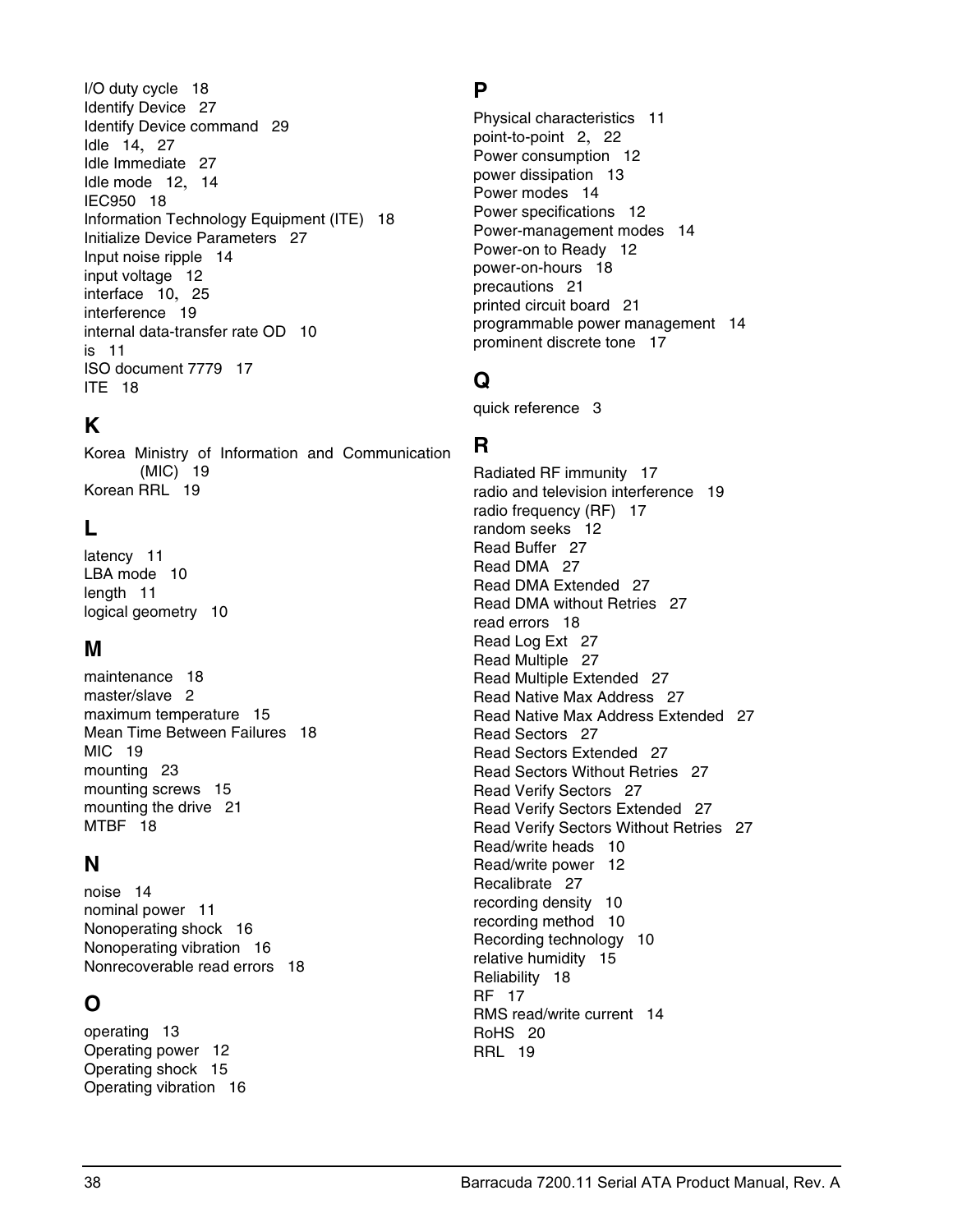# **S**

S.M.A.R.T. Disable Operations [28](#page-33-0) S.M.A.R.T. Enable Operations [28](#page-33-1) S.M.A.R.T. Enable/Disable Autosave [28](#page-33-2) S.M.A.R.T. Execute Offline [28](#page-33-3) S.M.A.R.T. implementation [27](#page-32-33) S.M.A.R.T. Read Attribute Thresholds [28](#page-33-4) S.M.A.R.T. Read Data [28](#page-33-5) S.M.A.R.T. Read Log Sector [28](#page-33-6) S.M.A.R.T. Return Status [28](#page-33-7) S.M.A.R.T. Save Attribute Values [28](#page-33-8) S.M.A.R.T. Write Log sector [28](#page-33-9) Safety certification [18](#page-23-34) SATA [25](#page-30-3) screws [15](#page-20-15) sectors [10](#page-15-22) Sectors per track [10](#page-15-23) Security Disable Password [27](#page-32-34) Security Erase Prepare [28](#page-33-10) Security Erase Unit [28](#page-33-11) Security Freeze [28](#page-33-12) Security Set Password [28](#page-33-13) Security Unlock [28](#page-33-14) See "S.M.A.R.T. commands" on page 34 [27](#page-32-35) Seek [28](#page-33-15) Seek time [11](#page-16-13) Serial ATA (SATA) interface [25](#page-30-4) serial ATA ports [2](#page-7-3) servo electronics [12](#page-17-13) Set Features [28](#page-33-16) Set Max Address [28](#page-33-17) Set Max Address Extended [28](#page-33-18) Set Multiple Mode [28](#page-33-19) Shock [15](#page-20-16) single-track seeks [11](#page-16-14) Sleep [13](#page-18-3), [14](#page-19-14), [28](#page-33-20) Sleep mode [14](#page-19-15) sound [17](#page-22-13) Specification summary table [3](#page-8-2) spindle speed [10](#page-15-24) Spinup [13](#page-18-4) Spinup power [12](#page-17-14) Standby [13](#page-18-5), [14](#page-19-16), [28](#page-33-21) Standby Immediate [28](#page-33-22) Standby mode [12](#page-17-15), [14](#page-19-17) standby timer [14](#page-19-18) Standby to Ready [12](#page-17-16) Start/stop times [12](#page-17-17) start-stop cycles [18](#page-23-35) static-discharge [21](#page-26-9) subassembly [19](#page-24-15) support services [35](#page-40-1) Surge immunity [17](#page-22-14)

# **T**

technical support services [35](#page-40-1) temperature [11](#page-16-15), [15](#page-20-17) temperature gradient [15](#page-20-18) timer [14](#page-19-19) timers [14](#page-19-20) track density [10](#page-15-25) Track-to-track [11](#page-16-16) Track-to-track seek time [11](#page-16-17) tunneling magnetoresistive (TMR) recording heads [1](#page-6-6)

## **U**

UL 1950 [18](#page-23-36)

## **V**

Vibration [16](#page-21-6) voltage [12](#page-17-18) Voltage dips, interrupts [17](#page-22-15) Voltage tolerance [14](#page-19-21)

## **W**

Warranty [18](#page-23-37) weight [11](#page-16-18) wet bulb temperature [15](#page-20-19) width [11](#page-16-19) Write Buffer [28](#page-33-23) Write DMA [28](#page-33-24) Write DMA Extended [28](#page-33-25) Write DMA FUA Extended [28](#page-33-26) Write DMA Without Retries [28](#page-33-27) Write Log Extended [28](#page-33-28) Write Multiple [28](#page-33-29) Write Multiple Extended [28](#page-33-30) Write Multiple FUA Extended [28](#page-33-31) Write Sectors [28](#page-33-32) Write Sectors Extended [28](#page-33-33) Write Sectors Without Retries [28](#page-33-34)